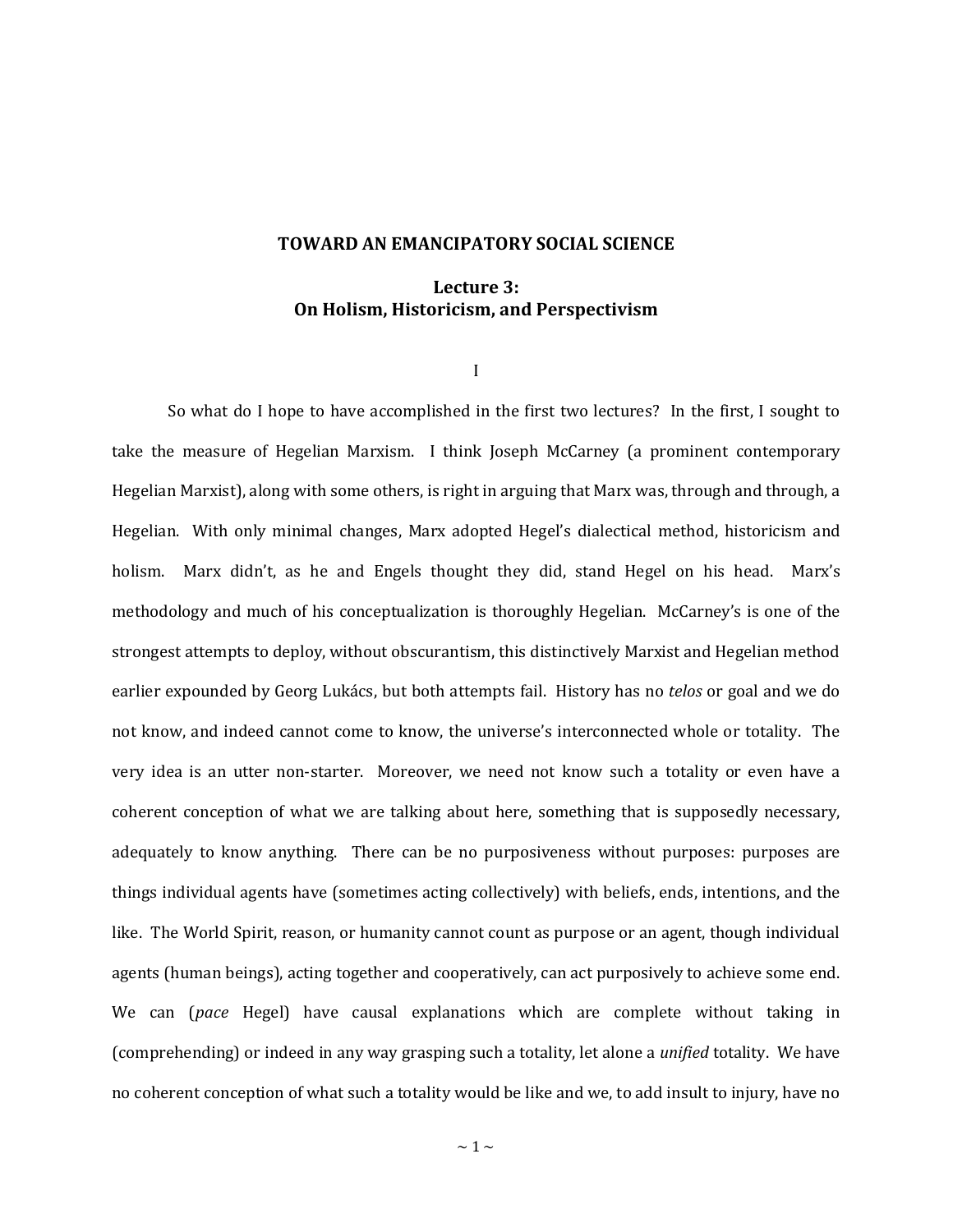conception of what it would be like for it to be so unified. Moreover, 'Absolute knowledge', even assuming the idea is somehow intelligible, is not available to us. Some people (or so these people say and believe) long for the Absolute, but that is pure self-mystification. They do not understand what they are longing for and the idea that in forging these things we must adjust ourselves to some form of epistemological skepticism, postmodern or otherwise, also has no warrant. That is another road not to be taken. Whatever the errors of logical empiricism may have been, it had the right ideas and the right attitude toward such matters. It took seriously the idea of the supremacy of evidence. We, however, can and do have knowledge without having Absolute knowledge, just as Rudolf Carnap showed long ago that we can have knowledge without having *certain* knowledge (Carnap 1949). We cannot and do not need to escape contingency and gain certainty. But we are no worse off for all of that. We, if we think otherwise, should take lessons from John Dewey here.

However, not all is dross that is McCarney. He is on target in his conceptualization of ideology. He is also an astute critic of the very idea of critical theory—the underlying idea that attracted many of us (including me once) to the Frankfurt school (Nielsen 1982; 1990; 1991a; 1991b; 1993a; 1993b; 1993c; 2003). Perhaps most interestingly of all, McCarney makes a strong case for what at first sounds like an oxymoron, namely, an emancipatory social science that is nonnormative. There he builds on what has been called Hegel's and Marx's amoralism. His argument is a controversial one, but he makes (as I tried to show in the first lecture) a strong case for it that deserves careful attention.

In the second lecture I argued on more controversial grounds for an emancipatory social science that *presupposes but does not contain norms*. I should add, qualifying my thesis, the *procedural* norms of scientific practices apart. But non-procedural substantive norms must be excluded from emancipatory social sciences. Indeed, they must be—or so I claim—if they are going to be sciences. This must be true of all sciences, emancipatory or not. So egalitarian norms (even radical egalitarian ones), along with all other substantive norms, should be excluded from science,

 $\sim$  2  $\sim$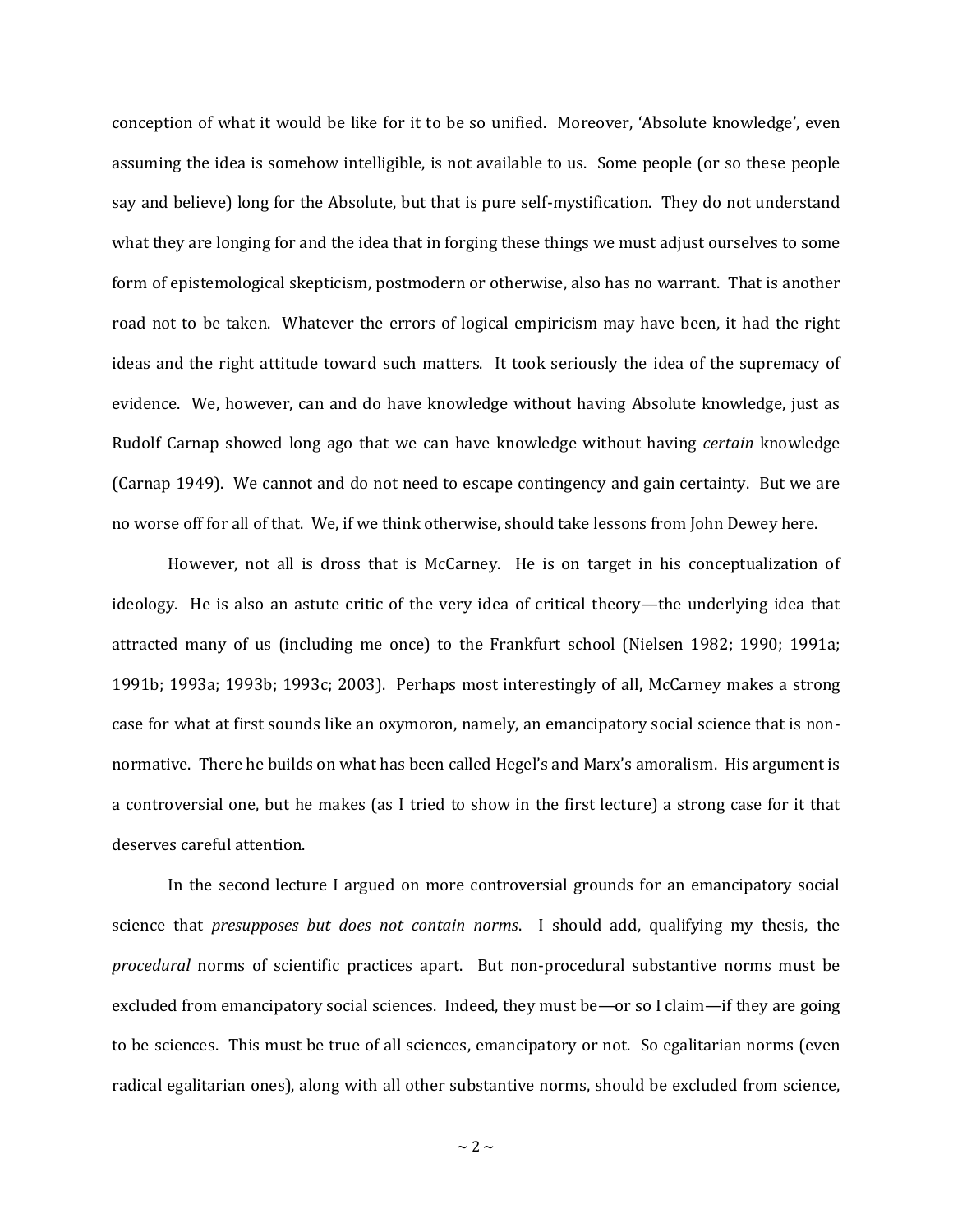including Marxian emancipatory social science. This view, like McCarney's, builds on what has been called Marx's amoralism, though it does not require it (Nielsen 1988; 1989).

This Marxian emancipatory social science, or so I argued, presupposes but does not contain a normative stance or viewpoint itself and is not reducible to a purely ethical or utopian socialism or to becoming (what Max Weber detested) a *political moralism.* It is an emancipatory social science and yet *does not, indeed cannot, endorse as part of its science a socialist moral theory or Weltanschauung or any moral claims.* It is a social science that is *explicitly normatively relevant without its science itself being normative.*

I expect this is something that will be strongly resisted in some quarters. Indeed, some will take it to involve a pragmatic contradiction. However, a morality or a normative ethical theory or normative political theory or politics is one thing; a science is something else. They are categorically distinct. Confusion, and sometimes worse, arises if we try to collapse them. But, as I have already advertised, a Marxian emancipatory social science presupposes a socialist normative orientation or *ethos*—I didn't say a theory—without this being a part of its science itself. That science is neither actually nor implicitly normative. (In that way we can, from another angle, see the strength of McCarney's claim while still quite consistently keeping a normative orientation. I don't think that McCarney would have disagreed with that.)

However, to stress again my central point, this emancipatory social science and the socialism it serves does not collapse into an ethical or utopian socialism, something firmly rejected by Marx, or commit itself to articulating a normative ethical theory or normative political theory or into being a political moralism (Nielsen 1988; 1989). Science is one thing and morality another. They are categorically distinct.

I argued this in the second lecture while characterizing and assessing analytical Marxism. I regard myself as an analytical Marxist or, as I prefer to say, an analytical Marxian, but as a maverick one much more sympathetic to a Davidson-like holism and a non-Hegelian historicism than are

 $\sim$  3  $\sim$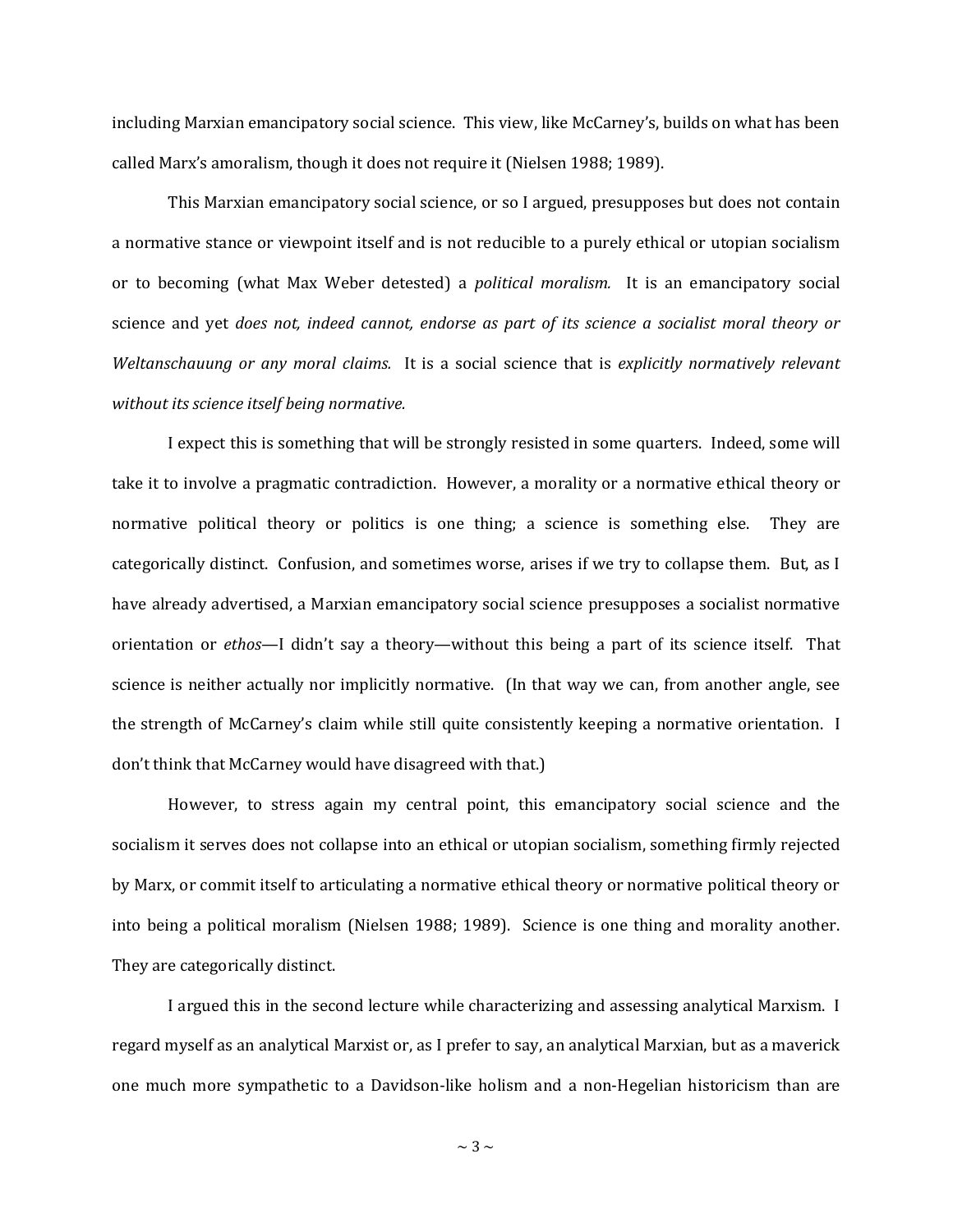most analytical Marxists. Unlike Richard Rorty, I would never call myself a neo-Hegelian (Rorty 2007, 129). I shall argue in this third lecture that we can and should take a holistic and historicist turn without sacrificing the rigor that analytical Marxists rightly prize and without abandoning the claimed, and indeed needed, scientificity of socialism (Levine 2003).

II

It is important to keep in mind that all four of the major analytical Marxists (Cohen, Elster, Roemer, and Wright) set themselves against historicism and holism and are methodological individualists. I shall, *au contraire,* articulate and defend here: (i) a form of non-Hegelian holistic Marxism, and (ii) a form of historicism and perspectivism. It should first be noted that the form of holism these paradigm analytical Marxists reject is a holistic dialectical obscurantism. It is something that goes with the Hegelian conception that I criticized in the first lecture and briefly repeated in Section I of this lecture. The holism I adopt is the kind that has been called, perhaps somewhat misleadingly, meaning or semantic holism, and *perhaps*, as I consider later, it is compatible with a methodological individualism that carefully distinguishes itself, as it should, from an *atomism.*

I shall first state and defend how I construe holism and then I shall move on to specify, explicate and defend the kind of historicist I am. In the course of doing this I shall attempt to give something of a justification of both holism and historicism.

I am as much opposed to Hegelian dialectical holism (sometimes called *radical* holism) as are Elster, *et al*. It is a holism that tends to be—indeed almost always is—obscurantist. Sometimes, as we have seen, it gets somewhat cleaned up but unfortunately still not thoroughly. My holism is what Andrew Levine has called a Quinean holism (Levine 2003). It has characteristically been called a meaning holism or semantic holism. Ned Block well defines it as "the doctrine that the identity of a belief content (or the meaning of a sentence that expresses it) is determined by its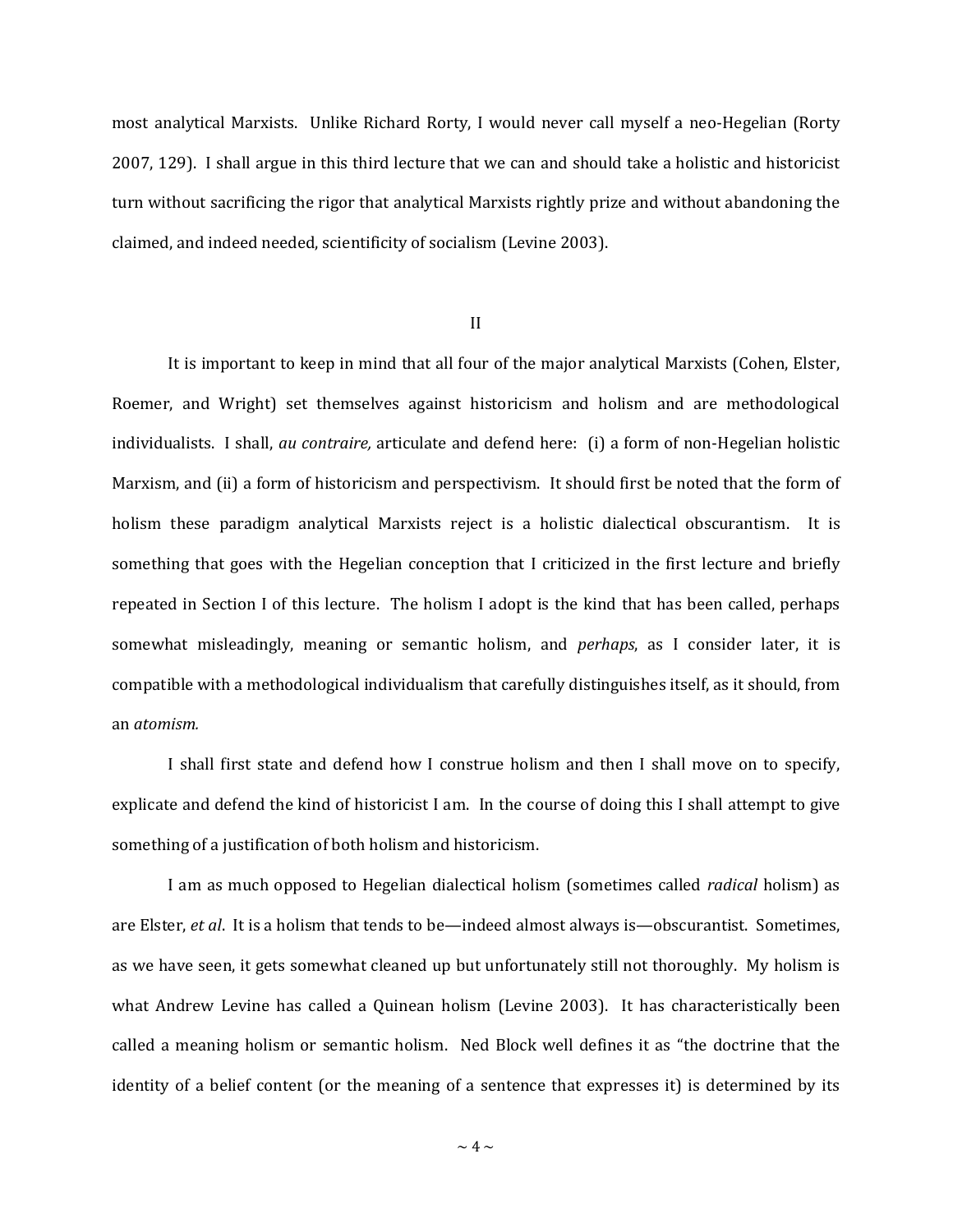place in the web of beliefs or sentences comprising a whole theory or group of theories" (Block 1996, 488). I would add, in order to make that characterization less rationalistic, that it has, and crucially, a set of practices so related. Such an addition leaves holism (as Block has just characterized it) "not clearly distinct from what has been called molecularism (a view which characterizes meaning and content in terms of relatively small parts of the web [of beliefs and sentences] in a way that allows many different theories [or sets of practices] to share those parts" (Block 1996, 488). 'Holism', however, has been given many different or partially different meanings (uses) and consists in many different kinds.

Methodological holism—a distinct species of holism—is a doctrine, like methodological individualism, concerning what is to count as a proper or at least a coherent *explanation*. It is not clear, for example, that one could not consistently be a meaning (semantic) holist and be a methodological individualist. Whether one reasonably or justifiably could is another matter. (We seek consistency, but that by itself does not yield adequacy.) But what it *is* to achieve reasonability or justifiability here is not clear. That aside, I doubt if many (indeed if any) analytical Marxists would reject meaning holism, but at least the most paradigmatic of them press the importance of being methodological individualists.

Should we, as good analytical Marxists, follow suit? Before we try to answer that, we should specify what we take methodological individualism to be. It has been, and still is, characterized in different ways. As Chandra Kumar points out, even Jon Elster (the analytical Marxist—by now a former analytical Marxist—most prominently concerned with arguing for methodological individualism) has in his numerous writings characterized it is several ways (Kumar 2008). However, Elster's definition in his *Making Sense of Marx* gives a conception of methodological individualism that squares with what many conceive it to be. He defines it as "the doctrine that all social phenomena—their structure and their change—are in principle explicable in ways that only involve individuals—their properties, goals, beliefs, and actions. To go from social institutions and

 $\sim$  5  $\sim$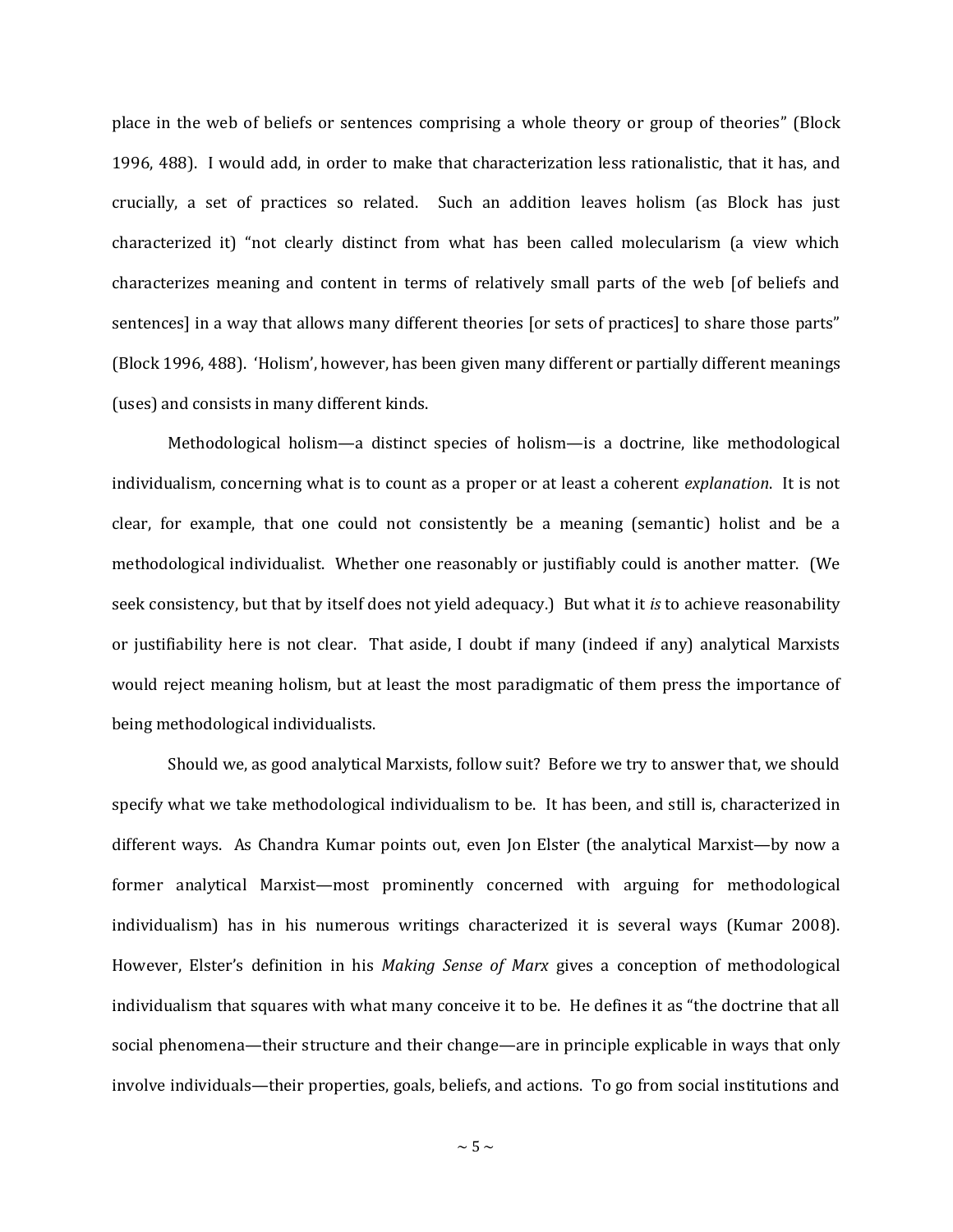aggregate patterns of behavior to individuals is the same kind of operation as going from cells to molecules" (Elster 1985, 5). However, Elster, as any Marxian or perhaps anyone else who has at all carefully thought about it, rejects atomism. Atomism rejects the notion that relations between individuals and, as well, social entities (classes, corporations, courts, etc.) are genuinely explanatory, claiming instead that all predicates properly applying to individuals are *monadic*. Atomists (but not methodological individualists) maintain, for example, that explanations of why capitalism tends to overproduction and crises or why, since 1975, inequalities have been growing is fully explained by causal processes internal (and completely so) to individuals. Levine, *et al.*  remark:

> The atomist would insist, in other words, that only entities which are fully constituted non-relationally are explanatory. On the face of it, atomism seems plainly unsustainable. In our everyday lives we exist within a network of relations to other people—as parents, siblings, employers, customers, and so on. These relations appear to be explanatory, and also, it would seem, irreducible: being a parent, for instance, necessarily involves another individual, the child (Levine *et al.*, 1987, 70).

Methodological individualism, which is often confused with atomism, shares with atomism the view "that social explanations are ultimately reduced to individual level explanations" (Levine, *et al.,* 1987, 71). But there is this important difference between them. Methodological individualists, as distinct from atomists, do not rule out or in any way reject irreducible relational properties from proper social scientific explanations or indeed the understanding of the lives of human beings. In giving social scientific explanations we often must go beyond just appealing to beliefs and desires of discrete individuals characterized by monadic predicates to inherently relational (dyadic) predicates. For many purposes, at least, appeal to relational predicates denoting relational properties of individuals is crucial, and indeed essential, to description and explanation. If we are to make in some contexts even remotely adequate descriptions and explanations, we must be able to speak of parents and children, brothers and sisters, employers and employees, teachers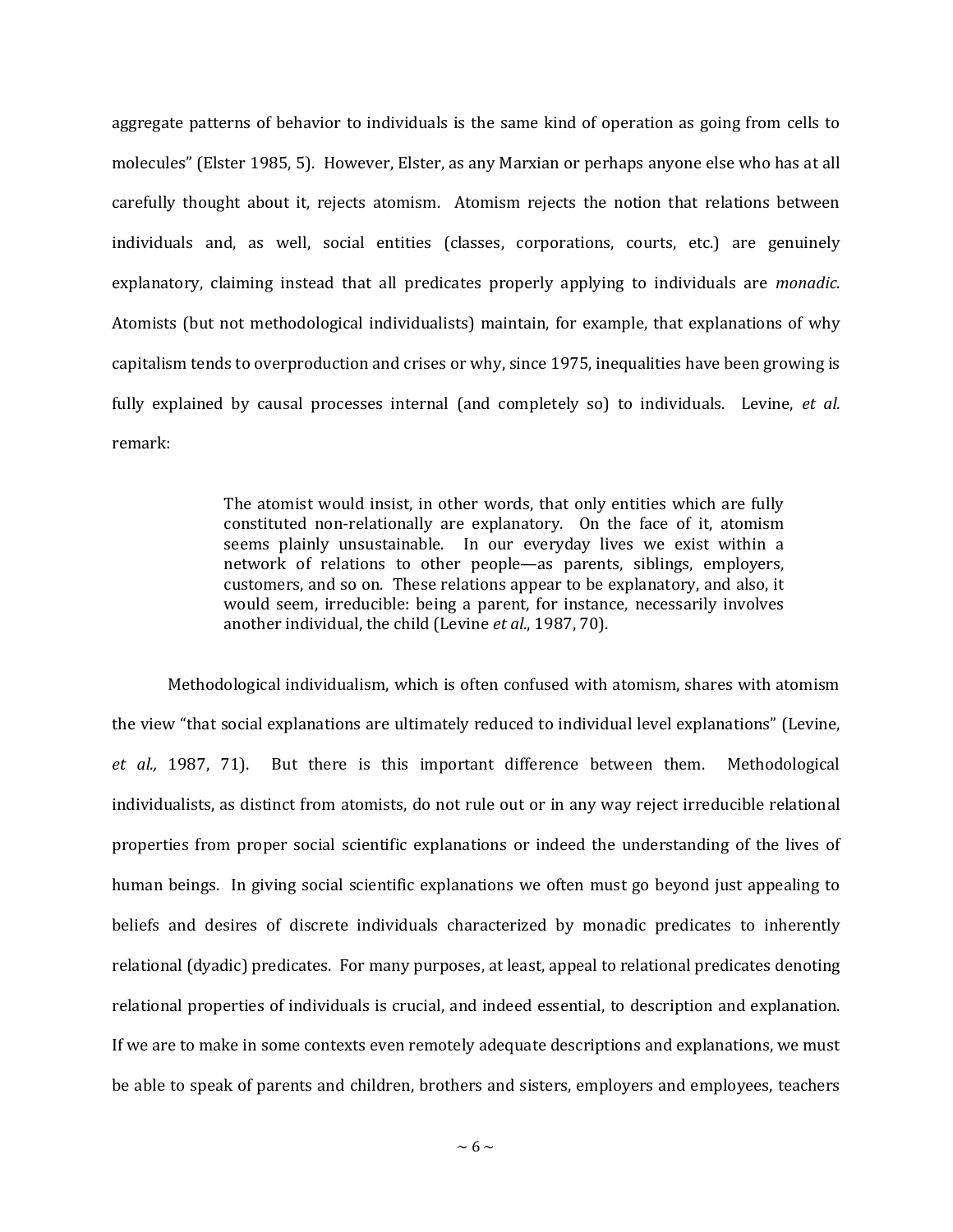and students, oppressors and oppressed, doctors and patients, and so on, though we should realize that some of these are society-specific. Some primitive societies, e.g., a hunting-gathering society, have no employers-and-employees or doctors-and-patients (though they may have *somewhat*  functional equivalents). Modern societies will have no masters-and-serfs, though, again, they have its somewhat functional equivalents. We socialists hope that someday we will have a society indeed a world—with no oppressors and oppressed or its functional equivalents. But we will never have a society without parents and children or at least something like it, as the short-lived experiment of the Shakers exemplified. The central point is that we will never have proper descriptions or explanations of social life and human behavior without the utilization of an appeal to relational properties which in being described must use dyadic predicates.

That notwithstanding, it is trivially true that among human beings there are only individual physical human beings; there are no supra-individual human beings or persons, though there are the super-rich. When asked to count the number of people in a room, we can identify and count them without appeal to such relational properties, though sometimes there are in the room some very tiny human beings (members of *homo sapiens*) as well as much bigger and talking ones holding them. We will typically then distinguish, appealing to relational properties, between parents and infant children. But even then we need not do it though even here we will have the dyadic distinction between big and small *homo sapiens*. If our concern is just to count the number of human beings in the room, we will count all such objects without differentiation between big and small or between talkers and non-talkers. Still, our descriptions and explanations of human life would be severely impoverished if we could not utilize relational properties in our explanations where those distinctions are relevant, as it often plainly is. If we tried to describe human life and proscribed relational properties, we would surely go very wrong. But methodological individualists, or at least those who do not *try* to equate methodological individualism with atomism, do not do this and such a justified criticism of atomism does not touch them.

 $\sim$  7  $\sim$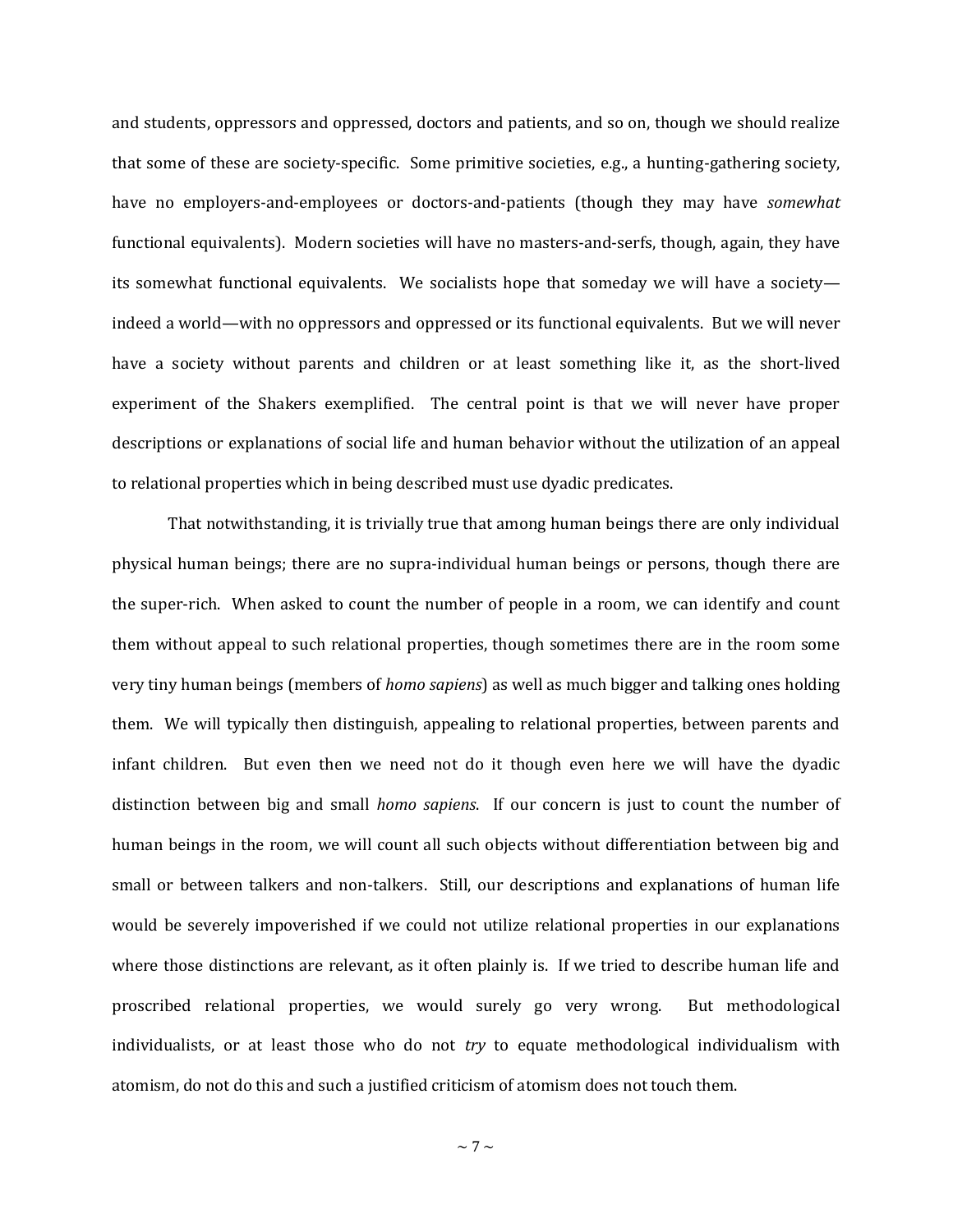Methodological individualists, where they are at all clear minded, appeal to relations between and among individuals and reject atomism as resolutely as do Hegelian Marxists (radical holists). As Levine, *et al*. well put it, "Nowhere does Elster (or any other Marxist defender of methodological individualism) claim that those relations are reducible to atomistic properties" (Levine, *et al.*, 1987, 71). There are, so far as what are *literally* designated as persons is concerned, only individual persons out there with relational and atomistic properties and with physical bodies (a pleonasm) of a somewhat distinctive type, e.g., big brained animals with opposable thumbs typically ambulatory and usually making patterned noises after they have reached a certain size. We are both social animals and, without exception, physical animals (another pleonasm). There is nothing here that either a reasonable holist or methodological individualist could not and should not accept. So what, then, is this dispute between methodological individualism and methodological holism about?

Perhaps, as some Wittgensteinians and neo-pragmatists think, the allegedly distinct views collapse into each other when both are plausibly articulated (Kumar 2008). We physical beings are also, as Aristotle emphasized, social animals. An adequate methodological individualism is indistinguishable from an adequate methodological holism. It is only *radical (Hegelian) holism and atomism* that get in the way and intellectually muck up things. The three most central writings on this are by Kumar (2008), Levine, *et al*. (1987) and Levin (2003). I shall build on them but also in an important respect go my own way.

What I have called, following convention, meaning (semantic) holism shouldn't be called that. Of four philosophical giants of our time—Quine, Davidson, Wittgenstein, and Rawls—three do not have a theory of meaning and two reject talk of meanings altogether, yet are what I, as well as Ned Block, have (again following convention) called 'meaning holists'. I think all four of them should be called holists with respect to belief formation and fixation, explanation and justification. Two explicitly, and Wittgenstein implicitly, importantly qualify their holisms by rejecting what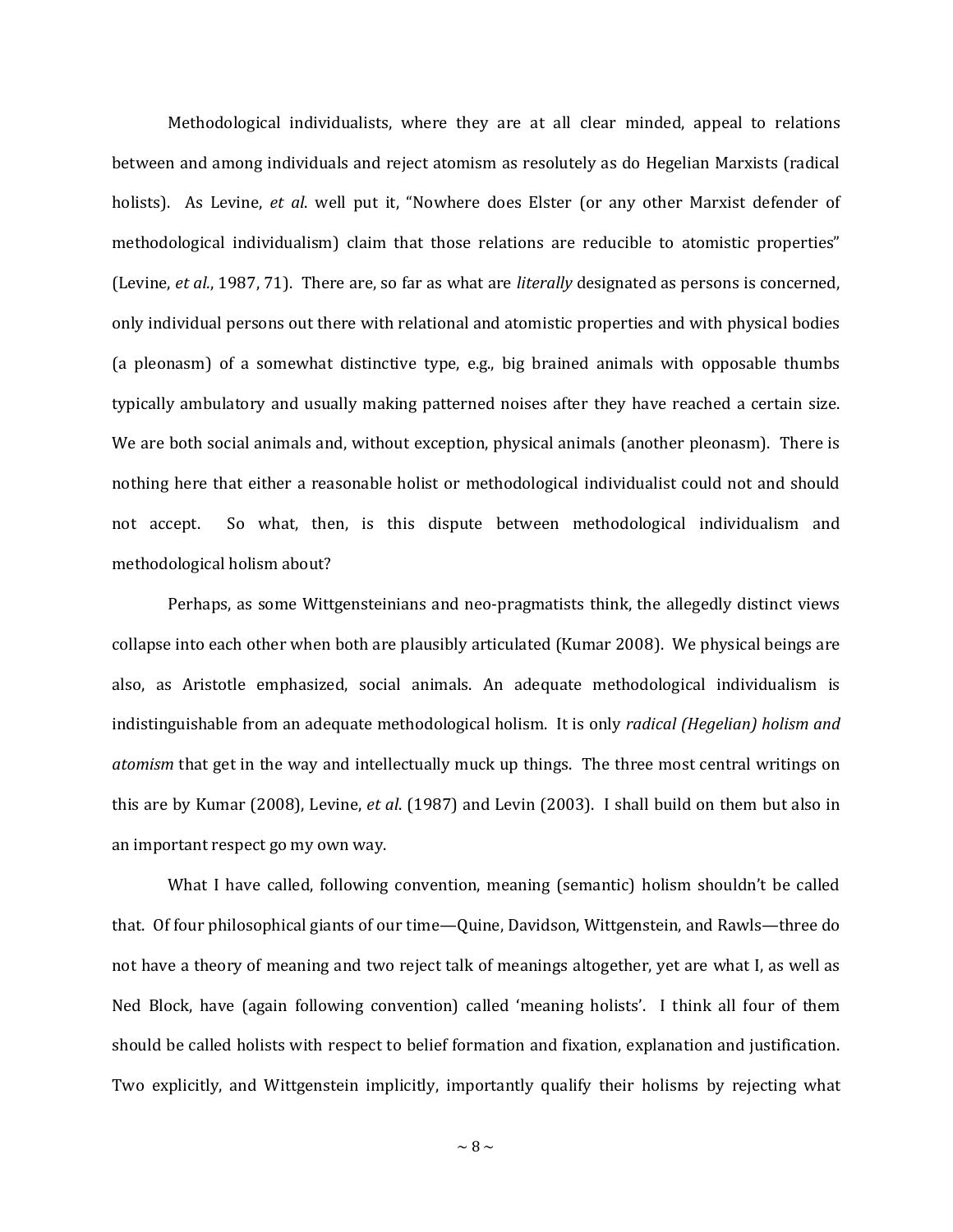Quine calls a coherence theory (better called a *pure* coherence theory). Quine qualifies it by appealing centrally to observation sentences which are rooted in what he calls (misleadingly) stimulus meanings. Taking these sentences holophrasitically, they provide crucial links with the world, though not foundations. Most but not all positivists (i.e., Otto Neurath as an exception) speak of foundations and of relying on Quinean observation sentences when we are trying to fix belief or explain belief. These observation sentences to be coherent must fit in a coherent pattern with a web of belief. Without them, a web would be empty, but without a web these candidate observation sentences would be incoherent. But then the web could not constitute a web of belief (Nielsen 2008b). Rawls, in trying to get our beliefs into what he calls wide reflective equilibrium, appeals centrally to what he calls considered judgments in wide reflective equilibrium. These considered judgments have, according to Rawls, and I think correctly, some *initial* credibility. They are not just unreflected and unconsidered intuitions that just move us to action or intuitions which we must just accept on blind faith (Nielsen 2007; 2008a). They are *considered* judgments. Neither Quine nor Rawls are unqualified pure coherentists nor is Wittgenstein. (What also needs to be kept in mind is that Rawls rejects what he calls 'rational intuitionism', a view that Prichard, Ross and Sidgwick held; indeed G. A. Cohen has come to hold. Considered judgments should not be confused with that.)

However, getting a coherent pattern of beliefs, judgments and convictions is crucial. And this is so for all of the holistic philosophers I have mentioned. We determine the contents of a belief, explain beliefs, determine the use of a term or a sentence, justify a belief or a judgment, by determining its or their place in the web of beliefs, theories, sentences or practices, but not uniquely since the individual beliefs, convictions or judgments that we forge into coherence have *some* independent force as well. As Quine observed, our claims about the world are not confirmed or infirmed individually but only in conjunction with theories of which they are a part. For Rawls, we do not fully or even nearly so justify a moral belief individually but as being a part of the web of

 $\sim$  9  $\sim$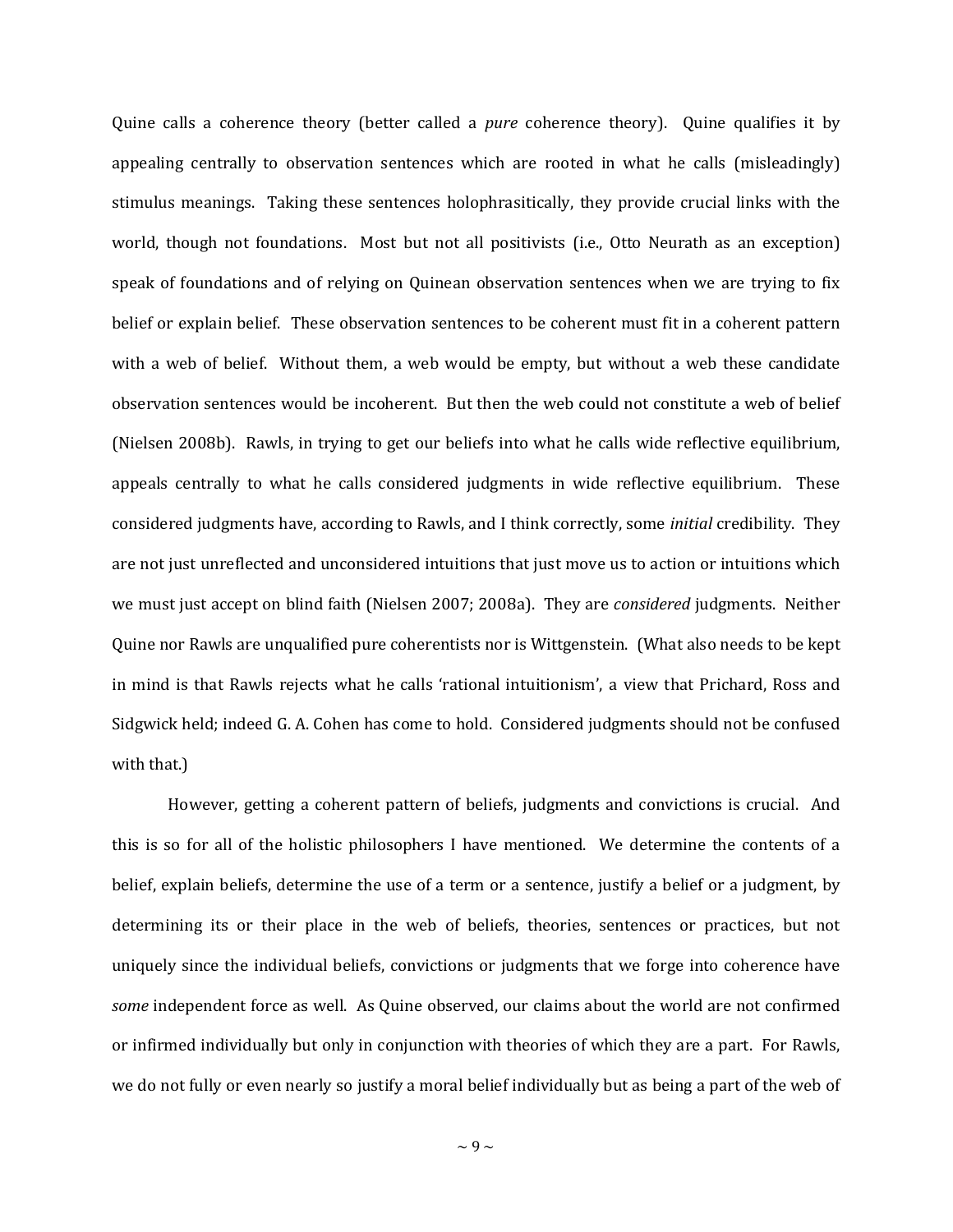our considered judgments at different levels of abstraction and our understanding of certain key relevant facts and theories about the world (Rawls 1999, 286-302; Nielsen 2008a, 219-52). (That is what distinguishes *wide* reflective equilibrium from *narrow* reflective equilibrium—something that G. A Cohen misses in his critique of Rawls (Cohen 2008, 243).)

This holism is distinct from radical or Hegelian holism. Radical holism is the view that to be a genuine cause of anything it is necessary for it to be a macro-social category, to wit an institution like capitalism, a state, a government, the legal system, a class, a corporation, and the like. It is believes like these, and they alone, according to radical holists, that do the real explaining. Particular relations among individuals are said by these Hegelian holists to be epiphenomenal with respect to social explanation. They are, as Levine, *et al*. put it in opposing them, "generated by the operation of the whole and in their own right they explain nothing" (Levine, *et al*., 1987, 73). Moreover, to actually explain anything, according to these Hegelians, is to explain how it is part of the unified whole or the totality. We have seen in the first lecture how inadequate, indeed incoherent, such *radical* holism is. We must not identify meaning (semantic) holism with it.

This meaning holism is the kind of holism that I am defending, though, as I have indicated, I do not like the term. Both those taking a Quinean and a Rawlsian turn are such holists. In the conflict between Donald Davidson and Quine, though I am, with my old attachment to positivism, attracted by Quine's appeal to observation sentences and to stimulus meanings—to what I, like Putnam, would call Quine's empiricism but what Quine himself calls his naturalism. But I am also attracted (indeed more attracted) by Davidson's counters. Still, I find myself unable firmly to decide which way to go there. But what is important for what I am arguing is that here in both cases we get what I have called semantic holism and certainly not a Hegelian, Althusserian or any other kind of holistic obscurantism.

What I do want to pursue a bit is whether one could reasonably be a *meaning or semantic holist and a methodological individualist.* Recall Elster's definition of methodological individualism

 $\sim$  10  $\sim$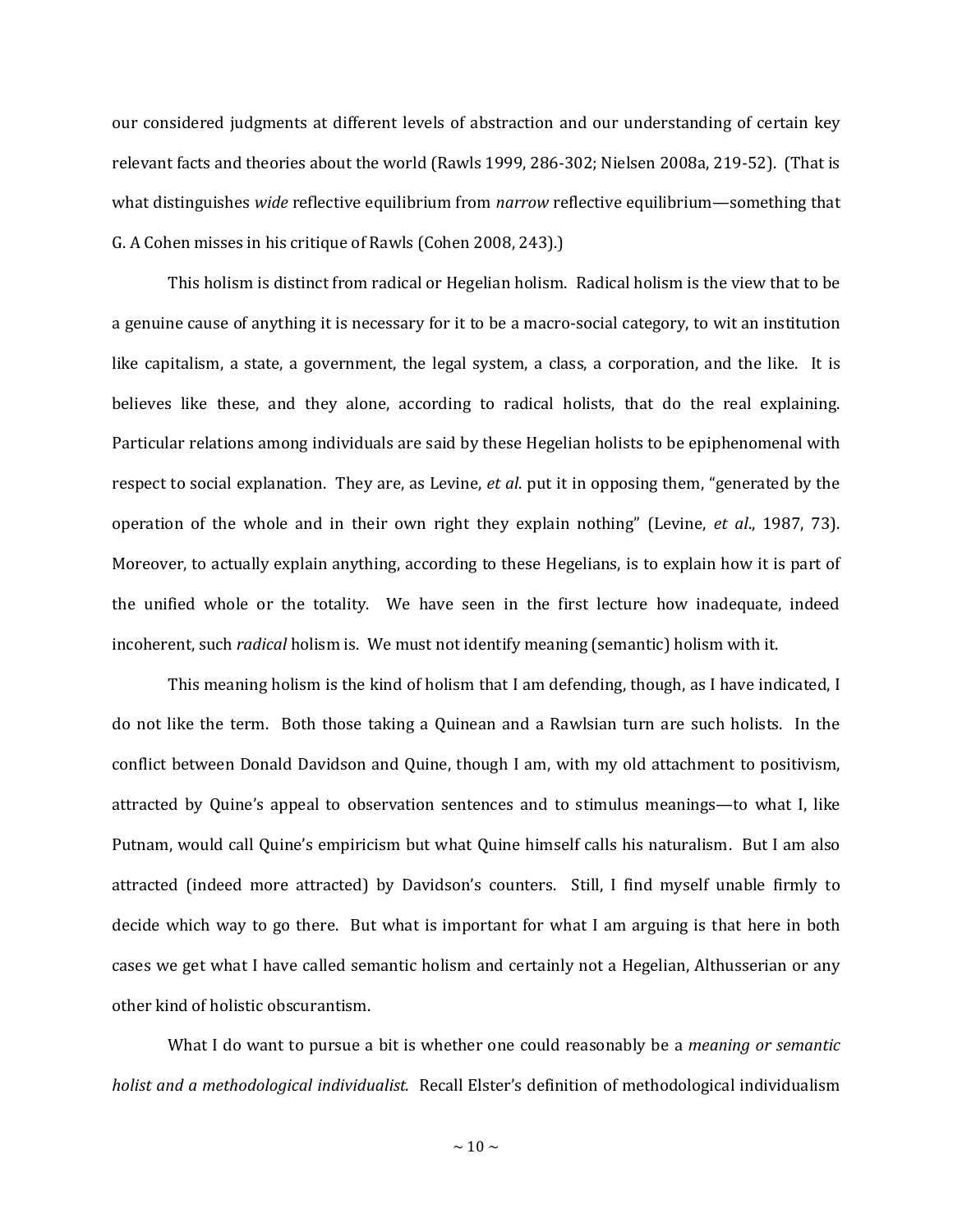"as the doctrine that social phenomena—their structure and change—are at least in principle explicable in ways that only involve individuals—their properties, their goals, their beliefs and actions" (Elster 1985, 5). Properties there include relational properties such as being a parent, employer, teacher, friend, enemy, oppressor, exploiter and these properties are irreducible. This makes individual humans, since they have such properties, irreducibly *social individuals*. With that, the distinction (or alleged distinction) between methodological individualism and methodological holism becomes more problematical. Also, there are such non-reducible concepts as corporations, religions, capitalism, classes and the like. There are, that is, some non-reducible social entities and there are irreducible *dyadic* relations such as friend or colleague. Moreover, there are social entities that do explanatory work. Think of Carl Schmidt's distinction—a key distinction for him between enemy and friend in state relations.

Could a meaning or semantic holist consistently and reasonably believe all genuine explanations must be in terms of individuals? Could she never coherently speak, for example, of class conflict or conflicts between states without speaking of the genuine explanatory elements being the behavior of individuals or assuming that for an explanation to be genuine it could at least *in principle* be put in terms of individuals? Of course she could, where it is just a question of just using shorthand for an explanation of what certain individuals would do. Suppose I say, 'The Philosophy Department at Calgary voted for the new program.' What I mean is that professors Jones, White, Petrovic, Walsh, and Major (members of the department) voted for the measure and that they outnumbered the professors (individually specifiable) who abstained or voted against the new program in what was agreed by all members of the department to be a decision to be made by straight majority vote. There are a lot of situations where a translation into the concrete yields such an individualist explanation. But perhaps not for all? And even in the above example nonmonadic properties are appealed to, for example, 'member of the department'. Moreover, suppose we say 'With the coming depression there is increased fear, anxiety and anger in the population and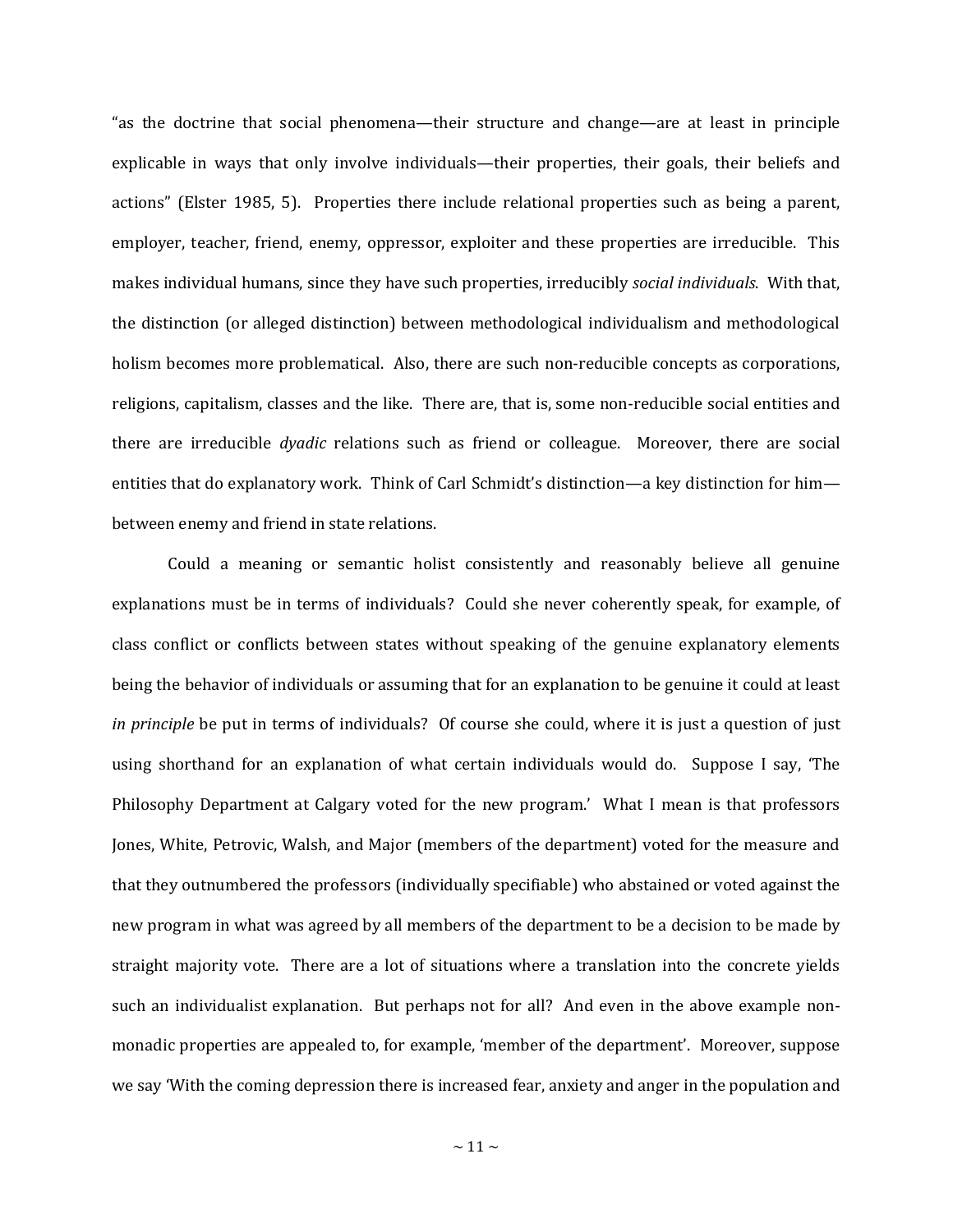that will result in increasing class consciousness among working people and increasing conflict with capitalism'. I am not interested *here* in the truth or falsity of the just mentioned sentence, but I am interested in its meaning (use). We do not here have something like either an extensional or an intensional equivalence between that sentence and some individualistic paraphrase as in the department example. There is no specification of how many individuals among the population would have to be so affected before this would be said to obtain, i.e., to be true, anymore than we would have to be able to specify the *exact* number of individuals that were for Mubarak's ouster before we say that a considerable majority was for it. There is, as well, no specification of how many people would have to react in a certain way before we could say that class consciousness or class conflict obtained in a given society. Suppose I say, to take another example, 'Humanity would not tolerate torture' or 'Humanity believes that torture is an intolerable evil under all circumstances'. There, again, things are different. It is actual people who have those beliefs; it is people, not humanity, that find things tolerable or intolerable. Humanity or peoples are not something that think and believe. And it is individuals, and not classes, that are conscious. But are the above remarks about humanity or peoples thinking that torture is intolerable or not tolerating torture innocuous perfectly intelligible shorthands as well as is my remark about class consciousness, like my statement about the Philosophy Department votes, remarks that are something like an innocent counterpart of something that could be made in terms of talk of individuals? No, not exactly. We can't give either an extensional equivalence or an intentional one for the above examples as we can in the department example and it is just arm waving if we say that *in principle* we could. We need to give some indication at least of how this is possible. We can give polls as evidence or give graphic examples as evidence or (translating into the concrete) as at least exemplifications. But, it will be said, they could hardly be decisive enough; that there could be enough and sufficiently varied exemplifications or instantiations to count powerfully for the class claim or humanity claim, their useful metaphorical quality notwithstanding, to be a genuinely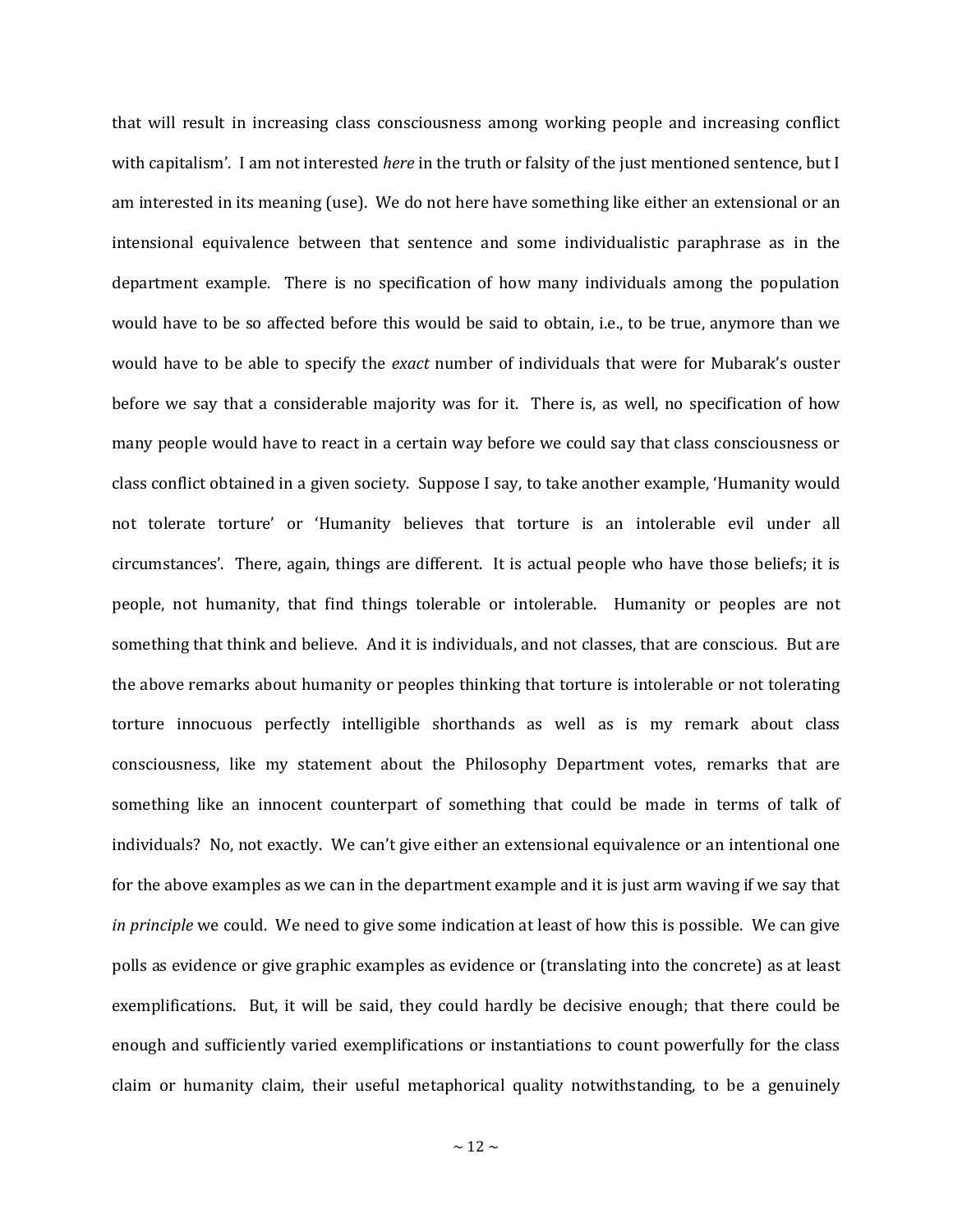plausible and to not be holistically obscurantist. But these examples could be telling expressions of what could have a potentially evidential political resonance. That is, they could be couched in genuine causal statements in what Elster metaphorically calls the nuts and bolts necessary for good causal explanations to be vindicatable. They token the supremacy of evidence. No talk, however plausible, about what could have happened can trump evidence of what did happen. A plausible tale that Napoleon could have escaped St. Helena's will not override the evidence that he did not.

I am not saying that all good explanations are causal explanations or that all understanding, even scientific understanding, consists in the finding of causal explanations or that this is a *unique* aim of science or anything like that. I don't think that science has any *unique* aim. But I am claiming that: (i) the above claims about class, state and humanity are doing something that requires causal explanations for their vindication; (ii) causal explanations, often at least, require some causal *exemplifications*; (iii) if there is no movement in that direction, those types of explanations are suspect; and (iv) we are not going to get extensional or intensional equivalencies here yielding a reduction but exemplifications or instantiations. If they are sufficiently numerous and varied, they are enough for vindication, though (as always) a fallible one. Again, beware of the quest for certainty. (Point (iv) does not admit of a precise non-contextual explication but is none the worse for all that.)

#### III

In their section on anti-reductionism versus methodological individualism, Levine, *et al.* make the following claims. I shall examine their rationale and, where they leave us with questions, risk an answer.

- 1. The reductionist ambitions of MI cannot be realized.
- 2. Nonetheless, micro-foundations for macro-theory should be elaborated.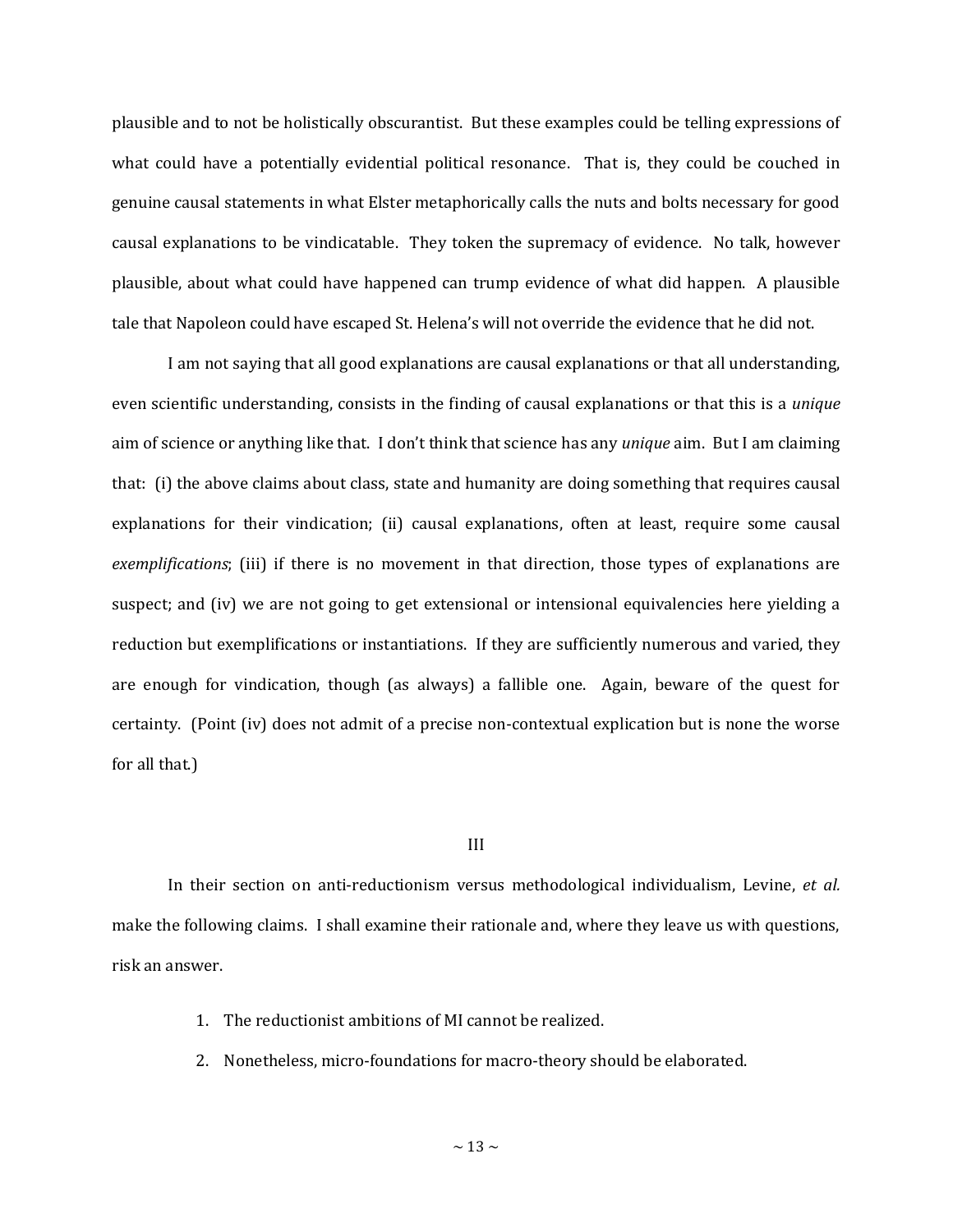- 3. Defenders of MI take anti-reductionism to signify a commitment to *radical holism*. Defenders of radical holism regard MI to be atomistic.
- 4. MI is distinctive in maintaining that only relations of and between individuals can be *irreducibly* explanatory. Thus, MI denies that social categories themselves are ever irreducibly explanatory. [Thus, when we have an appeal to class, we have something that is not irreducibly explanatory.]
- 5. It is true, but trivially so, that if there were no people there would be no societies. This underwrites the claim by Levine, *et al.* that the methodological assumption that causal mechanisms or causal processes involving individuals are implicated in all social explanations that are genuinely explanatory.
- 6. The question is not whether individual levels of analysis can be eliminated but how they should be linked to macro-level social analyses.
- 7. Methodological individualism maintains that macro-level phenomena can always be reduced to their micro-level realizations, at least in principle. Anti-reductionism rejects this.
- 8. To understand why such a micro-reduction is not always possible, it is important to introduce the distinction between *tokens* and *types*. A particular token-event (the only kind of token-event there is—say, a particular strike at a particular Wal-Mart store—may be subsumed under a type but is not identified with it.
- 9. We might, however, get token-token reduction (reducing tokens to other tokens). A particular sit-down strike at a particular Wal-Mart at a particular time (i) may also be characterized and explained as (ii) an event in which Walmart employees occupied that Walmart store and refused to leave. Both (i) and (ii) describe, though somewhat differently, the same token event. They describe the same content.
- 10. The genuine problem is not with point 9, but concerns the reducibility of (i) macro-social *types* to micro-individual *types* and (ii) macro-social *types* to micro-individual *tokens*. Anti-reductionists argue that (i) is not in general possible and that (ii) is never possible. Why do they maintain those things? Are they justified in doing so? And why are these problems thought to be problems? Levine, *et al*. claim they are problems because science has explanatory possibilities beyond token-type explanations and showing how token-events warrant, though are not identical with, type explanations. Beyond, that is, why or how this of that organism survived or that firm survived we may want to explain what various objects or processes or some tokens have in common. What, for example, makes capitalism capitalism or socialism socialism or what makes workers class conscious or what is a revolutionary situation? It doesn't seem plausible to say these are either *how* questions or they are pseudo-questions. But do these questions commit us to *essentialism*? If they do, then are we not on the wrong track?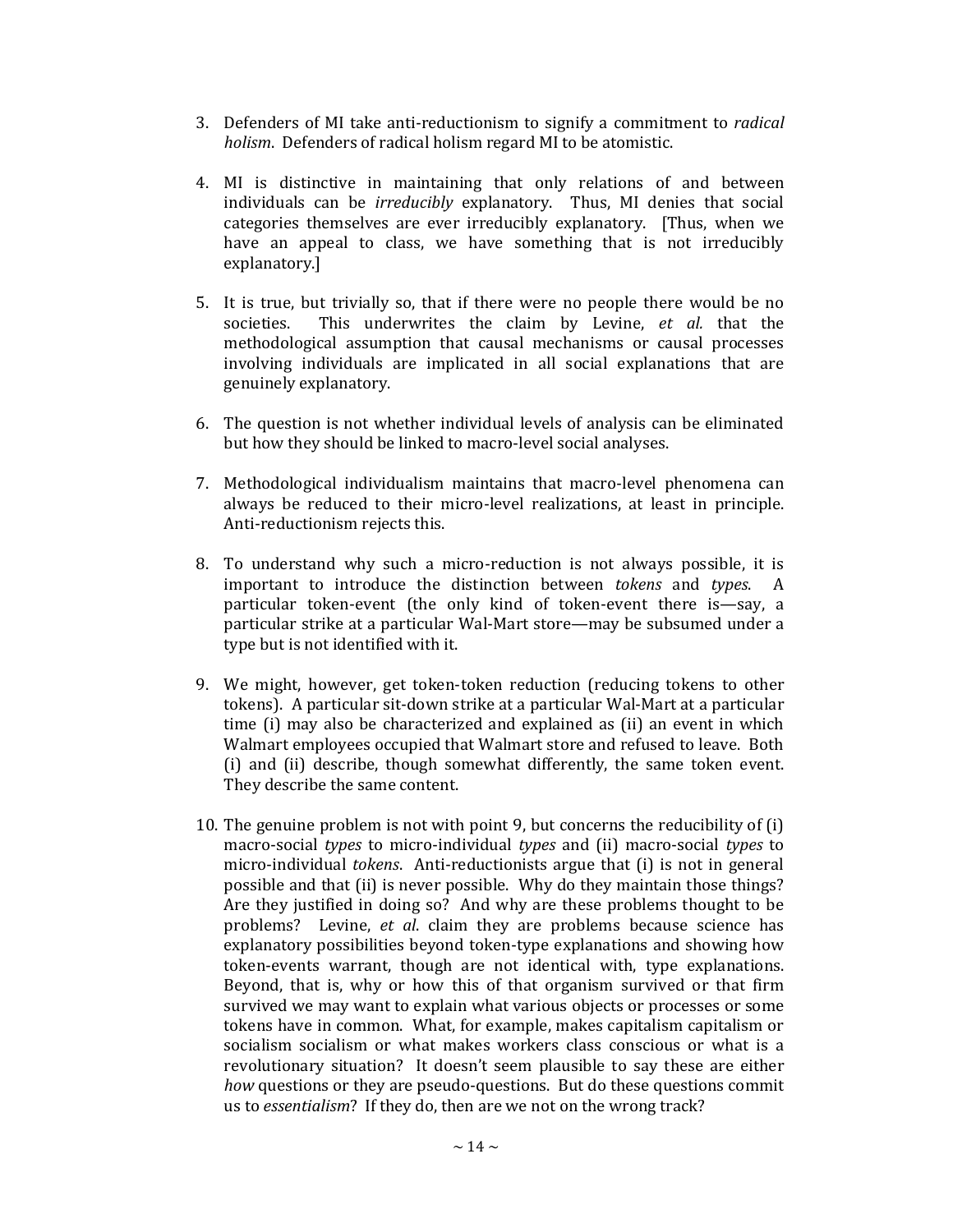11. When the properties cited in answer to such questions supervene on properties at the micro-level, the explanations provided by the macrotheory will not even in principle be reducible to a given micro-account.

I shall specify what I take—I hope not dogmatically—to be the veridicality of these propositions, and where I take them to be controversial I will specify their controversiality for the assessment of methodological individualism. I will do this for the eleven propositions in order.

- 1. To be established and clarified in the conclusion.
- 2. To be explained in the section following this.
- 3. Both claims are plainly mistaken, indicating the falsity of both atomism and *radical* holism, both of which can and should be set aside.
- 4. A true and distinctive claim and a crucial way of characterizing such a claim.
- 5. What is claimed is true, indeed trivially so, and what it underwrites is plausible and indeed probably true.
- 6. True and crucial.
- 7. Anti-reductionism and anti-methodological individualism is warranted here. Moreover, the claim here is crucial. The question—a central one—is to see *why* this is so.
- 8. True.
- 9. True.
- 10. True, I believe, but controversially so.
- 11. True, I believe, but also controversially so.

Levine, *et al*. give a very astute explanation of why 9, 10, and 11 are true. Since I cannot

improve on it, I will take the liberty of quoting it in full.

 Methodological individualists are type-reductionists with respect to social phenomena. But to insist on type-reductions as an a priori methodological requirements is plainly unwarranted. The feasibility of type-reductions is an empirical question. It *could* be the case that type-reductions actually are possible in this domain. But they almost certainly are not. Type-reductions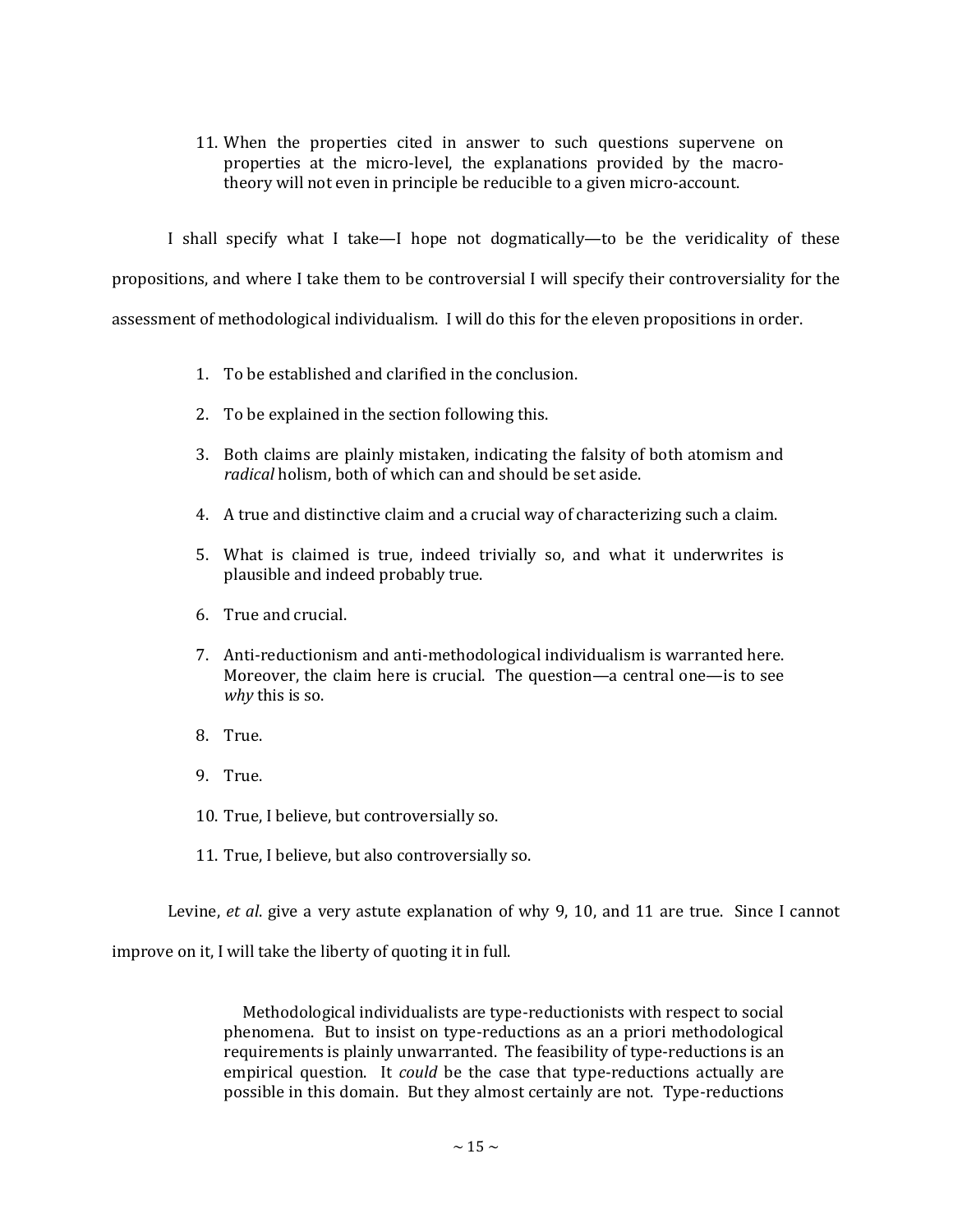would be possible if the relation between social phenomena and individual properties were like the relation between water and  $H_2O$ . But in so far as the relation of social facts to their micro-realizations is like the relation of mental states to brain states or like the relation of fitness to physical properties of morphology and physiology, type-reductionism will prove to be a fruitless quest.

 Consider the fact that capitalist societies have strong tendencies towards economic growth. This property is explicable, in part, as a consequence of the competitive character of capitalist markets, which generate innovations and continual investments that, cumulatively, produce growth. This process, in turn, is explained by the survival of those firms which most effectively make profits in the market. Survival and profit-making, in this explanation, are similar to "fitness" in evolutionary biology. For each token instance of economic survival, we can identify a set of decisions made by individuals with particular beliefs, preferences, information and resources that explains why a particular firm survives. However, there need not be anything in common *at the micro-level* between the mechanisms that enable firm X to survive and the mechanisms that enable firms Y or Z to survive. X may survive because of the passivity of workers (enabling capitalists to introduce innovations without resistance); Y because of the ruthlessness of the owner; Z because of the scientific/technical rationality of the management team, and so on. The social-level explanation of growth in terms of the macroprocesses of competitive market relations, therefore, can be realized by a vast array of possible micro-mechanisms. Accordingly, token reductionism is possible in this case, but type reductionism is not.

 In short, the reductionist program of methodological individualism fails because science has explanatory projects beyond the explanation of token events. Besides asking why this organism or that firm survived, we also want to explain what various objects and processes have in common. When the properties cited in answer to such questions have multiple realizations at the micro-level, the explanations provided by the macro-theory will not, even in principle, be reducible to a micro-account (Levine, *et al.* 1992, 119- 20).

It is said by Levine, *et al.* to be *in principle* possible to carry out the type-type reductions that methodological individualists want. But they also say this is cold comfort, as we have no idea at all what it would be like to do so. (How could we then know that it is in principle possible?) And as Levine, *et al.* also assert, it is almost certain that we cannot in fact do so. It, they add, is a fruitless quest (Levine, *et al.* 1992, 78). This talk seems to me confusing and overly problematic. How, for example, can we justifiably or even intelligibly say it is in principle possible if we have no idea at all what it would be like to do so? Isn't this mere arm waving?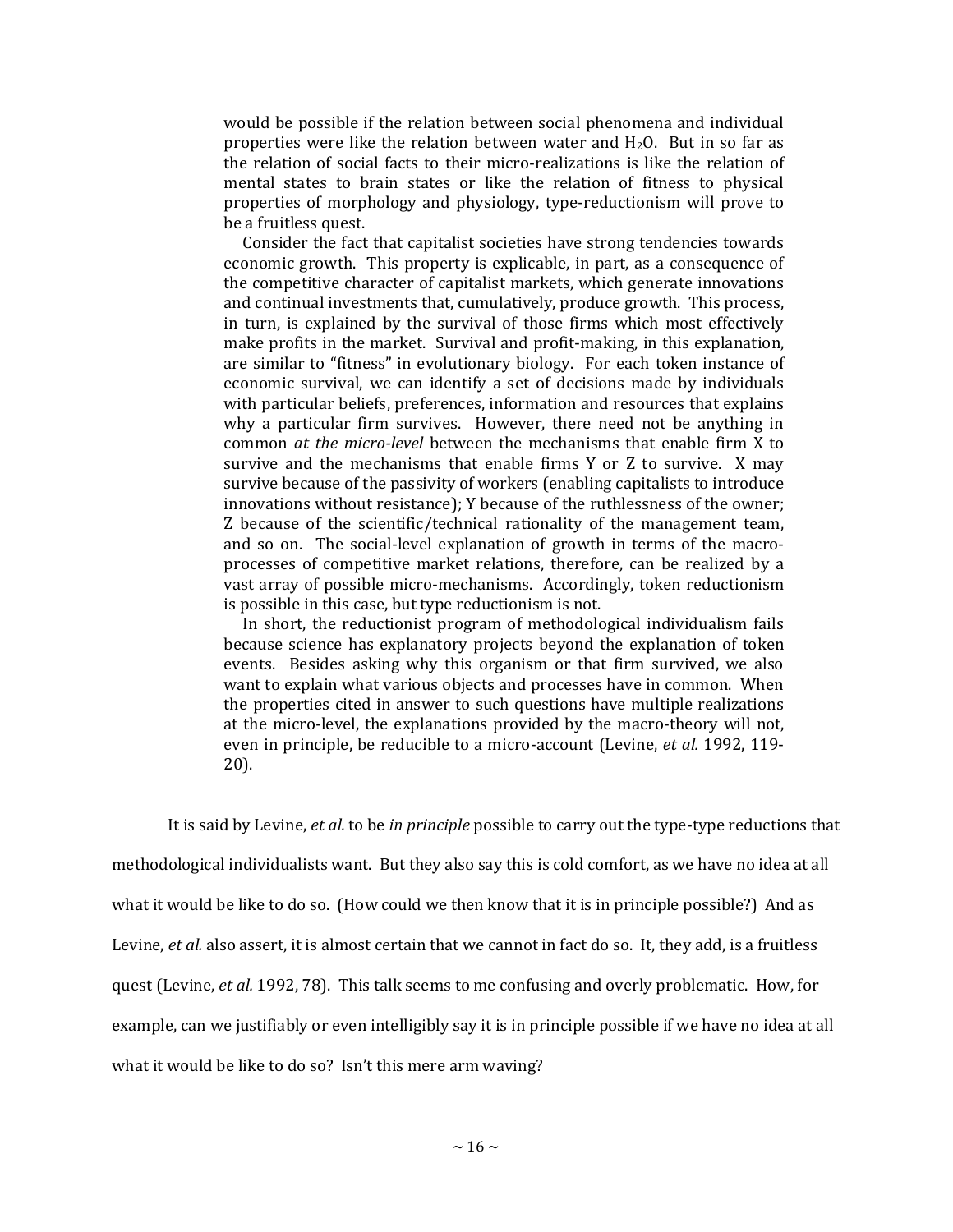The central reason for this skepticism concerning MI is rooted in recognition of the diverse explanatory projects that science has. I will fasten on two of them that have crucial relevance here. Sometimes we want to ask *how* questions. How, for example, was it possible in the recent (2008) recession for so many banks to fail so spectacularly? One answer is that they massively made risky loans that in turn could not be repaid. But we might not just want to know how it happened but *why* it happened. One possible answer is greed and the desire to make a fast buck on the part of officers, particularly the higher officers, of the banks. Both of these *may* be bad answers to both of their respective how-and-why operations. But they, or at least they seem to, illustrate both that and how these questions are distinct. Sometimes we may want to know how capitalism or socialism works or fails to work. We will, however, also want to know what socialism or capitalism is. We also might want to know why capitalism has persisted and why socialism failed in Russia and China and why it has persisted in Cuba. That is not the same as knowing how it failed or persisted. (We might want to say that in certain respects China is an incredible success story. But it isn't an incredible *socialist* success story for it has transformed itself into a corporate capitalism with lots of *laissez-faire* mechanisms.) We do not need to go—and should not go—essentialist here. We could rely on family resemblances. Or do what and why questions reduce to how questions? Is that implausible and too reductive? I think so. Sometimes we just want to know what capitalism is and what socialism is, and not just what are (if any) their 'mechanisms'—their nuts and bolts, their cogs and wheels, as Elster puts it metaphorically. We do not *just* want to know what causes or could cause (what brings about or could bring about) capitalism or socialism and how it works or could work. However, we want also to know what they are and why they either are or are not desirable and feasible. I do not deny for the feasibility question, and even for the desirability question, that how questions are relevant, but they do not reduce to that and they are not alone relevant to the why or that questions.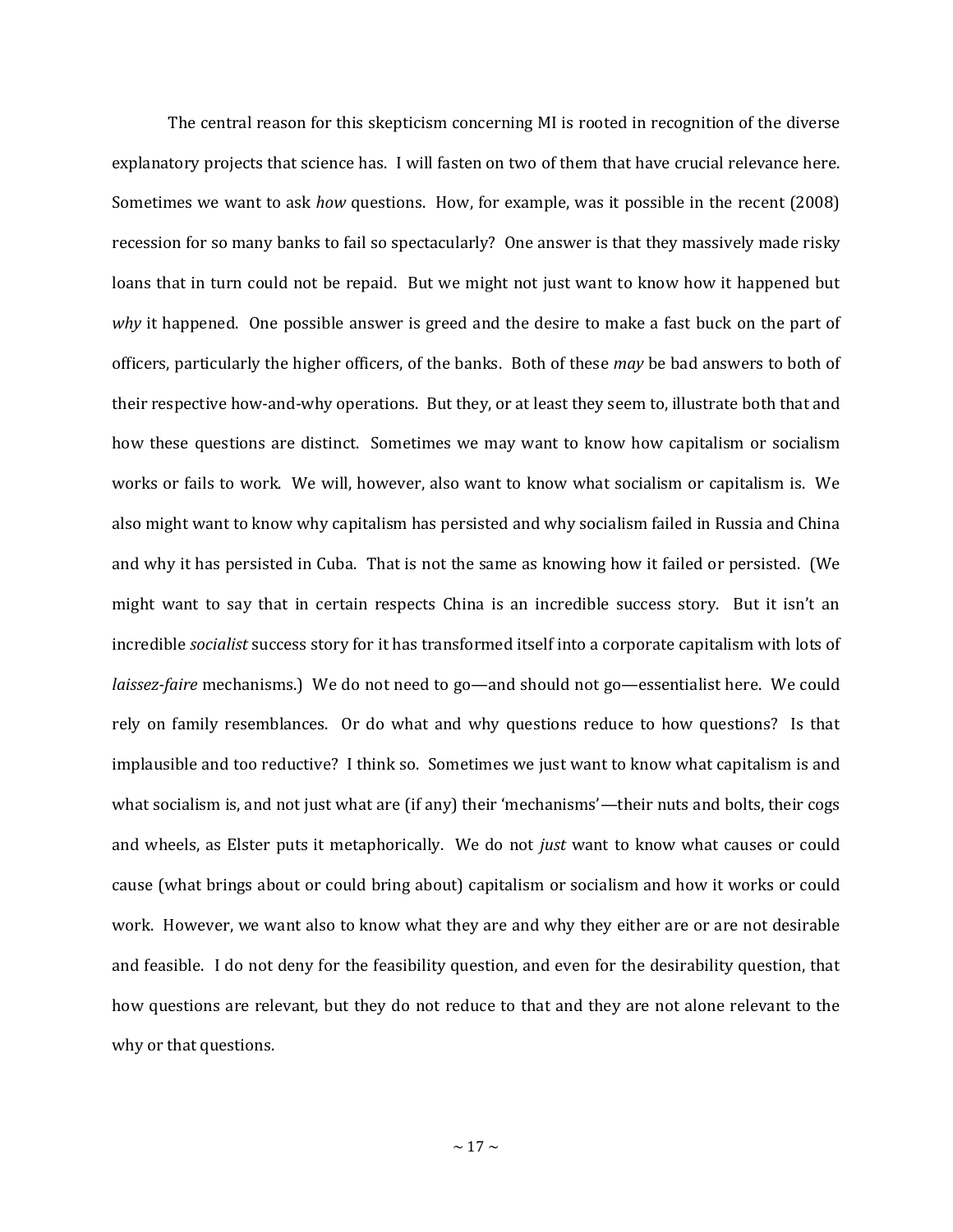Even, to shift gears, if we adopt methodological individualism's own terminology and ways of conceptualizing things, it fails. It does not even begin to give us what could come to 'explanatory full coverage'. It is explanatorily enfeebled. We should not even adopt their talk of mechanisms, as Elster, Roemer and Cohen do. We should recognize that sometimes to explain or to have a scientific understanding is not to find a mechanism, though it sometimes is. Science doesn't *always* consist in having a reason for a mechanism and to apply it to all sciences is to talk of something that in some of them is not used at all or is infrequently used. And to speak of either macro-foundations or micro-foundations is not germane for such modest non-radical, non-Hegelian holists such as Quine, Davidson, or Rorty. It is a vocabulary, a conceptualization, for which they have no use. Setting things up in this way may very well lead socialists, Marxists and emancipatory social scientists (or just plain social scientists) into a lot of fruitless endeavors. They no more need it than a thorough going secularist needs or can accommodate the concepts of sin, redemption, and grace. (At most they could give some quasi-functional equivalents involving redefinitions.)

So if MI requires reductionism—the reduction, say, of macro-explanations to micro ones— MI is plainly a non-starter. Levine, *et al*. show that even if we play according to the rules of MI we cannot get such reductions. Even with Cohen's ideal of analysis we cannot get it. Chandra Kumar's article (the other cutting edge article in the debate about MI) points out that MI has meant many different things and, as we have seen, even Elster has characterized MI in many different and sometimes at least seemingly conflicting ways (Kumar 2008). But any characterization that tries in any way to reduce macro-social phenomena—talk of states, class, corporations, institutions, capitalism, socialism, religions, ethnic groups—to talk of individuals will fail. It is not only atomism and radical holism that fail but methodological individualism as well. Moreover, the very distinction between MI and MH is unclear.

Kumar, however, surprisingly speaks of non-reductionist methodological individualism (Kumar 2008). If that very problematic notion is admitted and not treated as an oxymoron, as it

 $\sim$  18  $\sim$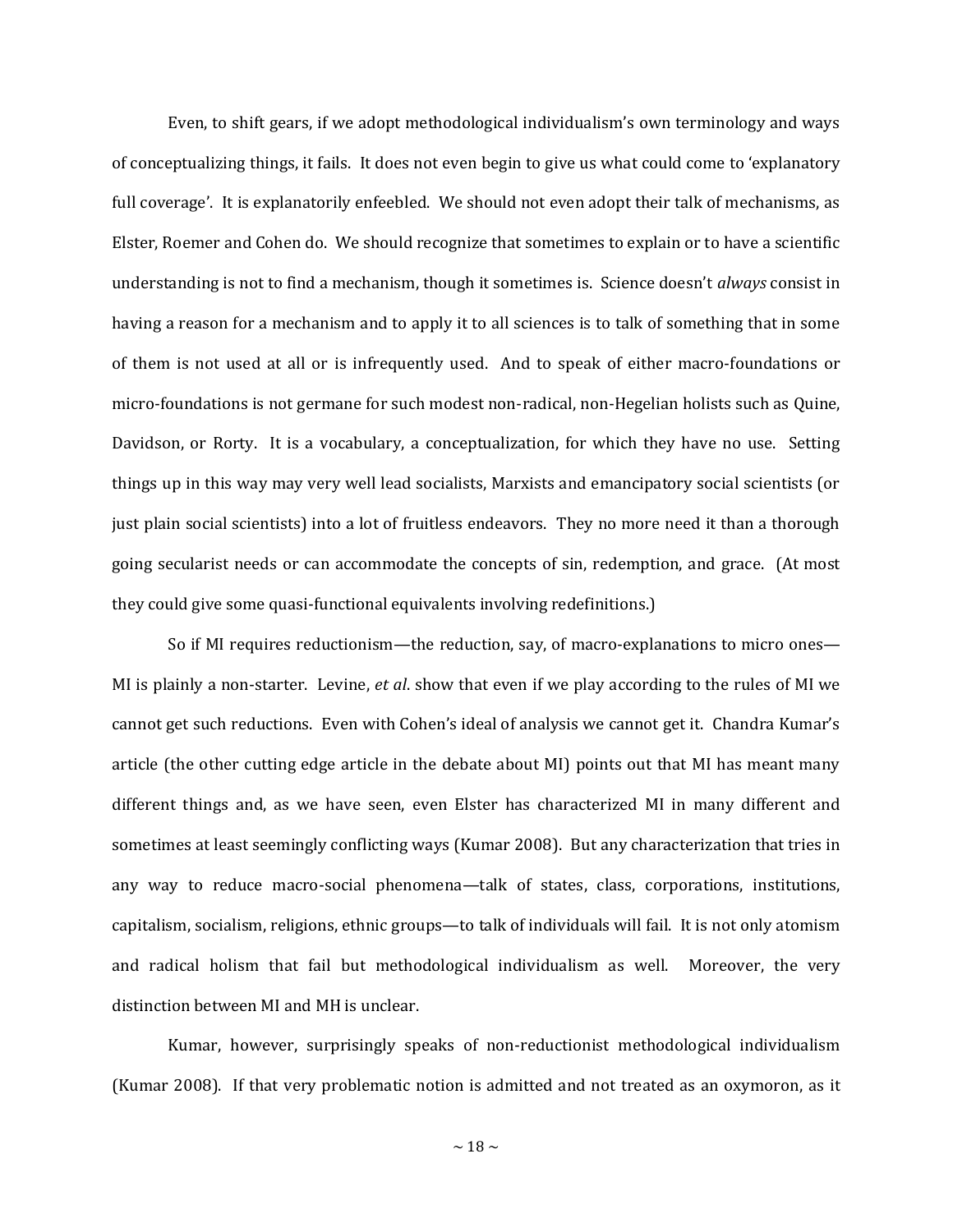would be by most methodological individualists *and* critics of methodological individualism (and certainly by Levine, *et al*. as well as by Elster who ends up saying that to explain is to provide a mechanism), then we need another argument against what is now being conceived as methodological individualism to decisively refute MI or to show a way that the dispute between MI and MH is now being so ill conceived that we should ignore it. That argument would show that anti-reductionism (at least here) is vindicated and here it is indeed the only game in town. (Something that Levine, *et al*., Kumar and I all believe but not exactly for the same reasons.)

What I want to establish, *assuming* that MI is a reductionist view, is that, in spite of MI (so conceived) being false, as sometimes construed by Elster (as we have seen) and followed by Roemer and Cohen, on to something important, even though it is mistakenly taken to establish or even render MI plausible as Levine, *et al*. (following one of Elster's characterizations) characterize it.

What, then, is this 'rational kernel' of methodological individualism? What should be kept from it after it, as construed above, has been rejected? It comes to this: without any reduction. Individual properties can sometimes help explain social properties and vindicate their not being illusory properties. Is it not the case, to use conventional terminology, that micro-level analyses are *sometimes* importantly relevant to macro-theory? How (if it is) is this so? It is sometimes, for some purposes, important for claims at the macro-level to gain a micro-analysis specifying causal pathways to macro-accounts. Empirical conditions must be specifiable to give confirmation or infirmation to macro-theories or to macro law-like empirical generalizations or what has been called 'accidental generalizations' (e.g., 'All the books in her library are in English'). This need not be a statement-by-statement confirmation or infirmation. Quine has shown us that such a matching of each statement with a statement of the conditions of its verification is often not possible. But if the practices in question are to count as genuinely scientific ones, there must be causal links of individually specific sorts to the practices. *To be scientific practices they must not be without* 

 $\sim$  19  $\sim$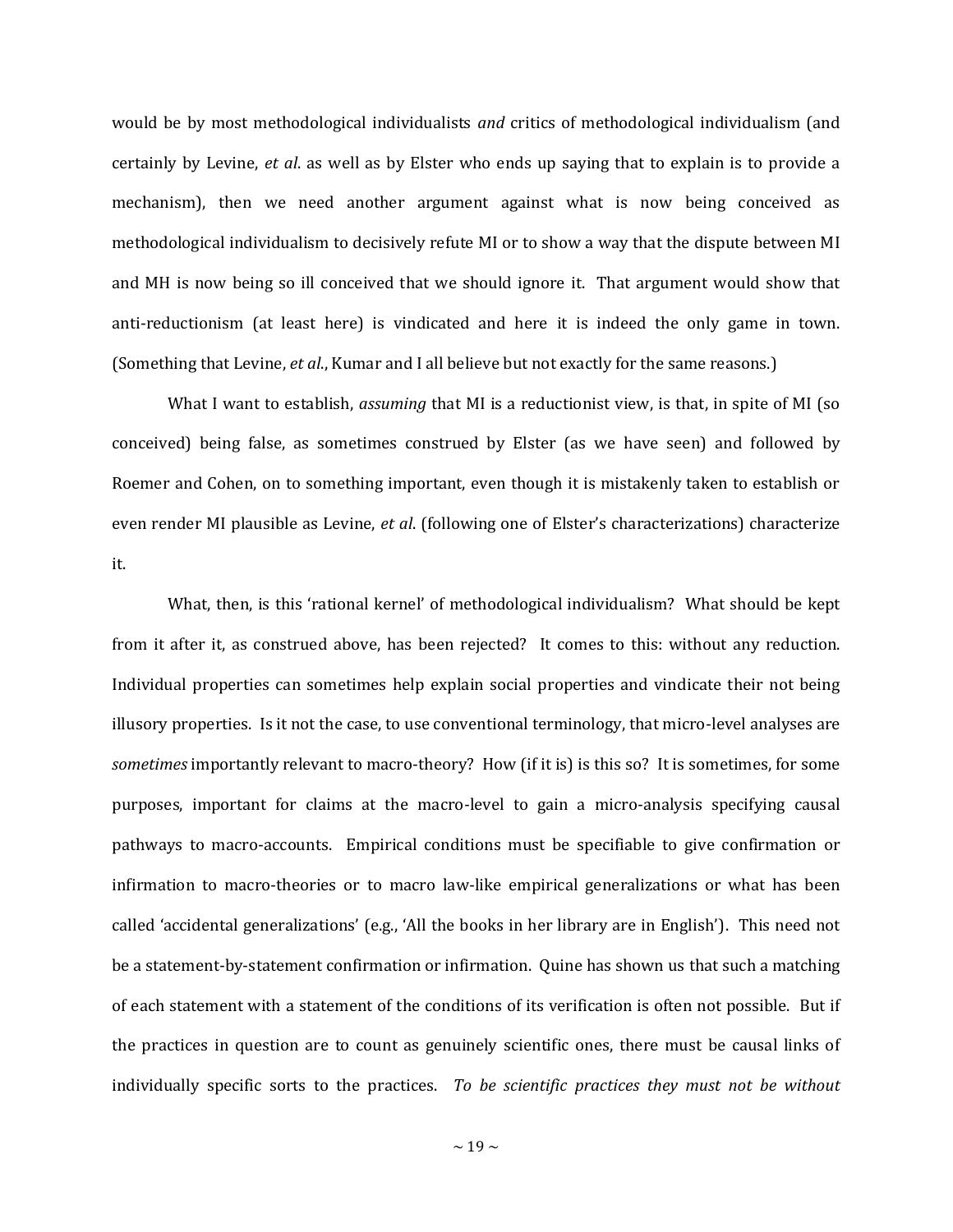*evidential warrant* (Nielsen 2008b). It does not mean that each specific macro-statement must be verifiable (confirmable or infirmable) but that the system as a whole must admit of recognizable causal links—that *some statements must be verifiable (confirmable and infirmable)*. Without that, a system of thought would not be scientific. It would be, like radical holism, crucially untestable. Scientific practices must have evidential vindication.

Something like this was Quine's advance over Carnap and Hempel, even at their verificationist last and most sophisticated stage. Suppose I say 'A long and severe depression will give rise to a revolutionary situation'. I am dealing in types here. I am asserting that a certain category (a revolutionary situation) will, under certain conditions, probably come into existence. When I make a claim like that it is not like asserting that 'There is water on Mars' is a testable claim. We do not, with 'revolutionary situation' get any single thing like  $H_2O$  molecules for water. This is so because with a revolutionary situation we do not get a reduction. But we do get, though only if *some* directly individually observable things obtain, scientific warrant for the claim. We get truthconditions or at least assertability-conditions. That is, we require certain distinctive token-events. But there could for similar situations where different token-events could yield evidence for there being in a revolutionary situation. It is not like one thing, namely  $H_2O$  molecules, that establishes that there is the substance water. There are different things that count as evidence for there being a revolutionary situation. But *some* such of these conditions must obtain for there to be warrant for there being a revolutionary situation. If, for example, militant sit-down strikes occur in Moscow, Montreal, Rome, Shanghai, Stockholm, Paris, Berlin, New York, and London, that the military in all those places are mutinying and the governments in all the countries with these towns have lost control of the effective means of repression, we have with such token-events evidence, indeed good evidence, for our being in a revolutionary situation. These are not the only indicators or even the necessary ones that will indicate that a revolutionary situation obtains but they are indicative of a revolutionary situation. There are no necessary and sufficient conditions that will give material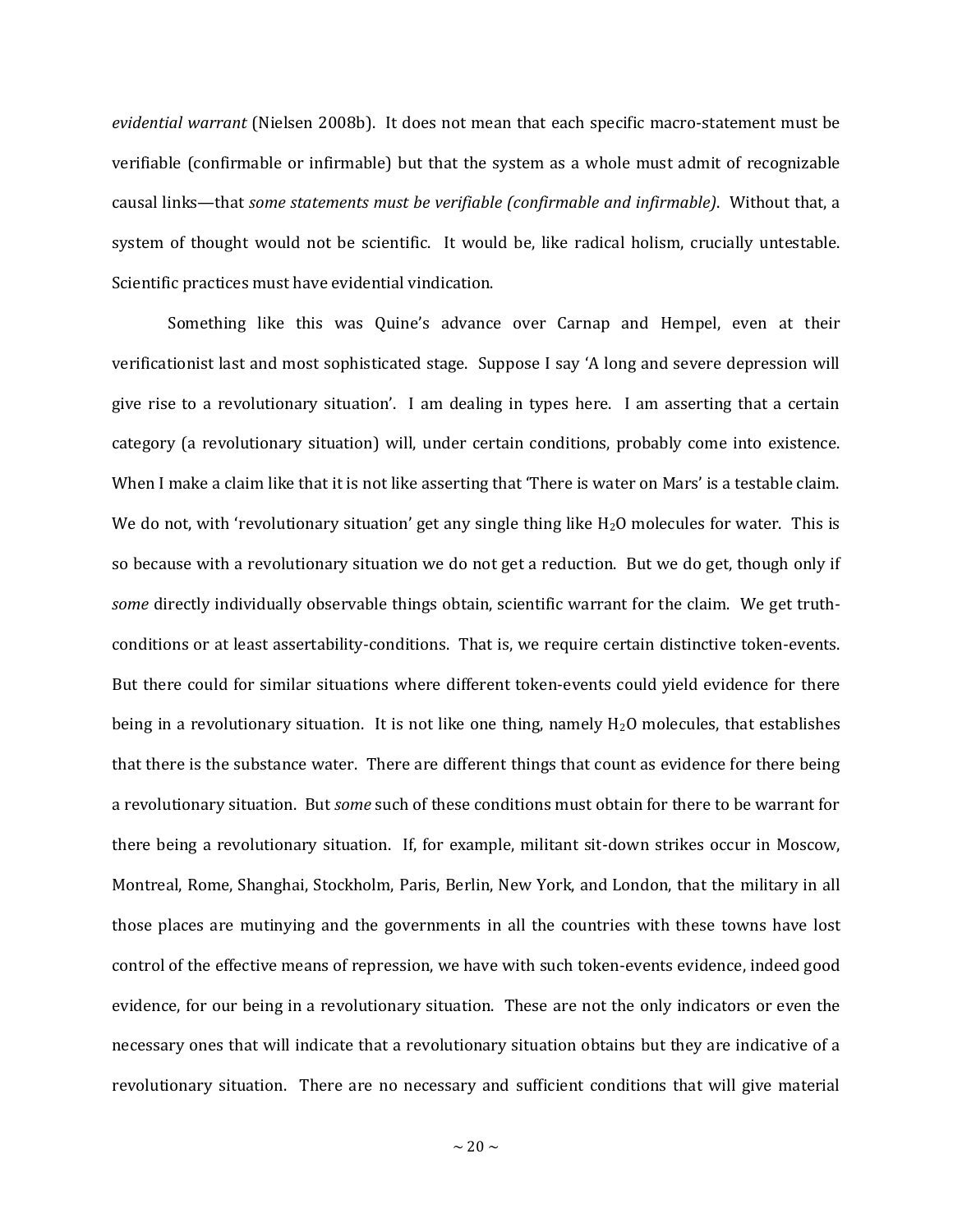equivalents as we have between water and  $H_2O$ . There are a myriad of quite different things different causal processes—which can indicate, exemplify, or instantiate that a revolutionary situation is occurring, but there is no reduction of revolutionary situation to all or even any of these exemplifying things. But without even the plausible possibility of *some* varied specific evidential things (token-events), there is no warrant, or perhaps even intelligibility, for speaking of a revolutionary situation or the obtaining of any other social type of explanation.

This allows Kumar to speak of a non-reductionist methodological individualism, but that could just as well be expressed as token-event evidence for a type, namely, methodological holism. This, in any event, could be called, though misleadingly and indeed mistakenly, methodological individualism. But while it refutes radical holism, it is equally compatible with an antireductionism or, as Levine shows in another writing, such a rational kernel is equally compatible with a Quinean semantic holism (Levine 2003). Thus it does not establish methodological individualism or even make it more plausible than such a Quinean holism. And, as we shall argue when we return in more detail to our discussion of Kumar, there are independent reasons for favoring such a non-radical, non-Hegelian holism. To summarize: We can get type-type reductions and token-token reductions but not type-token reductions. But we can, and usefully, get type-token *exemplifications* or *instantiations*, though they will be many and varied, but still crucial for they yield a way, and a vital one, of distinguishing science from mere speculation. They do this by showing how scientific systems or practices must be at least holophrastically be confirmable or infirmable.

#### IV

As I have indicated, I believe that Levine, *et al*. and Kumar are the major players in the current state of the holism/methodological individualism dispute—a dispute which I hope is dwindling away. Kumar's account comes later than Levine, *et al*.'s (2008 as distinct from 1992).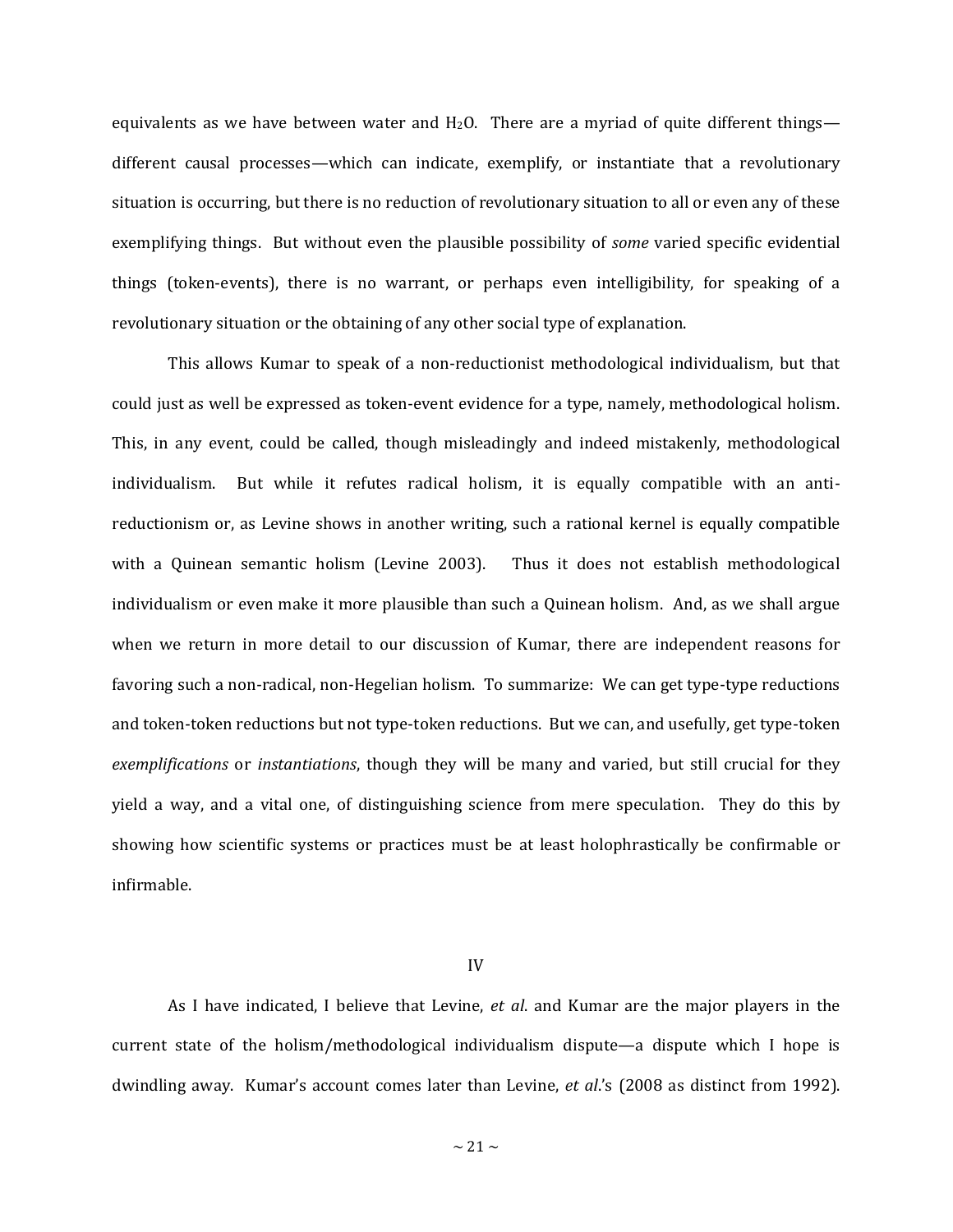But things often move slowly in philosophical discussion. Kumar acknowledges the importance of Levine, *et al*. and makes some crucial points similar to theirs, but articulates important considerations which hopefully bring the dispute between MH and MI towards termination and opens up distinct vistas which are indicative of something of a way in which an analytical Marxism could prosper which departs from orthodox analytical Marxism (Roemer, Cohen, Elster, and Wright) while still retaining (and happily) an analytical spirit, though with a distinctively pragmatist twist. It is a turn which is my own as well, though I have not in the past applied it to the MI/MH dispute. I shall specify and critically discuss some of these themes. But first I shall point to what on the surface at least is an important difference between Levine, *et al*. and Kumar which, I *suspect*, is a difference that, when carefully inspected, turns out to be one which makes no difference and thus should be ignored by pragmatists and, I think, should be ignored by everyone. Levine, *et al*. wants to *resolve* the dispute between methodological individualism and holism by resolving it in favor of anti-reductionism which for them is a modest, broadly Quinean holism. Kumar, in a good Wittengensteinian and neo-pragmatist spirit, wants to *dissolve* it: to show it is a spurious problem—what used to be called by the logical positivists a pseudo-problem. When, according to Kumar, either MI or MH get stated with adequacy, they collapse into each other. There is then nothing left here to dispute about. The dispute dissolves like sugar in water, to use Wittengenstein's analogy. I am often, indeed typically, partial to such dissolution claims in philosophy. And even Levine sometimes talks this way as well. It seems to me true of the realism/anti-realism dispute, the compatibilism/hard determinism dispute, and the mind/body dispute. And, as Levine, *et al*. and Kumar note, there is a similarity between the mind/body problem (pseudo-problem?) and the MI/MH problem (pseudo-problem?).

However, the rational kernel point tends to point in favor of the resolution view rather than the dissolution view. The non-reducibility of any form of MH to MI shows that MH: (1) cannot be reduced to MI; (2) achieves things that MI cannot achieve but wants to; and (3) is inescapable. Even

 $\sim$  22  $\sim$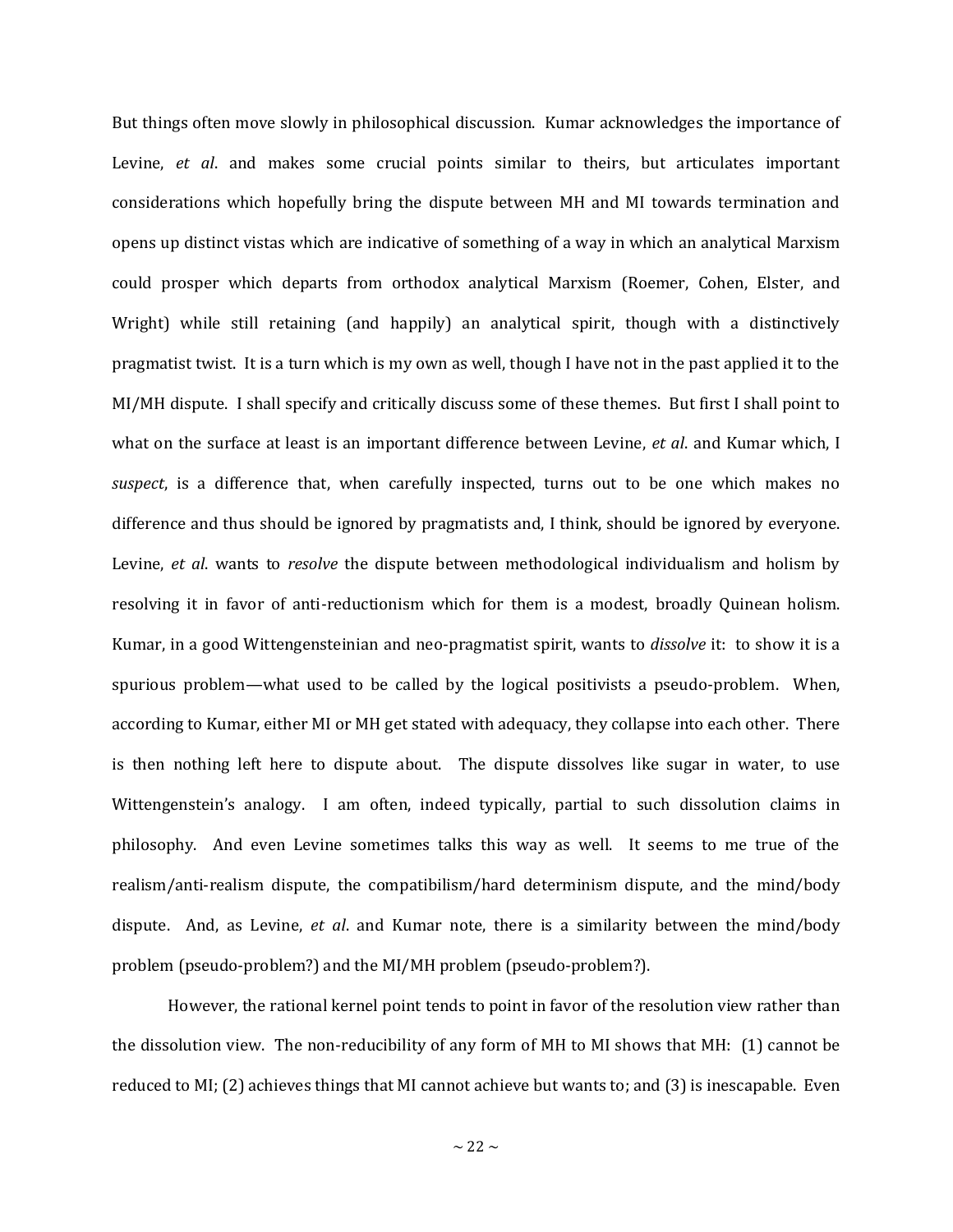with all this accepted, the rational kernel point reveals there is still something in MI, though mistakenly expressed, which is important—the thing it wants to achieve but cannot, namely a theory which is both testable *and* social. This *seems*, at least, to count towards the resolution rather than the dissolution view. Or again perhaps there is no pragmatic difference and thus, as we pragmatists say, no real difference. Be that as it may, the strong, basically Davidsonian, points made by Kumar for meaning (semantic) holism (points that I shall return to), to the contrary notwithstanding, the 'rational kernel' argument shows that all is not dross that is methodological individualism while Davidon's meaning holism arguments still show MI's strict falsehood. This seems, at least, to count for the resolution view, though Kumar reasonably thinks otherwise. *Perhaps* 'resolution/dissolution' is much ado about nothing? (Wittgenstein speaks in both ways.) This seems to be so particularly when it is kept in mind that the rational kernel point, justified though it may be, is perfectly compatible with anti-reductionism and the rejection of an MI that seeks a reduction along with the claim, though seemingly non-acceptable to Kumar, that a 'methodological individualism' that is non-reductive is a contradiction or an incoherency.

Where it seems to me we stand—or should stand—is with a *meaning holism* that is also a methodological holism which accepts the rational kernel claim and still takes it that all forms of methodological individualism (by definition, if you will) must be reductive. But one can, and should, be a meaning holist and a methodological holist while still accepting the rational kernel argument—an argument which does not require reductionism and is not properly characterized as individualist, but reveals what is valuable in methodological individualism though mistakenly put by it. Does this count as a vindication of meaning-cum-methodological holism or does it count as a dissolution of the whole problematic? I remain ambivalent and yet I guess and reasonably hope with Kumar that it counts for a dissolution view. In any event, at least the alleged importance of the problem or so-called problem of MH versus MI is greatly diminished. It doesn't call for the passion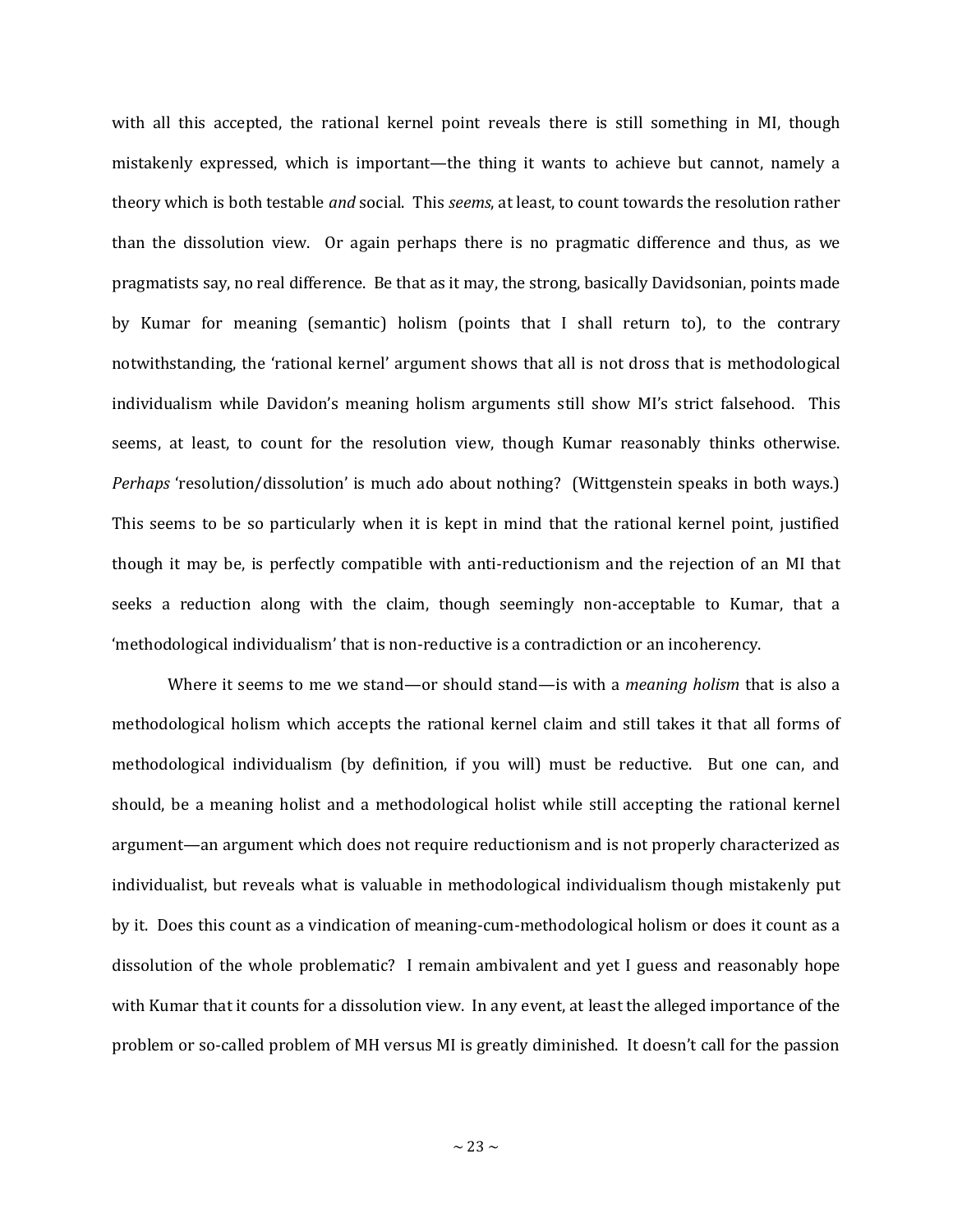invested in it by, on the one hand, Hayek and Popper, and, on the other hand, Cohen and Elster. The whole dispute, as Rorty might put it, seems to engender terminal dreariness.

Before we conclude it is more much ado about nothing, should we not reflect that when we go through all the to-and-fro here we end up, with both Levine, *et al*. and Kumar, with a conceptual terrain having been considerably cleared up. However, without concluding it is much ado about nothing, we still might conclude that for us Marxists or otherwise socialists, it was love's labor lost. We Marxists and socialists (they need not be the same, as they are not, for example, for Chomsky and Chavez or historically for Michel Bakunin) could have better spent our time. I shall in my penultimate lecture turn to suggestions about how we on the Left (Left intellectuals, if you will) should spend our time while benignly neglecting such issues. Here (in lecture three) I return to Kumar's arguments for taking a meaning holist cum anti-reductionist stance (I think they fit like hand and glove) and then move on to my characterization and defense of historicism. I shall argue that holism and historicism have an affinity. But still one can consistently be a holist without being a historicist. Quine, for example, was a holist, but he certainly was not a historicist and ditto for Davidson. What holism and historicism, articulated in hopefully perspicuous and persuasive forms, should provide here is what a Marxian, wishing to travel *philosophically* light, but still in some way philosophical, needs by way of an intellectual or conceptual orientation.

However, to return to Kumar, his abstract sets out the bare bones of what he argues. It reads as follows:

> The debates of the 1980s and 1990s on methodological individualism versus methodological holism have not been adequately resolved. Within analytical Marxism, G. A. Cohen, John Roemer, Jon Elster and others have come down in favour of methodological individualism as part of the effort to make analytical Marxism more 'scientific' and 'rigorous' than earlier versions of Marxism. In doing so they have presented methodological individualism as a necessary ingredient in ridding Marxism of obscurantism. This view is here challenged from a pragmatist philosophical perspective. It is argued that, from such a perspective, the debates between the individualists and holists should have been dissolved rather than resolved in favour of the individualists. It is suggested that such dissolution would even strengthen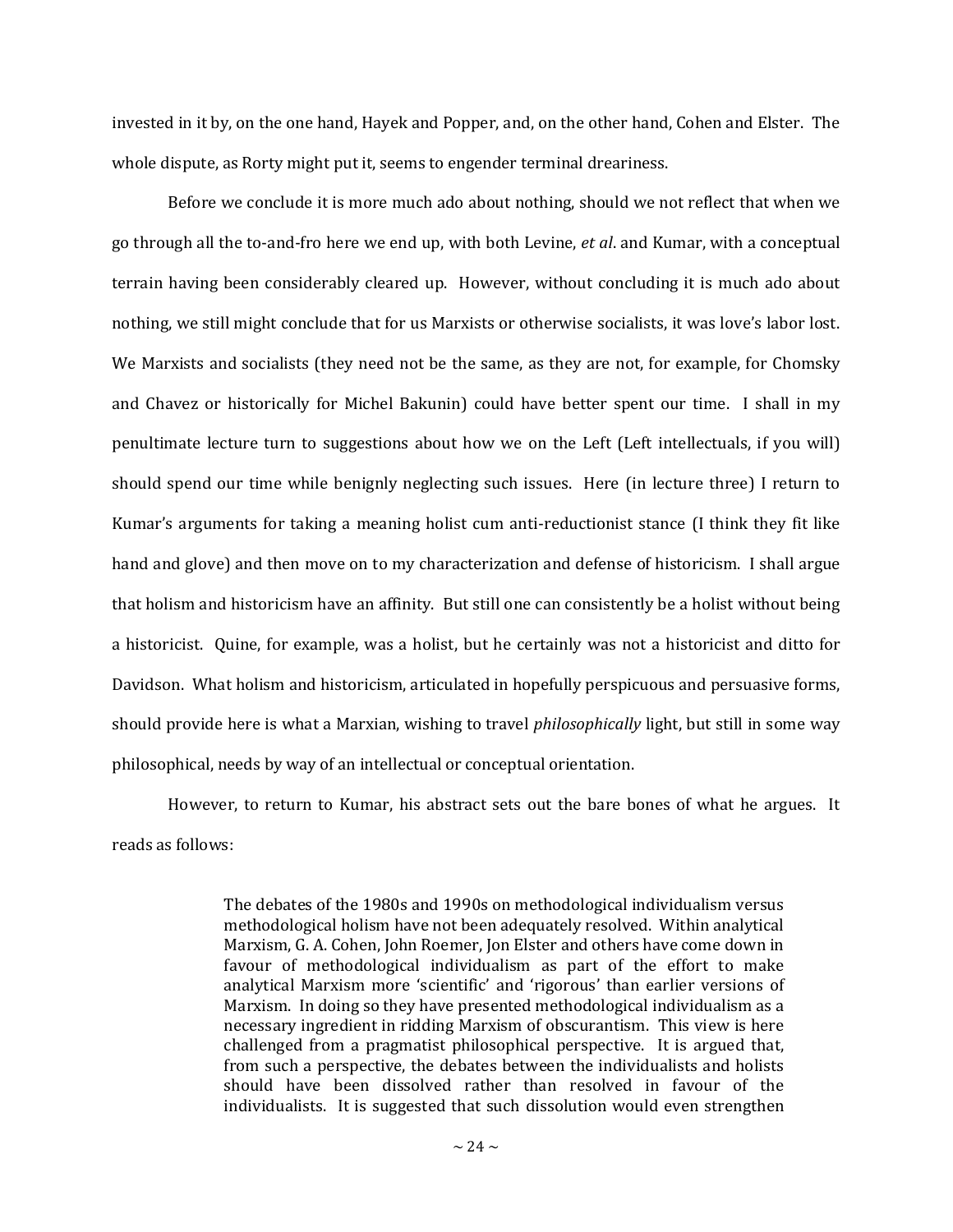analytical Marxism by redirecting analytical energies towards real social and political problems in the contemporary world and away from endless methodological debate (Kumar 2008, 185).

Kumar argues for the viability of meaning holism, anti-reductionism and methodological holism as do Levine, *et al*. but, in contrast to them, in a way that encompasses important points that methodological individualists argue for, Kumar shows that these views can be coherently held and put together without going methodological individualist. Kumar argues as follows:

1. Marxism does not need to be grounded—indeed, should not and could not be grounded—in MI. Yet MI, though mistaken, is a theory about what counts as an acceptable, properly formed scientific form of explanation in the social sciences (Kumar 2008, 188). It is a theory which asserts that all social theories, where genuinely scientific, refer only to individuals or must be reducible, at least in principle, to theories which refer only to individuals. But this bit of theorizing, though seductive, Kumar claims as have I, is still mistaken.

2. Kumar thus rejects Cohen's claim that we must represent "molar entities [macro entities] (such as quantities of gas or economic structures) as are arrangements of their more fundamental constituents" (Cohen 2000, xxiii-iv). "Analysis," as Kumar puts it, "in the narrow sense [a sense embraced with enthusiasm by Cohen]…obliges the theorist to 'represent' macro-level social realities like 'economic structure', 'class conflict', 'global capitalism', 'the state system' and so on, in terms of their 'more foundational constituents' *assumed to be individuals*" (Kumar 2008, 190). In the context of Marx's theory of history, Cohen says, "to claim that capitalism must break down and give way to socialism is not yet to show how behaviors of individuals lead to that result. And nothing else leads to that result *since behaviours of individuals are always where the action is, in the final analysis*" (quoted in Kumar 2008, 190; italics mine). But there is no non-contextual perspectiveless 'final analysis'. What is the 'final analysis', where one's spade is turned, in one context or practice is the beginning in another. What will be the 'final analysis' depends on what we are looking for, what is at issue, what assumptions we make, what we want to or feel a need to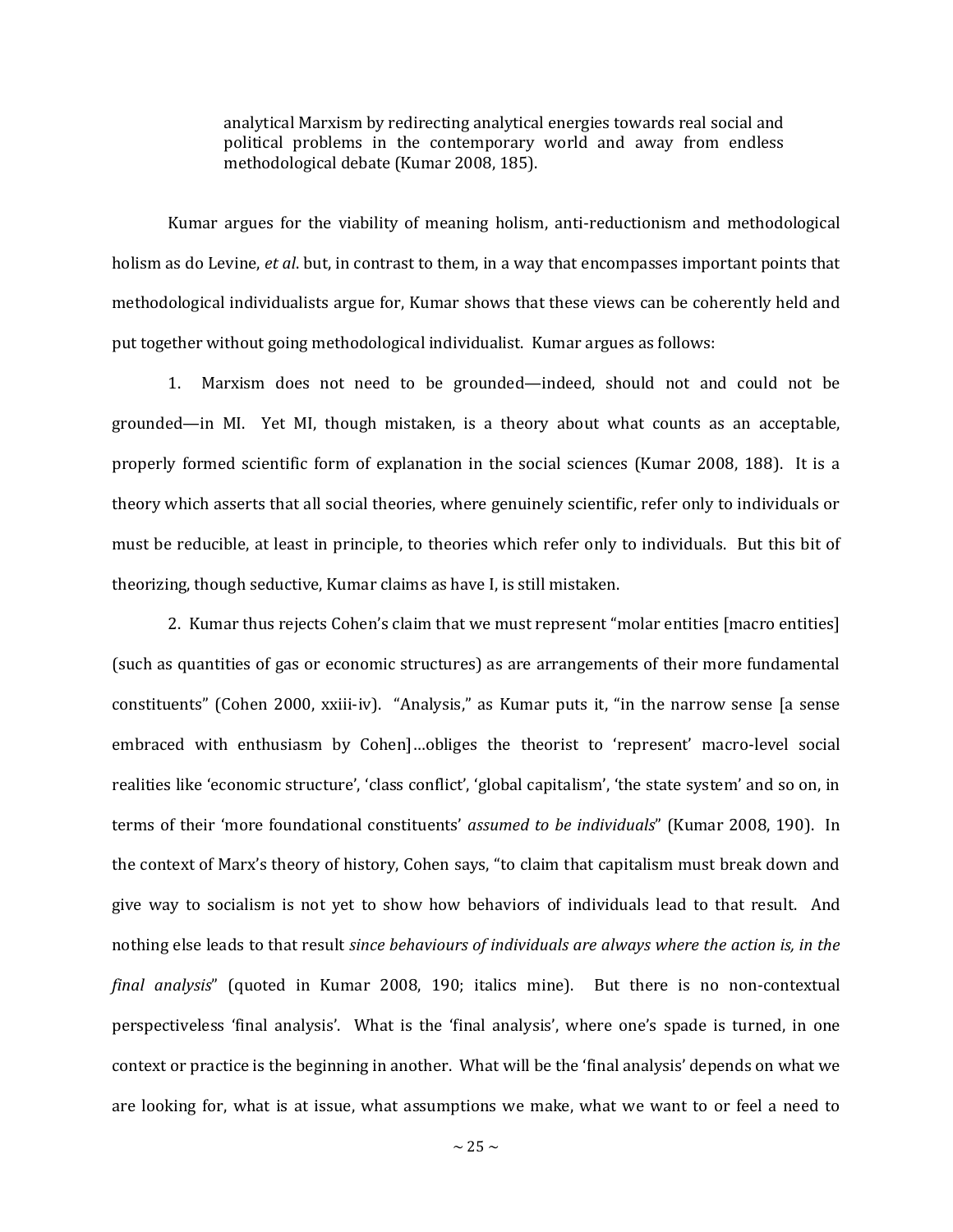explain or understand, and the purposes (*including different scientific purposes*) we have, that is to say, our perspective. Just as there is, except for certain purposes, no 'in the final analysis', except contextually and contingently, when for certain purposes or just out of exhaustion an examination temporarily comes to an end, there is no last word, full stop. That is more of the illusory quest for the Absolute and the non-contingent.

3. Be that as it may, can't we get—don't we actually have—empirical laws (scientific laws), sustaining counterfactuals, that are essential for much of social science and certainly for Marxian social science? Don't we sometimes get them, even over big issues, by attending to intentions and similar type beliefs and to the desires of individuals—something that cannot be captured extensionally by extensionally-oriented physicalists? However, aren't there sometimes matters that can adequately be characterized only by monadic predicates applicable to individuals? Could not persons be, for the purposes of setting out such laws, *only so characterized*, where what we are interested in getting are causal laws that would be the equivalent of the nuts and bolts, the cogs and wheels, that are the causal processes that show how macro-level phenomena work through the agency of individuals? But why must they, or should they, be characterized only in monadic predicates? Why not dyadic predicates as well? As far as I can ascertain, there is no reason to make such a restrictive claim. But that is not to ditch methodological individualism properly distinguished from an atomism.

However, stress on referring to individuals somewhere along the line in carrying out a confirmation/infirmation, whether described in monadic or dyadic predicates, is not a reduction. But, as I have gestured at, it might indicate the existence of a rational kernel that leads us to go in that way individualistic. Our, that is, testability claims—something that is crucial for science—are at least often individualistic. We seem to be led to say with Cohen that that is where the action is. ( I think Cohen is giving us to understand that is not only where the action is, but that is also where it *must* be, at least if we would be rational.) But still we do not have here an MI reduction and there is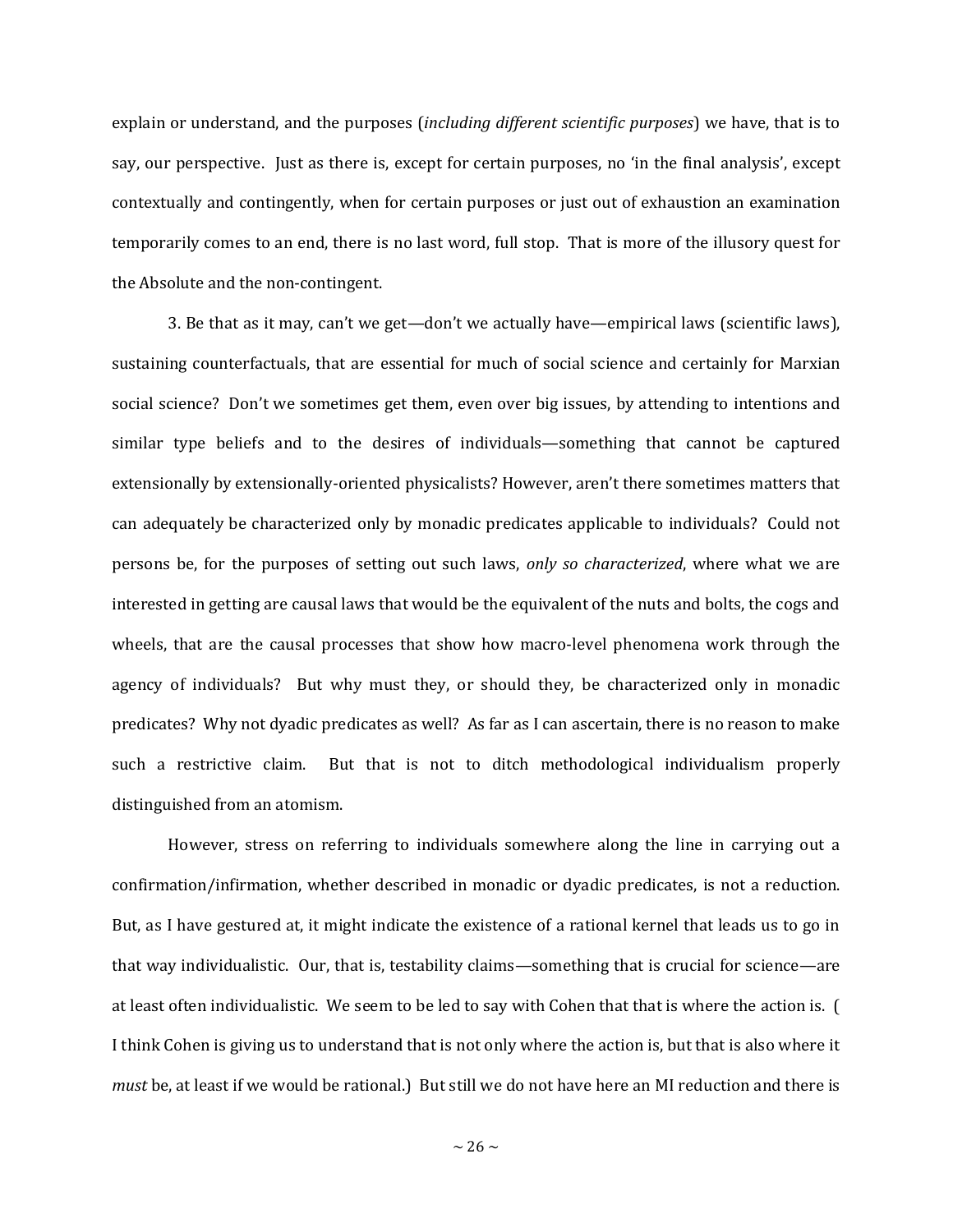no one place where the action must be that will clinch our claims. As context and our purposes differ, so that is where the action is differs. Sometimes it is individuals, sometimes it is not. Sometimes we speak of class actions, sometimes of individual actions.

However, that aside, Kumar effectively deploys a Davidsonian argument to undermine a defense of MI. The attribution of a belief (intentional or otherwise) requires that we are able to verbalize it in a sentence. If, to use Kumar's example, I attribute to someone a belief that she is underpaid by her employer, in doing so I am automatically and unavoidably attributing to her a host of further beliefs, namely, "that there are employers and employees, that there is an employeremployee relationship, that employees are paid by their employers, that there are standards of payment such that one can be underpaid, and so on indefinitely" (Kumar 2008, 198). I can't just attribute that one belief to her without attributing many, many other beliefs. This way, we get a web of belief. We either get what Levine calls Quinean holism or its country cousin, molecularism. To recognize someone as a language user, I must be able to attribute such beliefs to her. Even to understand her, we must share some language together—some unavoidably public language. Furthermore, to understand her as a language user I must understand that she is a person and with that understand something of what it is to be a person. A language user could not just be a machine, even a machine making the correct patterned noises.

People, of course, can, and often do, have differences of belief and different wants and needs, but they have these only against a broad background of shared belief, interpretation and understanding. Without that we could not even come to disagree or even have beliefs. Beliefs, not even intentional ones, cannot be just in the head and language cannot be private, though with our having a language we might be able to work out a *contingently* private code that would be hard but not impossible to crack.

Moreover, in attributing a particular belief to someone we holistically and automatically attribute many more related beliefs to that belief and to her—"*related by our own standards of* 

 $\sim$  27  $\sim$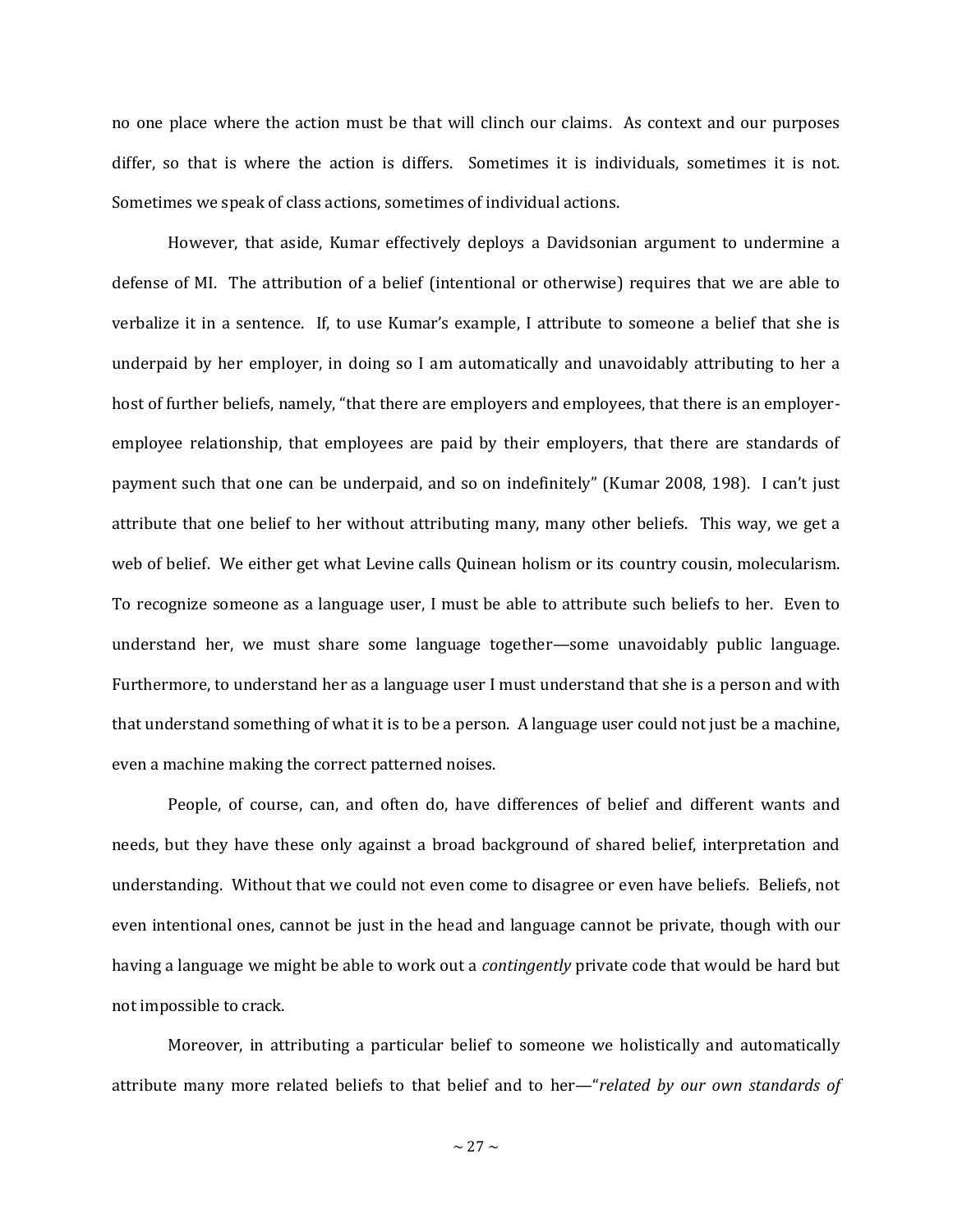*inference*" (Kumar 2008, 198, italics mine). We cannot attribute beliefs and desires to someone without having a language that we share, though it need not be the same native language. But there must be a language that we in some degree share. So any language, as both Davidson and Wittgenstein stress, is necessarily a shared public language, at least shared by some language users and in principle at least shareable by all language users. "*Meanings in that way are as social as can be*" (Kumar 2008, 197). To have a belief, want or intention—any belief, want or intention at all—is is to have something which is language dependent (public language dependent, to be pleonastic). *In that way* there are no private beliefs or understandings. To understand something or to have a belief or intention or want at all, is to have something which is language dependent and thus social or publicly interpersonal. "Individuals [persons] are physically separate from each other but our thoughts and desires have an ineliminably social character" (Kumar 2008, 197). This is true of intentions as much as any other type of belief. So the above defense of MI fails.

4. However, that is not the end of the story. Relatedly to the above, we should recognize that the very contrast between methodological individualism and methodological holism is problematic. Here Kumar's spin on neo-pragmatism, indebted as it is to Rorty's way of putting it, is very evident (Rorty 2007, 89-104; Nielsen 2005; 2007). It also has its roots in John Dewey. People who have deep metaphysical urges such as Rajeiv Bharghasa over these issues will be dissatisfied, but, I think, controversially of course, that those neo-pragmatists along with Wittgenstein (though without his anguish) and some Wittgensteinians are right in setting these metaphysical issues aside as something we have good reason to say adieu to (Bharghasa 1998; Rorty 2007). In any event, Kumar briefly here gives us some persuasive claims for not turning or trying to turn these matters into 'profound' ontological problems.

> [T]he very contrast between individualism and holism is problematic. Suppose we say that individuals are the 'fundamental constituents' of society: society only exists insofar as individuals do. But conversely, individuals are social beings, members of societies. Should we then say that society is the 'fundamental reality' from which individuals emerge? If this is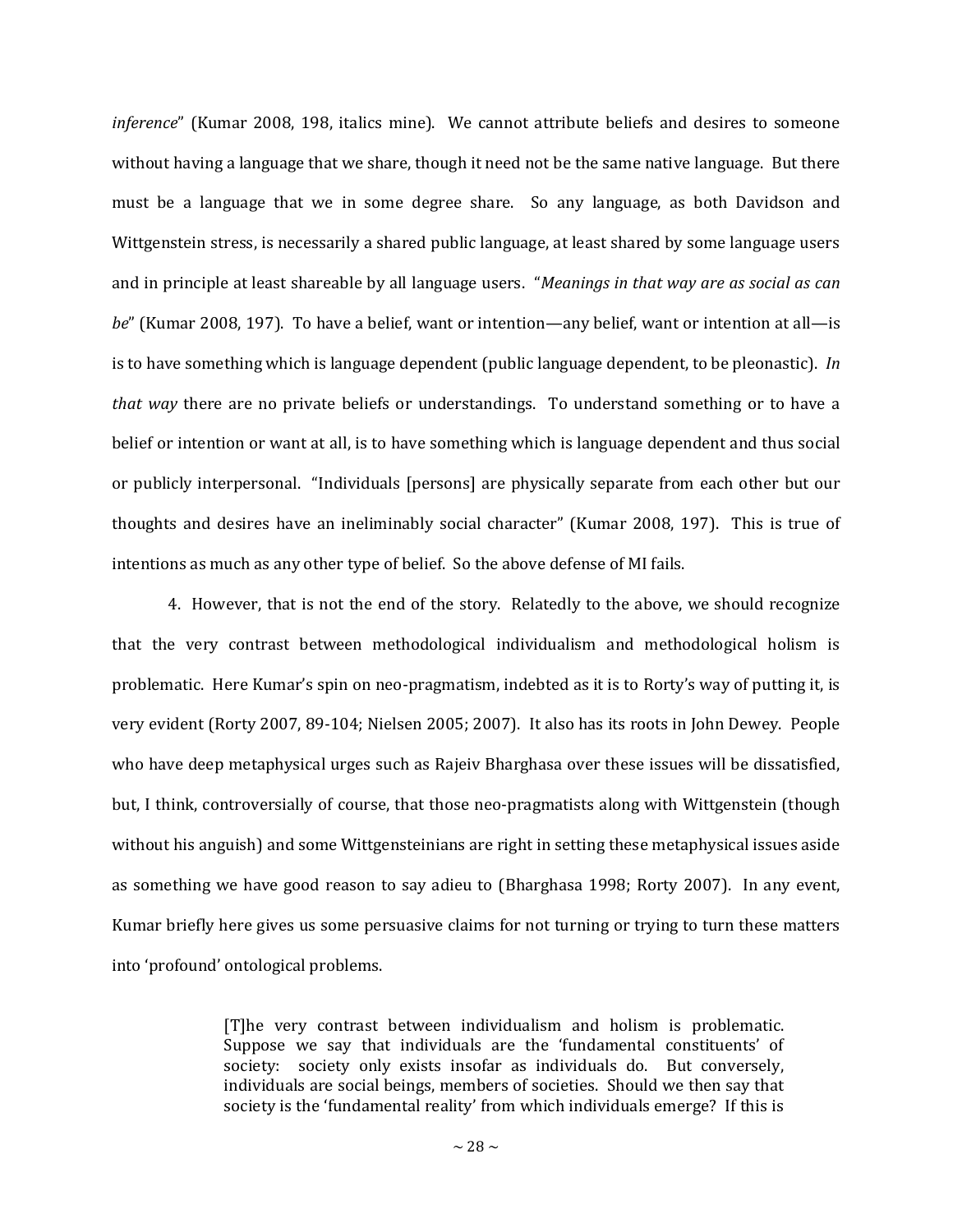regarded as an absurd way of speaking, why is it any more absurd than the claim about individuals being more 'fundamental'? Do we have any useful or plausible idea of what a human 'individual' is that is not an idea of a social being, always related to, associated with, interacting with or having interacted with, other individuals? From a pragmatist perspective, the whole idea of getting clear on what is *ontologically* more fundamental, the individual or the social (or collectivity), is a bad one. In some contexts, for some purposes, it is better to focus on individuals; in other contexts, for other purposes, it may be more useful to talk about institutions, social structures or groups. Why think that one of these ways of talking better represents social reality 'as it really is' than the other? If, as pragmatists stress, language is not a medium for representing the intrinsically real, but simply one more important capacity humans have evolved that helps us to cope with our environments and our lives, then to ask which vocabulary is more fundamental in the sense that it represents reality apart from any interests, needs or purposes that we may have, is to ask a bad, fruitless question. For a pragmatist, the question whether the individual or the social is more fundamental should itself be questioned: It should always be asked, 'more fundamental in what sense, in which context and for which purposes?' (Kumar 2008, 191-92).

However, pragmatism aside, Kumar gives some further arguments that have *some* overlap with Levine, *et al.*'s claims. Kumar remarks that methodological individualism encourages us to look for micro-foundations at the 'level of the individual'. But all human individuals are social individuals (social beings, social animals). To identify a human being as a being with beliefs, intentions, desires, thoughts, we must identify and take into account his social relations with other social individuals. There are, to repeat, only individual persons out there. But these individual persons are inescapably and ineluctably social beings. We do not identify a person by simply observing a moving patterned noise-making physical object, but also, and fundamentally, we identify a person as a social being who has relations with others persons with intentions, beliefs and desires which (or *at least* most of which) are social (dependent on socialization and enculturation).

There are no bodiless persons or supra-bodily persons (whatever that means), but likewise there are no persons who are not social animals having relations with and to each other. A person must, for example, have or have had a mother and a father. Persons, of course, are such macro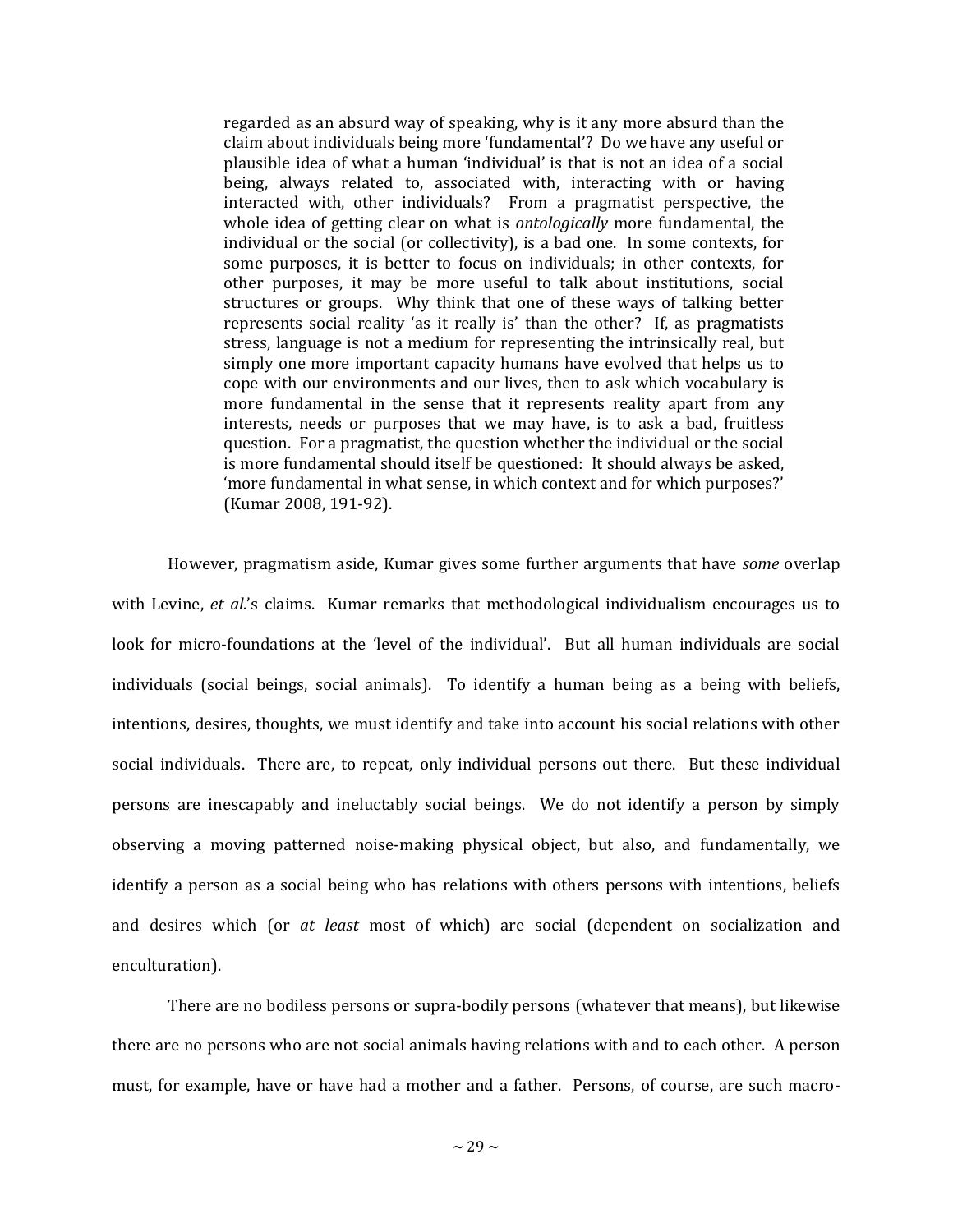objects from *some* perspectives and for *some* purposes, but we are never just macro-objects (just discrete members of the class of spatio-temporal objects of medium size).

5. The very distinction between macro and micro is context and purpose dependent as is going from the complex to the simple. By contrast, Elster and Cohen contend there is something not-context and non-purpose dependent, namely going from the complex to the simple. Elster and Cohen urge that analysis should reveal this. (There are shades here of Locke and logical atomism.) But they ignore the fact, or at least the very plausible claim, that these matters—distinguishing the macro and the micro and going from the complex to the simple—are context and investigative purpose dependent. The fundamental micro-constituents as well as what is taken to be a macroconstituent are not the same for economics as it is for psychology or again for chemistry as it is for physics. Moreover, the fundamental constituents for all inquiries, sometimes even in the same domain or discipline, at all levels, is not the same. Everything here is time, context and purpose dependent. Here we see the importance of perspectivism.

Science apart, if we are asked, without a context and without a distinct purpose in mind, to count the number of objects in a room, we cannot do it—indeed even begin to do it. Does a speck of dust count as an object? What about a microbe, a scrap of paper on the floor, a marble left by a child? Macro/micro is a discipline, practice and purpose relative distinction.

6. The strongest version of MI is the notion that any legitimate social explanation can in principle [at least] be reduced to explanations of the characteristics of individuals (individual persons). If it is not so reducible (at least in principle) methodological individualism so construed has been refuted. But, as we have seen, individual persons cannot be atomistically construed. Individual persons here have dyadic predicates applied to them. They are fathers, husbands, employers, slaves, maids, dominated or dominating, old or young, and the like. They are not (in the relevant sense) non-social persons. All individual persons, unlike all pebbles on a beach or microbes under a microscope, are social individuals. The very way we identify someone as a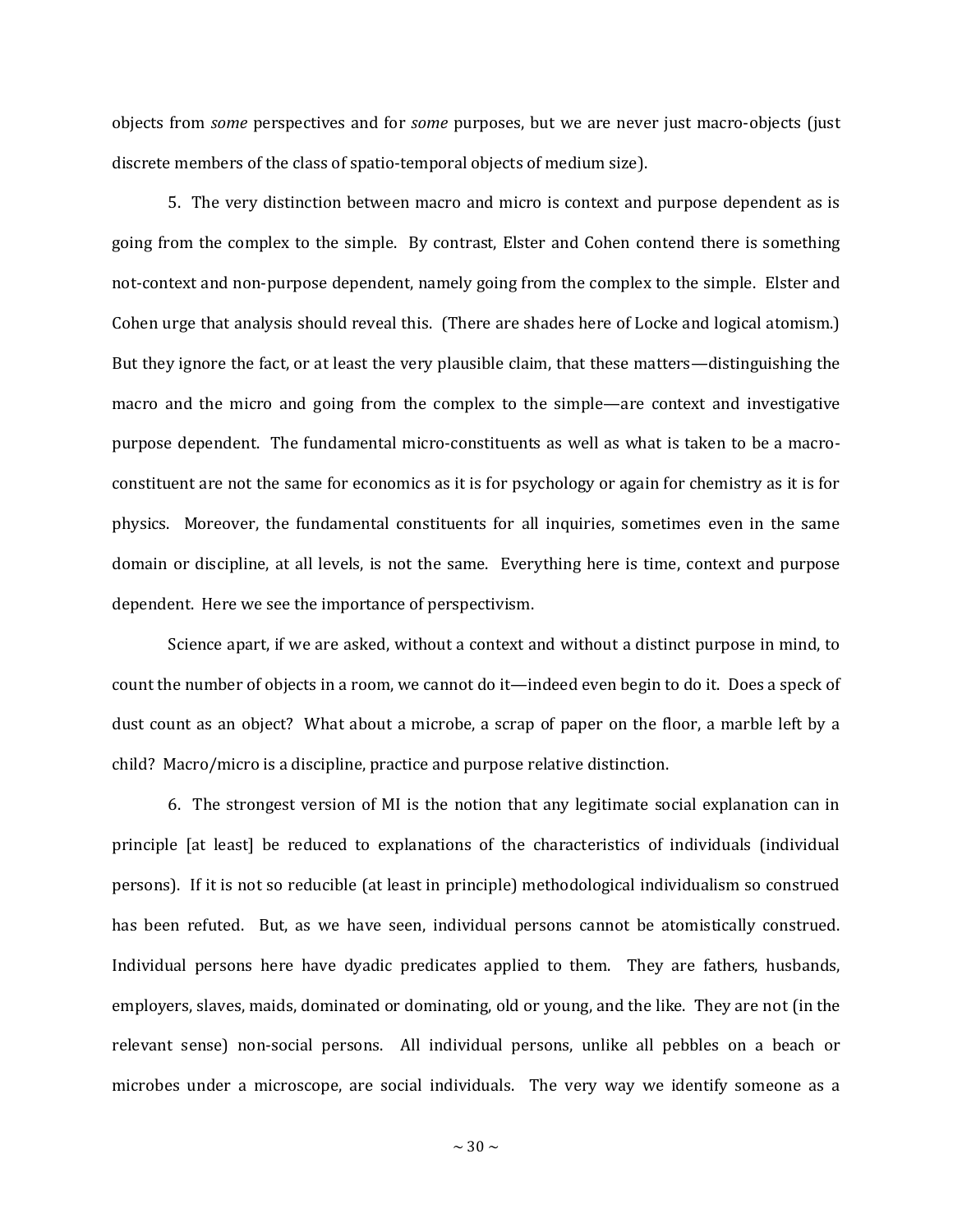person is to identify her as a social or potentially social individual (very young babies). This refutes methodological individualism. It refutes it either when we characterize it as Elster does where individuals have social relations or when we try to deny that they do. The latter alternative yields something that is plainly false. The former alternative yields something in which MI (as Elster and many others characterize it) collapses into MH or, if you will, MH becomes identical with MI. Terminal dreariness seems at least to be upon us.

#### V

A second way in which I am a maverick analytical Marxist is in my *historicism.* My historicism is a *minimal* historicism indebted primarily to the somewhat different accounts of historicism given and defended by Isaiah Berlin and Richard Rorty. Historicism, I shall acknowledge, has been understood in many different ways. In preparing for this third lecture, I visited, and in some instances revisited, the classical literature on historicism as well as some contemporary versions. Probably not unsurprisingly, I found myself half wishing that I had never called my views 'historicist'. While finding many of these views insightful, there are many things I disagree with or find problematic in the views of the paradigmatic classical historicists: Giambattista Vico, Johann Gothfried Herder, Ernst Troeltsch, Frederich Meinecke, and Benedetto Croce as well as some contemporary Continental philosophers, namely Hans Georg Gadamer, Giani Vattimo and Santiago Zabala. I shall, for the most part, put their views aside and stick with my minimal *somewhat* stipulative characterization—perhaps better called a reformist characterization—which I will seek to elucidate and defend. But I do not want to give to understand that I have not in my views been influenced by classical historicists and their contemporary Continentals so that between my views and theirs there is only the name in common. Rather, I take myself, perhaps too stipulatively but I hope not arbitrarily, as defending what I take to be the rational kernel of such views.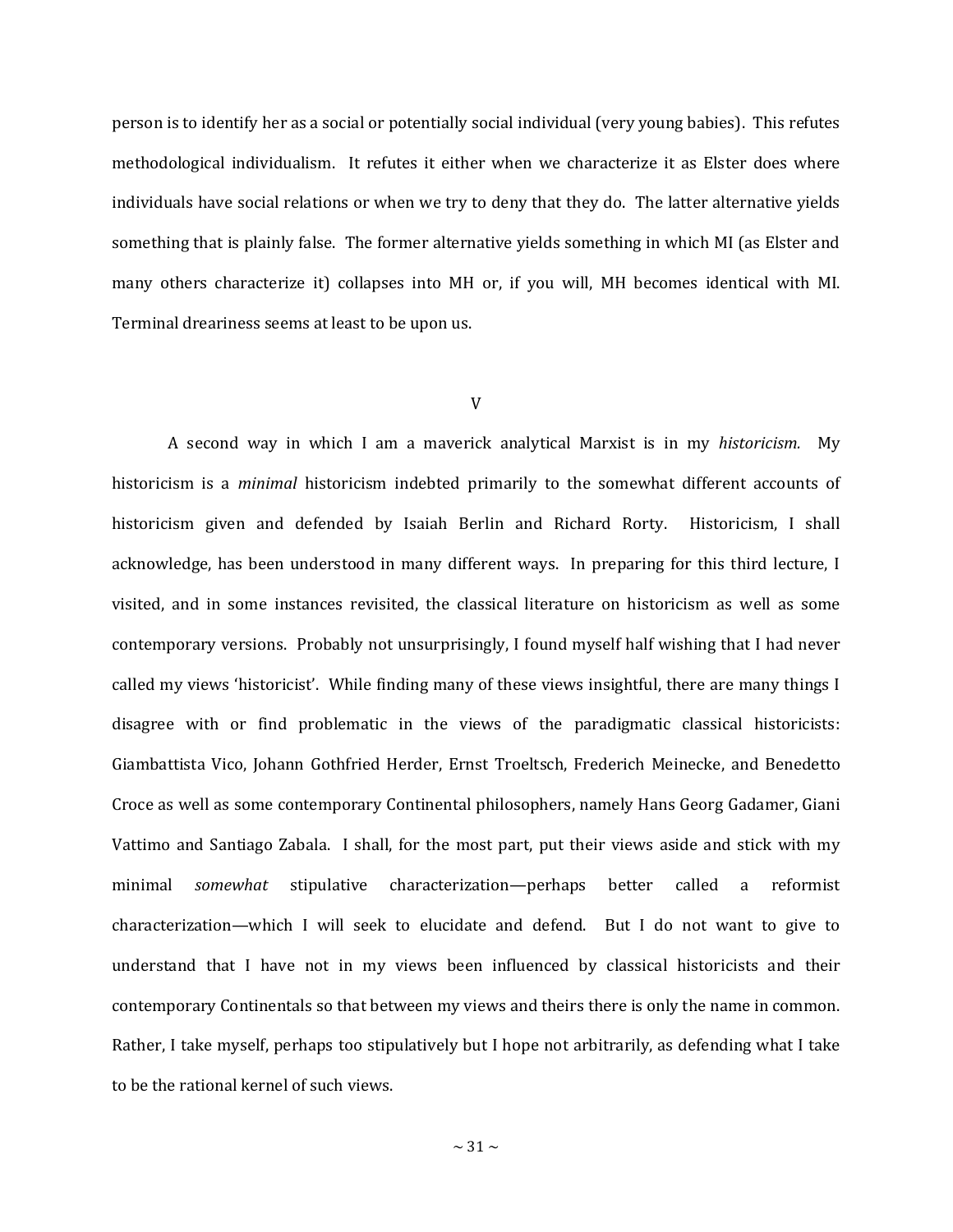Rorty characterizes historicism as "the idea that our philosophical vocabularies and problematics are attempts to deal with contingent historical circumstances rather than 'perennial' or 'basic' ones" (Rorty 2006, 152). [I would delete 'philosophical' in the above statement and replace it with 'our most significant social and/or political vocabularies'. That is vague but, as I conjecture Rorty would agree, not all so affected vocabularies or problematics are even in the *weakest* sense philosophical, even in Wilfred Sellars's sense of little p philosophy (Rorty 1982, xivxviii).

Berlin claims, as Rorty emphasizes too, that historicists "hold that human thought and action are fully intelligible only in relation to their historical context…" (Berlin 1991, 77). Both claim that *we can gain no substantial standpoint or perch* that is history-*transcendent* enabling us to explain, *understand and assess things in a way which is not time and place dependent. We can gain no such standpoint or viewpoint about any significant substantial social matter.* That can be nothing more than a philosopher's or theologian's dream—something that many people want but no one can get. This squares with but is not entailed by some standard dictionary definitions of 'historicism' as the theory that social phenomena are determined by history and the tendency to regard historical change, development and contingency as the most basic aspects of human existence.

Historicism is often thought to be a relativist or at least a historical relativist view. Both Berlin and Rorty deny that this is so. That we can't in any significant way overleap history or gain an understanding, let alone a critical perch, that is not historically dependent doesn't mean or entail or require what relativists, or at least extreme relativists, maintain, namely, "that every view is as good as every other. It [historicism] doesn't mean that everything now is arbitrary or a matter of the will to power or something like that" (Rorty 2006, 126). Such relativist views, as Rorty rightly maintains, are absurd and historicism does not assert, entail or imply anything like that. A historicist need not be a nihilist *pace* Vattimo and Zabala (Vattimo 2010; Zabala 2009). (I should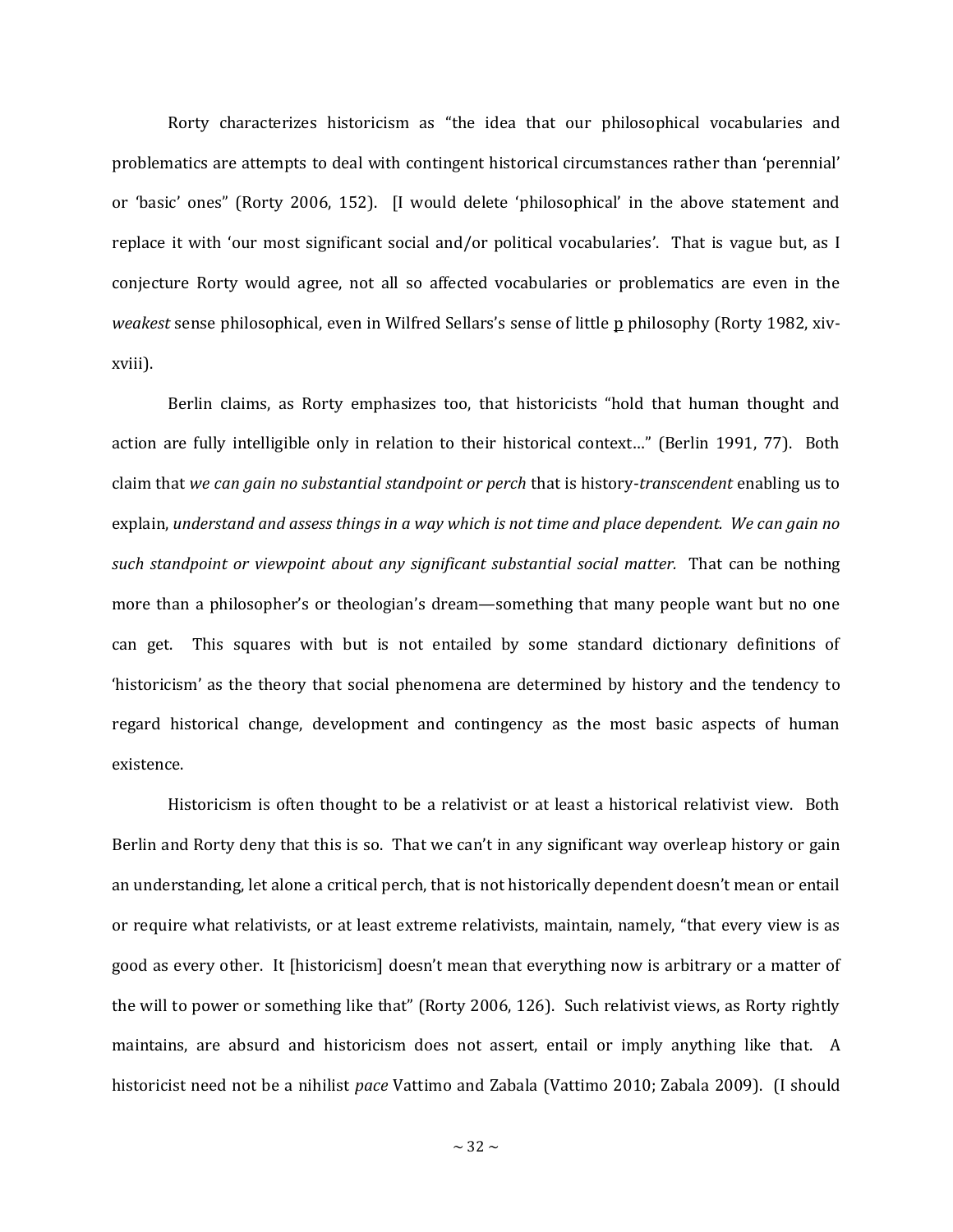add, however, that what is more properly characterized as 'relativism', particularly as historical relativism, is not as absurd as the conception of relativism that I have just characterized.)

Berlin denies that historicism implies even, what is a more reasonable relativist view, namely a historical or cultural relativism. The *alleged* relativism of Vico and Herder, paradigmatic and founding historicists, Berlin contends, is not what he calls a 'true relativism' (Berlin 1991, 77). A 'true relativism', on Berlin's reading, is a view that is not of an  $18<sup>th</sup>$  century vintage (Vico's and Herder's time) but one of a 19th century vintage. It is the view that men's outlooks are unavoidably determined by forces of which they are often unaware (Berlin 1991, 78). It is indeed often extremely difficult to even fleetingly become aware of and take to heart how our outlooks are so determined—or perhaps we should say instead conditioned. It is very difficult to change them or gain an ideology-free outlook. However, Vico and Herder, as much as philosophers of the Enlightenment, believed not only "that passions and 'interest' could unconsciously mold values and entire outlooks, but they also believed that critical reason could dissipate this and remove obstacles to objective knowledge both of fact and value" (Berlin 1991, 78). Contemporary forms of relativism, setting aside its silly form (a form that, as we have seen, Rorty rightly rejects as just silly (Rorty 2006, 126), have come to have a different character than anything Vico or Herder recognized, let alone thought to be valid, namely, the view which *after* their time came to be known as a relativist view, to wit (1) the view that we are caught in incommensurable discourses or social practices that we cannot transcend and (2) the view that no social discourse or practice or set of practices has epistemological, ontological privilege or moral or normative political superiority to or over any other. A view or practice or set of practices is instead no more than a product or products of their time and place. We cannot non-question-beggingly and non-ethnocentrically critically assess the viability of any of these activities, though with a careful concrete, imaginative and empathetic understanding gained by placing ourselves either actually or with a sympathetic imagination into the life of these other outlooks, we can come to understand them (Croce 1921;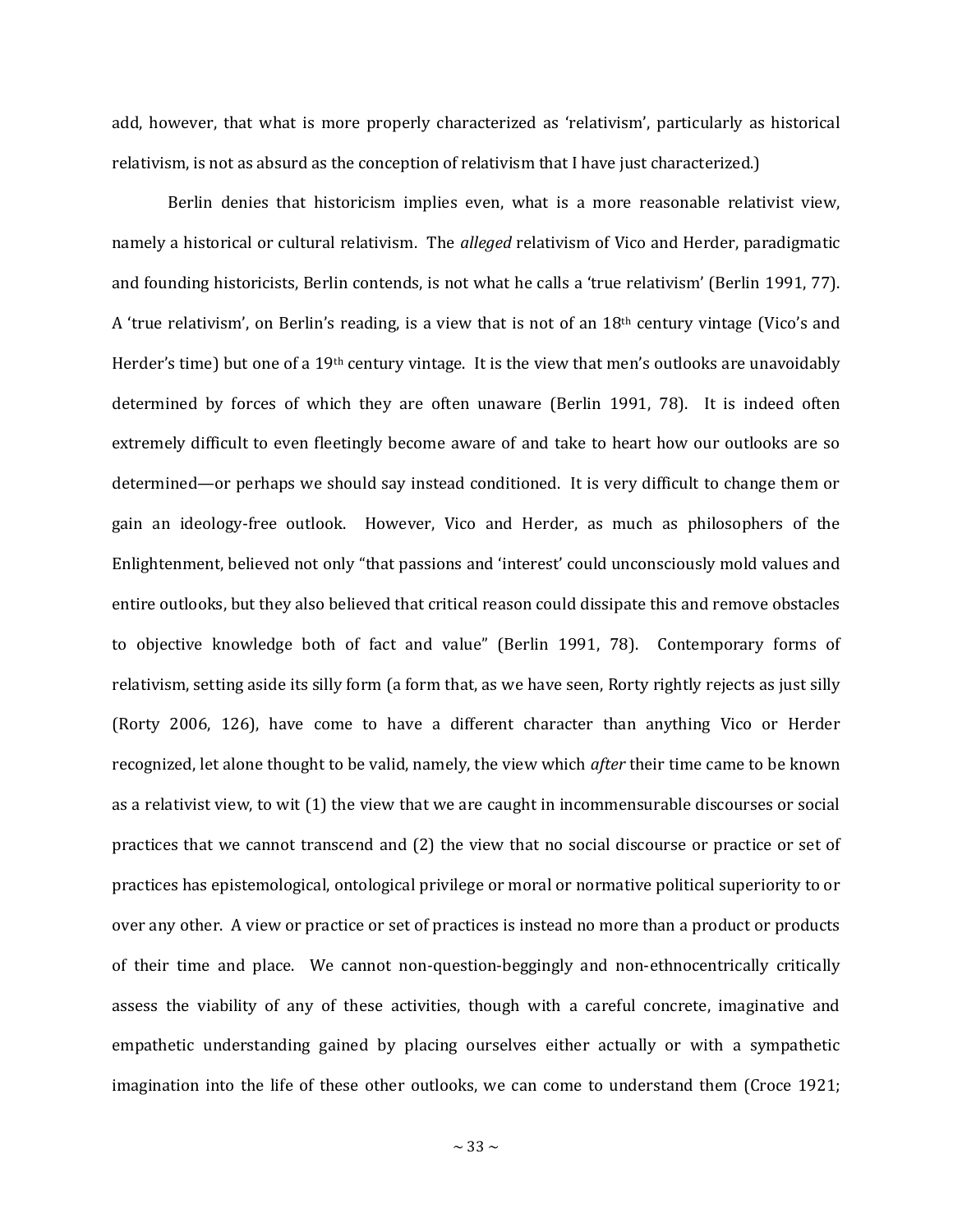Collingwood 1946). But even with this we cannot stand back and critically claim superior cogency for any one of them except ethnocentrically and question-beggingly and thus illegitimately. We have no such ahistorical Archimedean point, though we have many such in good faith unwitting pretenders. We have, and can have, no culturally transcendent perch from which to make such assessments or such a critique. There is no 'standpoint of the universe', no 'view from nowhere', by which we can do it.

This historical and cultural relativism, as we have seen, is foreign to both Vico and Herder (Berlin 1991, 78-90). They, like the classical figures of the Enlightenment, thought there were viewpoints from which we could not only understand but could come to clearly and objectively assess and critique these distinct viewpoints, distinct *Weltanschauungen,* and ascertain whether or not they were mistaken. Vico and Herder did not differ from the classical Enlightenment in thinking that we could objectively assess such viewpoints, but they differed from them over *how* we could do it. They, that is, did not differ from them in the belief *that* we could do it, but over *how* we could do it. For Vico and Herder it required, in a way d'Holbach and Condorcet never dreamed of, empathetic understanding, what later came to be called *versthen*.

Later actual historical relativists and the kind of minimal historicists I am defending had or have the kind of skepticism—sometimes a thorough skepticism—concerning an 'absolute perspective' or an 'ahistorical perch' that could comprehend all that classical Enlightenment figures such as d'Holbach and Condorcet thought they had and, somewhat differently, Kant thought he had, and still more differently Hegel thought he had. These 'minimal historicists' usually thought with the classical historicists (Vico and Herder) that peoples have their distinctive viewpoints and that we can only understand other viewpoints by imaginatively and concretely entering (so to speak) the world—the *Weltanschauung*—of these other peoples—people of other times or places. But, though I am inclined to think any historicist (minimal or otherwise) should so reason, the minimal historicism that I am committed to need not accept this last claim. Such a historicist need only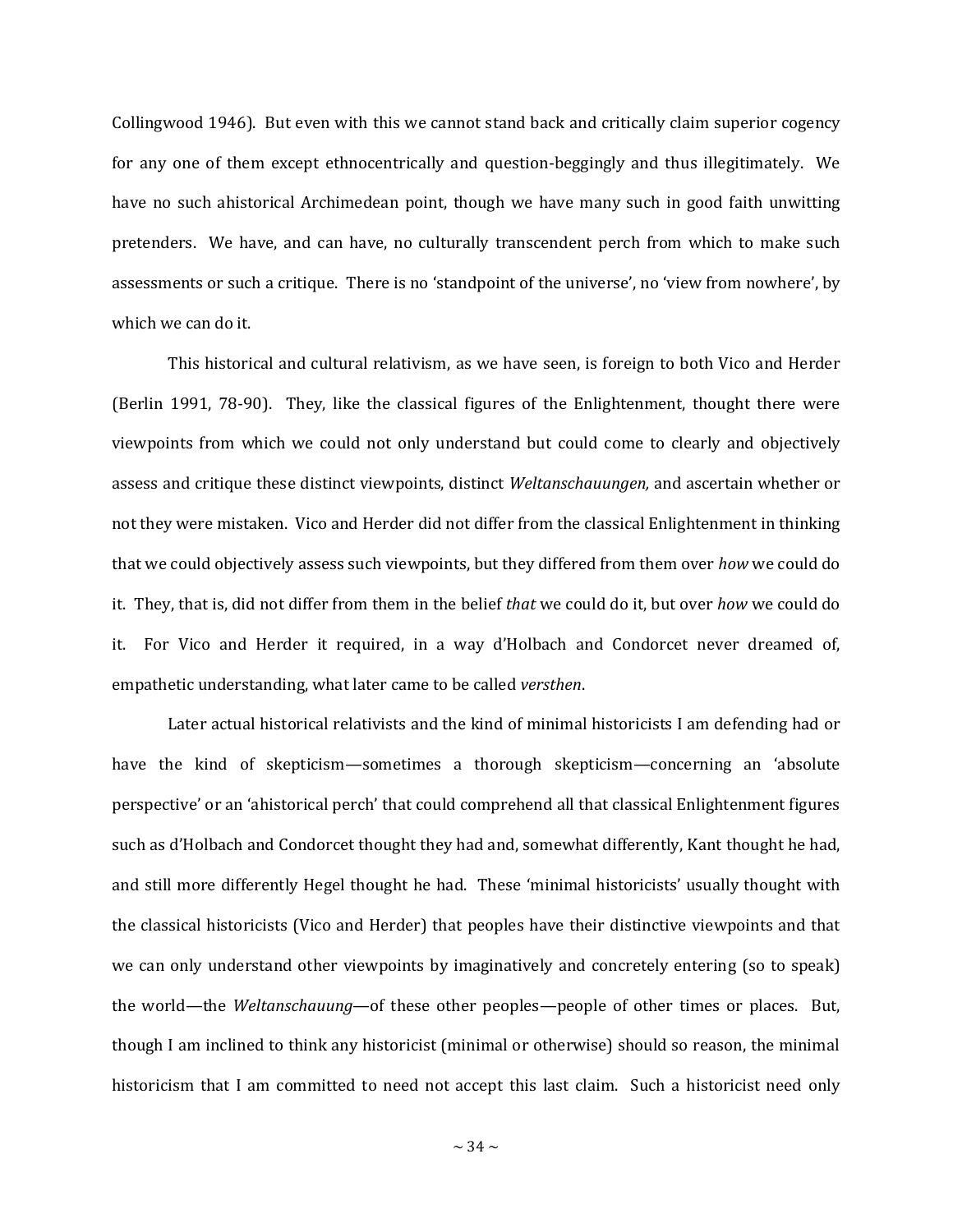claim that we cannot significantly overleap history, that we cannot get in a significant way a history-transcendent point of view. Peoples have their distinctive viewpoints and we cannot in some ahistorical manner just view matters in an utterly ahistorical way. There can be no 'point of view of the universe' (Sidgwick) or 'view from nowhere' (Nagel). We need not claim that one viewpoint is as good as another but only that we can be in no position to gain the kind of absolute perspective necessary to make such critical judgments. Historicists believe that unless we can gain some reasonably detailed and concrete understanding of other times and climes, we shall be locked in our own cultures with an ethnocentric and parochial view of the world. Berlin remarks:

> Unless we succeed in doing this we shall not understand what these earlier men lived by, spiritually as well as materially. They [Vico and Herder] are not telling us that the values of these societies, dissimilar to ours, cast doubts on the objectivity of our own, or are undermined by them, because the existence of conflicting values or incompatible outlooks must mean that at most only one of these is valid, the rest being false; or, alternatively, that none belong to the kind of judgements that can be considered either valid or invalid. Rather, they are inviting us to look at societies different from our own, the ultimate values of which we can perceive to be wholly understandable ends of life for men who are different, indeed, from us, but human beings, *semblables*, into whose circumstances we can, by a great effort which we are commanded to make, find a way, 'enter', to use Vico's term. We are urged to look upon life as affording a plurality of values, equally genuine, equally ultimate, above all equally objective; incapable, therefore, of being ordered in a timeless hierarchy, or judged in terms of some one absolute standard. There is a finite variety of values and attitudes, some of which one society, some another, have made their own, attitudes and values which members of other societies may admire or condemn (in the light of their own value-systems) but can always, if they are sufficiently imaginative and try hard enough, contrive to understand—that is, see to be intelligible ends of life for human beings situated as these men were (Berlin 1991, 79).

This is a historicist view certainly but it is also *pluralist*, not historical relativist. Berlin asserts that while "there are many objective ends, ultimate values, some incompatible with others, pursued by different societies at various times…but their variety cannot be unlimited for the nature of men, however various and subject to change, must possess some generic character if they are to be called human at all" (Berlin 1991, 86).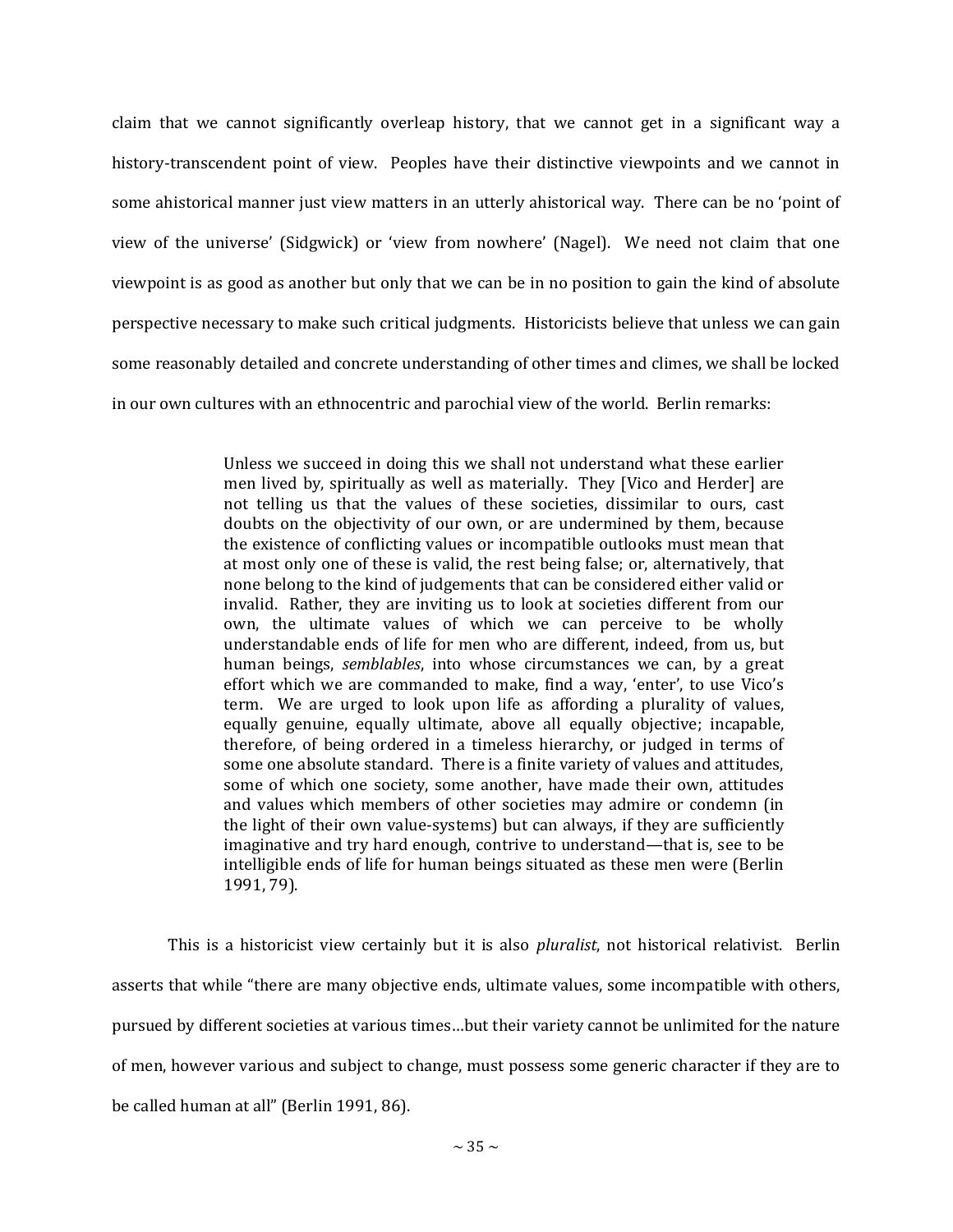A thorough going relativism—what Berlin calls a 'true relativism'—would not acknowledge this. A 'true relativist' would claim variability all the way down and that we can make no utterly trans-culturally or trans-historically critical judgments that have any significantly substantive bite. However, Berlin maintains we can and must, if we would be fully rational, recognize a universal substantial bite about certain claims about human nature, claims that any rational being much accept to be rational. Both Vico and Herder and the classical Enlightenment figures claimed, and Berlin claims rightly, that this universality obtains.

A minimal historicism, however, is concerned to claim that knowledge of human affairs has an irreducibly historical character and that there can be no ahistorical perspective yielding an adequate understanding of human nature and society. It need not deny that all historical perspectives are constrained by non-historical features, e.g., that humans are mortal, that humans have distinctive sexual drives, drives that all normal human beings have, drives that are of a permanent and non-cyclical type contrasting with the cyclical drives of other animals. Compare dogs here with human beings. Moreover, human beings are unique in being language users, that they alone have a sense, though often rudimentary, of history: they are unique in making historical narratives about themselves as determinate cultural beings. Some of these claims may be false; *perhaps* (for example) some other animals have the rudiments of language, but, if true, as these claims at least appear to be, they are non-historical claims that attain for all human beings or all normal human beings. They, if that is so, are true of all (normal) peoples in all societies and in all periods of history since the emergence of *homo sapiens*. But while these things may be true, and indeed there probably are pan-human constraints, they leave room for plenty and often a very important variability and lead to many things that go way beyond these constraints. Berlin thinks these pan-human generic traits yield something that gives us some significant sense of what it is to be essentially human.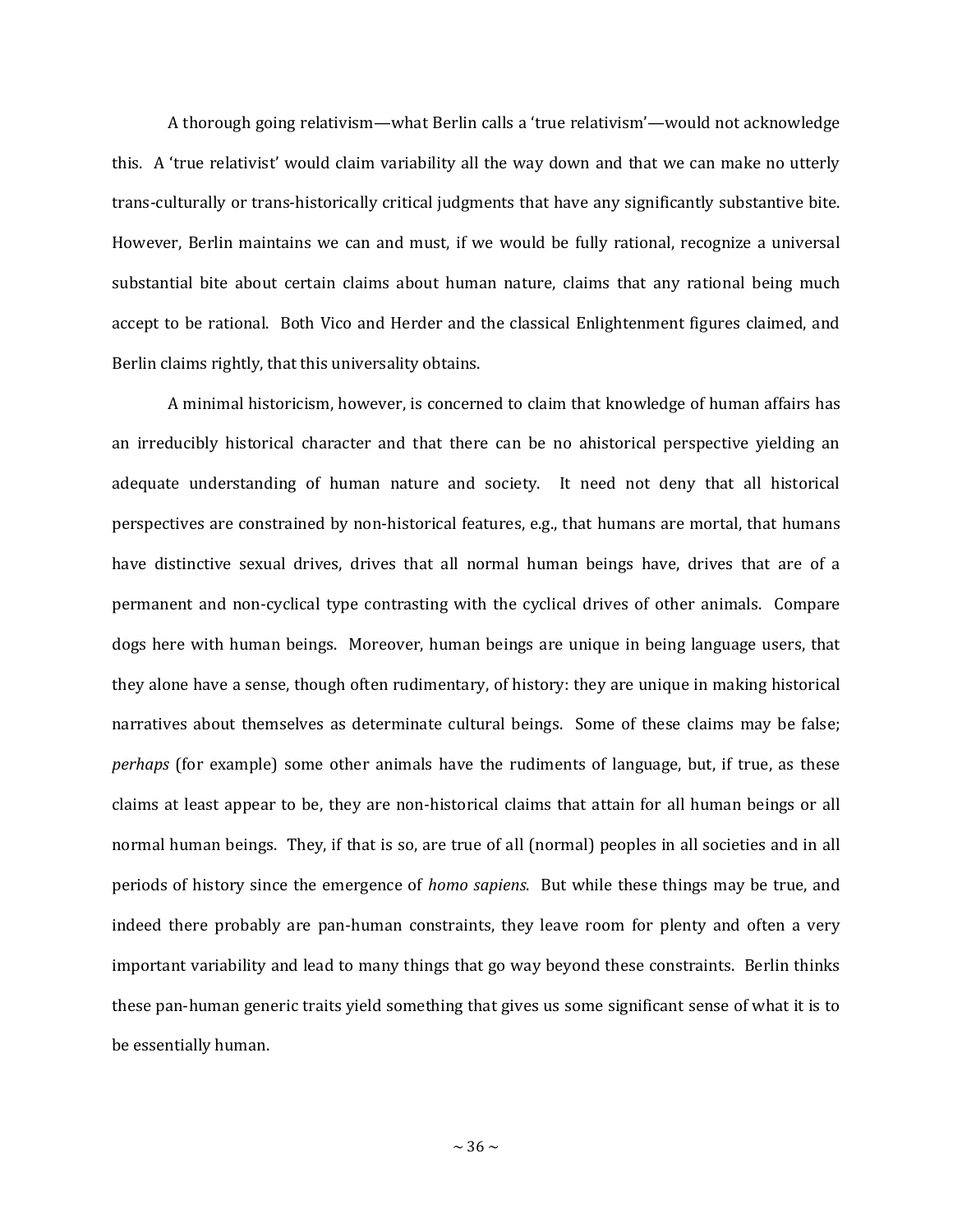Rorty's form of historicism is in a way more extreme than Berlin's and mine as well. Rorty would say, I suspect, that there is an implicit and perhaps unacknowledged *essentialism* in Berlin's view of human nature and humanity. Berlin claims that "differences between entire cultures" have certain 'natural kind type' limits that are built into our very conception of being human. But Rorty claims, as do I, that neither humans nor human cultures have such an essence. Human beings have no center. 'Humanity' or 'peoples' do not name a natural kind, though perhaps '*homo sapiens*' does. Non-essentialists, if they want to go philosophical, can view humans, Rorty tells us, "as a centerless web of historically conditioned beliefs and desires…" (Rorty 1991, 192). *Here historicism goes all the way down.* But, as Rorty himself acknowledges, a historicist need not so view humans—he can, but he need not, take such a philosophical stance—anymore than he need view them in Berlin's essentialist way, a way that reflects another philosophical stance. A minimalist historicist could benignly ignore such issues in his articulation of historicism. He could, that is, consistently ignore such philosophical issues. They are metaphysical (ontological, if you will) or epistemological issues historicists can benignly ignore (Rawls 1991, 175-96; 1999, 288-314).

These Berlinish philosophical views can be *made* into *conceptual* truths by making stipulations. But we need not make such stipulations and stipulations do not establish or make essences. Such philosophical views are not just built into our natural languages or into the way thought must inescapably be and a minimal historicist who wants to so view human selves as centerless webs of belief can do so but she need not do so. She could ignore such matters and go on with her historicism without these (or any) philosophical trimmings. Reasonableness *allows* her to go in for philosophical trimmings but *does not require it*. No such conceptions are built into our language or into inescapable thought ways. There are no facts of the matter here yielding an 'objectively true' answer (another pleonasm) or a well warranted substantive empirical answer about 'the human essence'. A historicist can just say, without bothering her head about such philosophical matters, that historicism is the claim that *our knowledge of human affairs has an*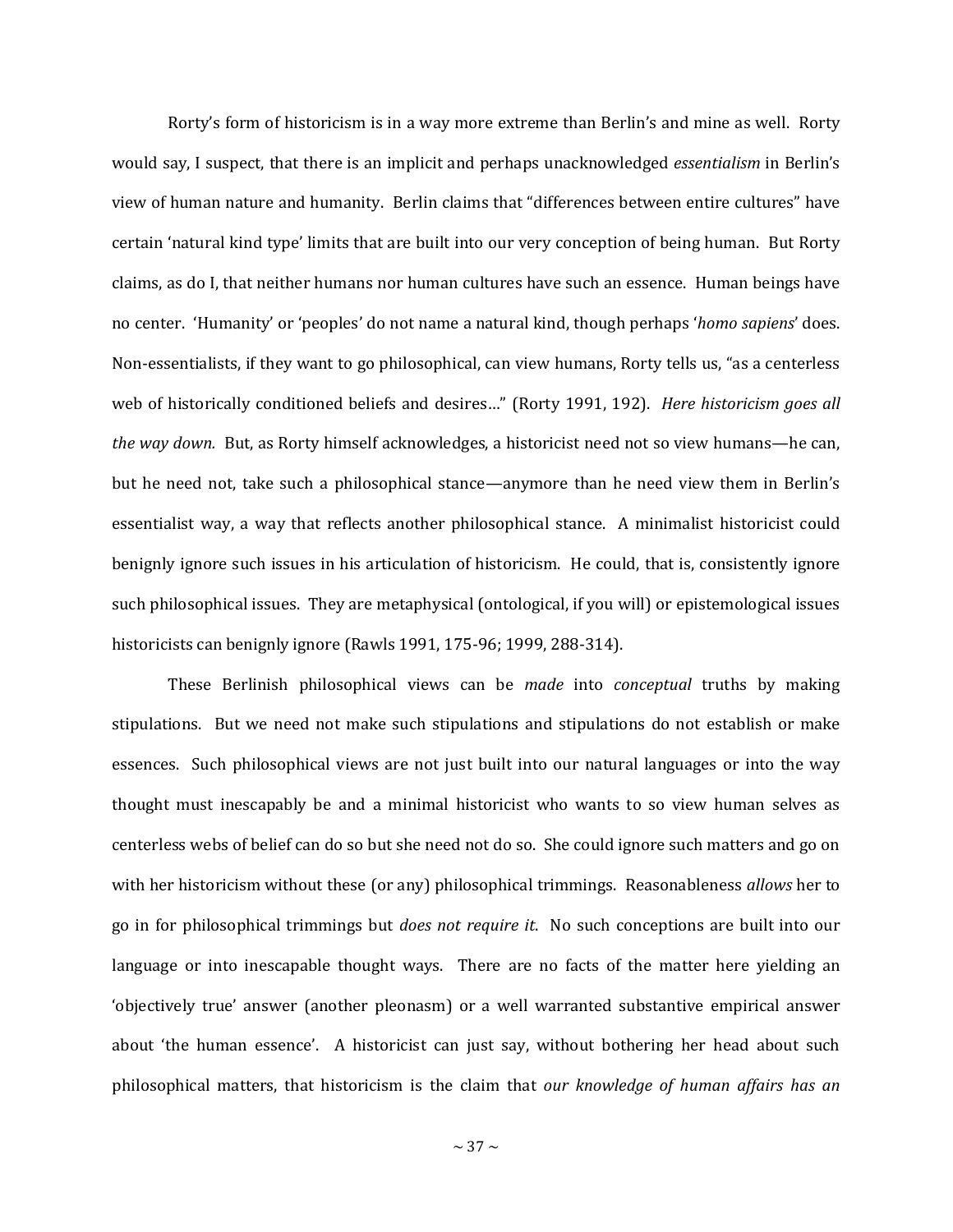*irreducibly historical character and that there is and at least seemingly can be no ahistorical universalizing perspective that yields an adequate understanding of the life of human beings sans phrase.* This she need not take to be an *a priori* truth, a philosophical postulate, but to be an empirical claim which she believes to be well warranted.

There is another distinction that might be useful here. There is a *strong* form of historicism that might be contrasted with *weaker* forms. A weaker but still substantial view reads (to repeat) as follows: our knowledge or understanding of human affairs is time and place dependent. There is no ahistorical perch (standpoint) from which to understand such matters. Here we have substituted 'there is no' for a strong form which says 'there can be no' and 'there can be no empirical laws here'. The weaker view turns a historicist view away from being a philosophical generalization or a controversial law-like claim—controversial because law-like claims sustain counterfactual claims and in social domains that is very problematic. What is unproblematic and travels philosophically light is that there could be true but possibly false empirical generalizations, what are called accidental generalizations, e.g., 'All the books in her library are in English'. This case can be made from the perspective of a weak form of historicism. It is a claim about how things are, not a claim about how things *must* be or can only be. Historicism, I defend, is a claim that when we study history and societies reasonably carefully, we will come to see that this is how it turns (of course, contingently) out to be, namely, it turns out to be that all significantly substantial knowledge of human affairs is time and place dependent. This does not mean that there cannot be a contingent *directionality* to history. But this is something, if true (as I think it is), that we have discovered or will discover to be the case. It is something that possibly could be false but perhaps is not likely to be false. But, true or false, it is an empirical claim and thus contingent and a claim that is without the pragmatic or self-referential contradictions of stronger forms of historicism.

Which, if either, form of historicism would it be more reasonable to adopt? The strong form tells us that our knowledge or understanding of human affairs (moral, aesthetic, political, economic,

 $\sim$  38  $\sim$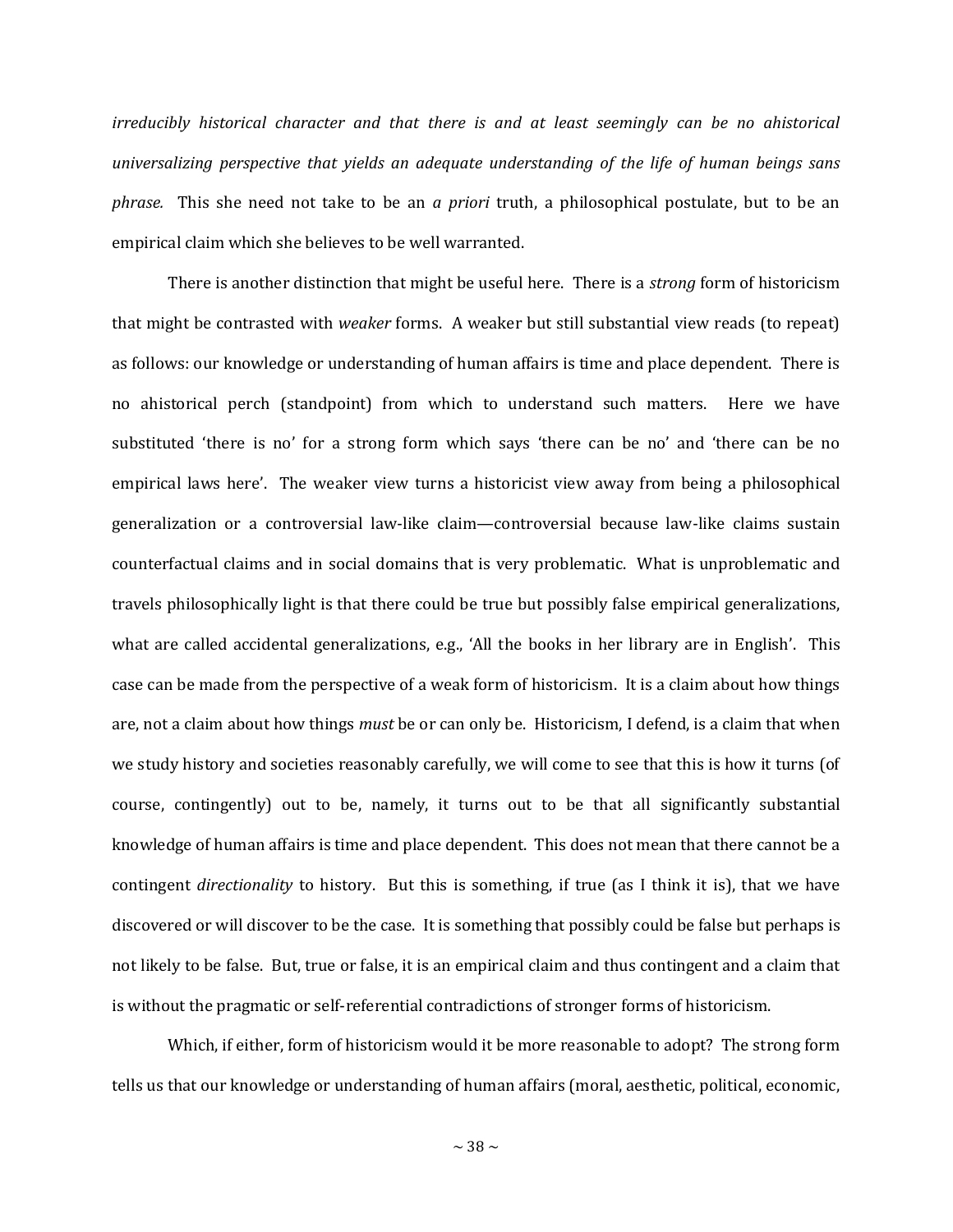even of our most securely scientific and mathematical practices) *cannot* be other than time and place dependent. There can, so a strong historicism has it, be no ahistorical perch—no ahistorical Archimedean point—from which to understand and assess such matters. But we need not give such hostages to fortune by making such a strong claim. A weak form of historicism can more reasonably read as follows: humans live in a world which has different, or partly different, practices. They are there just like our lives. They are not, and perhaps cannot, except ethnocentrically, be cross-culturally normatively ordered. Views and practices change; they typically rise and fall over time. There are, that is, different views and practices that themselves change, sometimes disappear and new ones sometimes come into being. Traditions are not written in stone. And such a practice orientation need not at all connote a commitment to conservatism. Historically, things are always in flux. But that does not make history a chaos or just one damn thing after another, though sometimes it can be. There can in certain respects be progress, most obviously (though not only) in the natural sciences. But people have no utterly non-ethnocentric cultural or historical ordering of things. This is, as far as we are able to ascertain, just how it is. Perhaps it might have been different or will become different, but our long historical and different cultural perspectives make that dubious.

My minimal historicism is a still weaker form. This *weaker* historicist view that I adopt is a kind of 'meta-historicism'. It is (to explain) the claim that we have, as a matter of fact have, such historical limitations and that there is no good reason to think we can transcend them in the sense that we will gain some ahistorical standpoint yielding significant comprehensive culturally and historically transcendent normatively important truths. As far as we can reasonably expect, we cannot plausibly obtain such an objective or impartial way, some importantly transcendent way, to understand human affairs or at least human social affairs. Such a 'meta-historicist' claim is the best way, so it turns out, to understand human affairs. That is, we should understand them as in all significant respects being time and place dependent. That is why I call my weak historicism,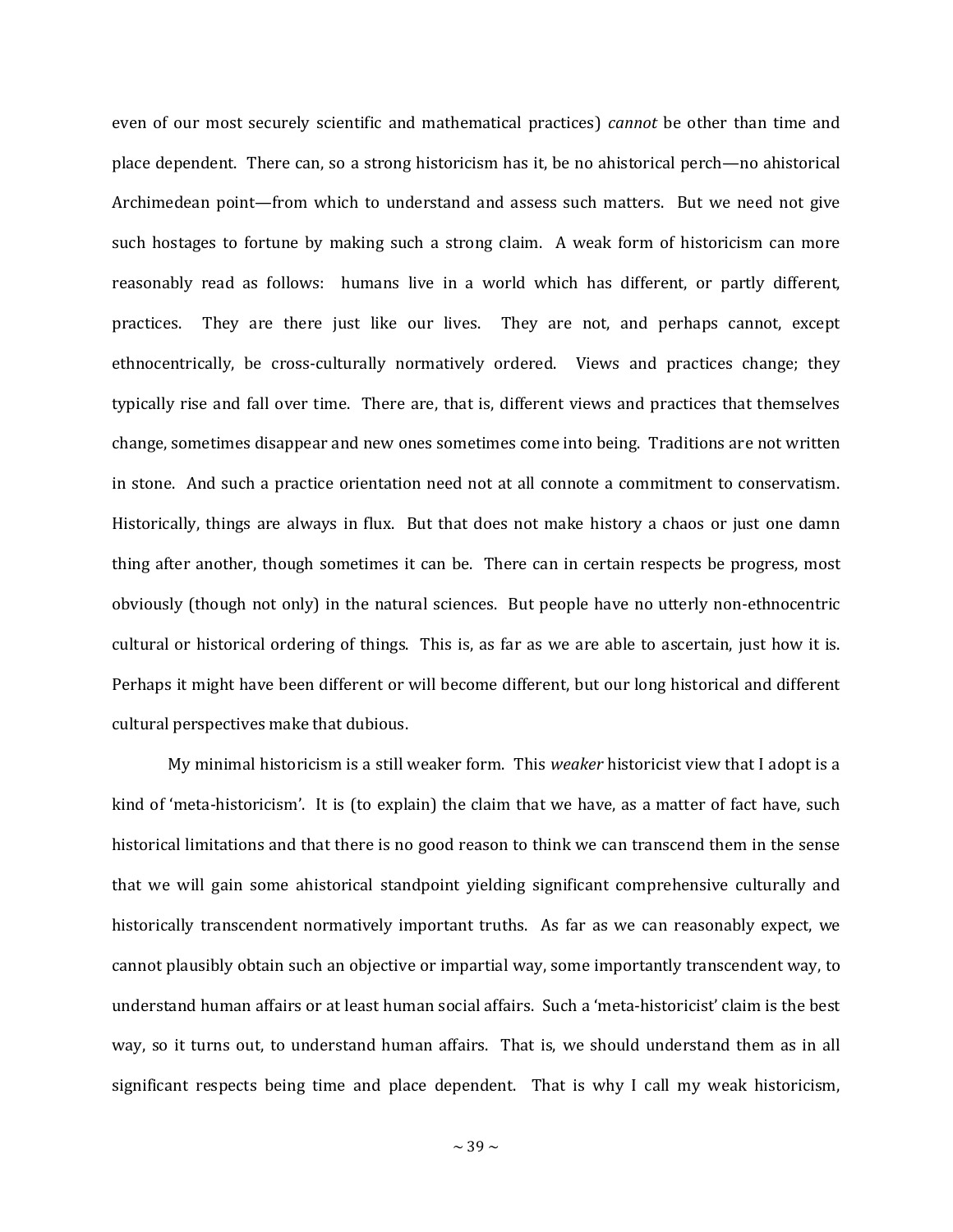somewhat eccentrically, a *meta-historicism*. That is the way, so I propose, to conceptually organize our understanding of such matters. There is no sufficient reason to think that we will get anything about human affairs that is *significantly* historically transcendent. I remain fallibilist about this too so as to avoid tumbling into a pragmatic contradiction.

That does not mean that things cannot progress, but that it will always be by the lights of some distinctively historical and cultural peoples. For us—we moderns, we social democratic liberals, we socialists, we communists—all assess things by our own lights; there is nothing more transcendent for us. Indeed, how else could we assess things? And all people and peoples, whether they recognize it or not, are in that predicament. It could be called 'the humanocentric predicament'. To self-consciously so see things is the best way—the best warranted way—to conceptualize things. But keep firmly in mind that this is a *proposal* concerning how to more perspicuously view things. I don't deny—what is obvious—that other people and other peoples can and do make other proposals. But I do claim that this is the most reasonable one in this domain. I don't deny that it could be mistaken. I am a fallibilist. But I do not see how it could be otherwise. And the burden, so I believe, is on the Absolutist to show how it is, or reasonably could be, otherwise. Here is a place for me, as Wittgenstein put it, where my spade is turned. Do not all of us, somewhere along the line, come to such a point?

This is, of course, a far weaker claim than the strong historicist claim that that is how things must be. My weak historicism is still weaker than even the weak but still a stronger historicist claim than mine, namely, that for us to have any kind of nearly adequate understanding of how things are is to recognize this as a matter of empirical fact is how things must be. My weaker version of historicism does not say this is how things are; that this is, as a matter of fact, how it is. My 'meta-historicism' is still weaker than the view which just makes the above weak historicist claim. I claim that there obtains a number of ways to conceptualize and order human affairs, but that the best one, the most practically efficacious one, is such a 'meta-historicist' one as the one that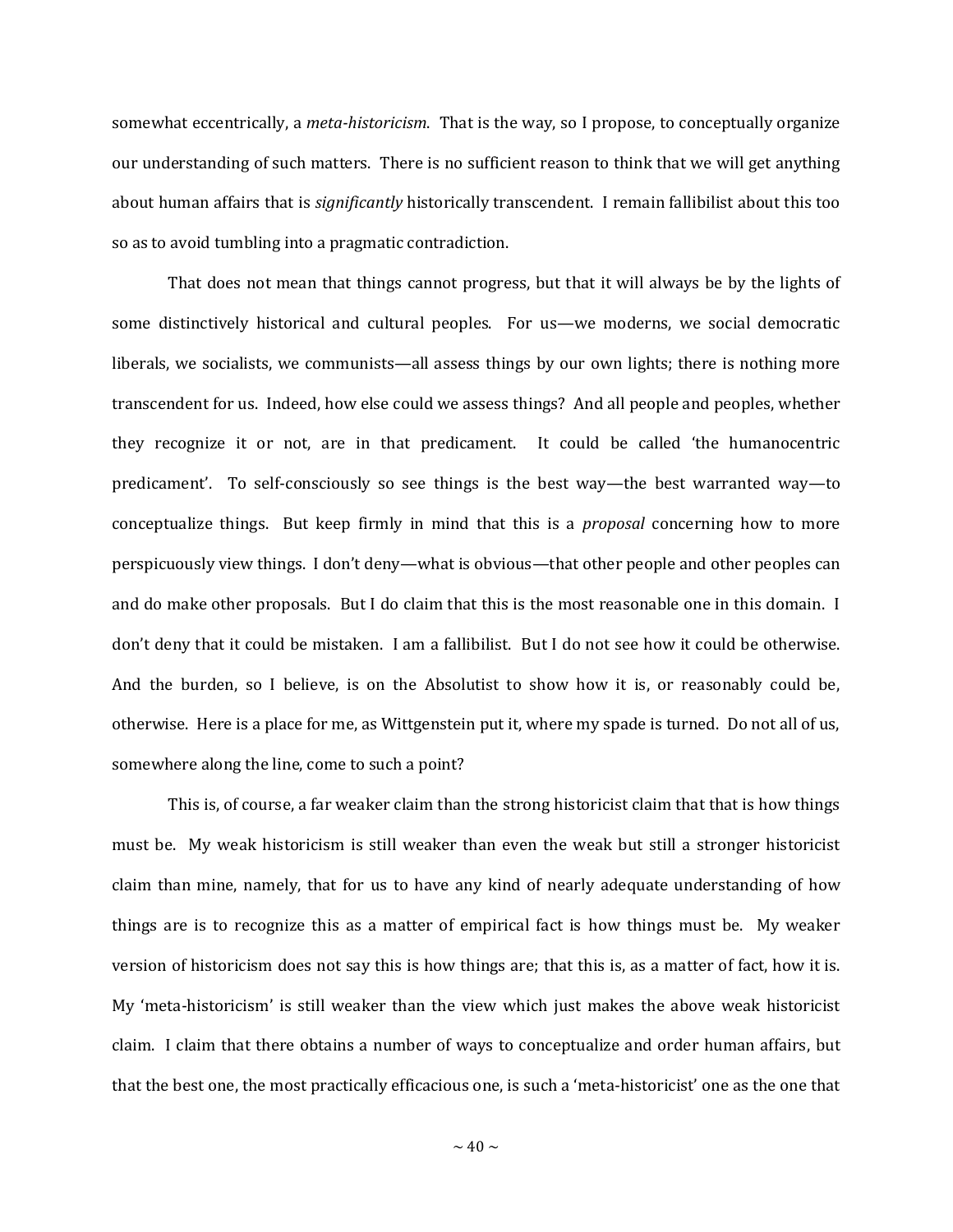I propose. This still weaker version of taking historicism does not assert that this historical variability actually tracks how things are (though, of course, it might, very likely might) but that this is the way that things, by way of attaining maximal clarity, should be viewed. It can properly be said to give fewer hostages to fortune than the other versions (the strong version and the more straightforwardly weaker version).

However, both of the weak versions travel philosophically light by making no controversial philosophical claims or indeed no philosophical claims at all. In making mine—my meta-historicist view—I simply make do with the *proposal* that says to think of human affairs most plausibly and reasonably we social beings should view such things as importantly, though not necessarily exclusively, as being historically and culturally dependent. In this we should recognize that we should think historically and give great weight to so thinking. But I do not mean for a moment to deny that history may have—indeed, like Marx I think it does have—a *causal* directionality (though not a teleological one). But if so, this is an empirical matter and, as such, this claim might be false. True or false, it is an empirical claim, not a metaphysical or purely speculative one.

However, as Berlin says, *understanding does not mean or entail acceptance or endorsement* (Berlin 1991, 86). A historicist can be, but need not be, a relativist or an utter moral skeptic, accepting as a relativist all moral views or all culturally or historically cultural views as 'equally valid' (assuming that such a notion is intelligible) or (more plausibly) as a moral skeptic, skeptical that any moral point of view can be more adequate (full stop) than any other. But she could also doubt that and claim instead that we have no knowledge of what the one true or most adequate moral point of view would be (Nielsend 2001, 1141-45). But can we know this to be true? Well, of course not. What else is new? But isn't this the most plausible thing to believe? Call it what some contemporary Italian hermeneuticists call oddly 'weak thought' or even nihilism as opposed to metaphysical thought (Vattimo 2010; Zabala 2005). But isn't this, whatever we call it, our humanocentric predicament?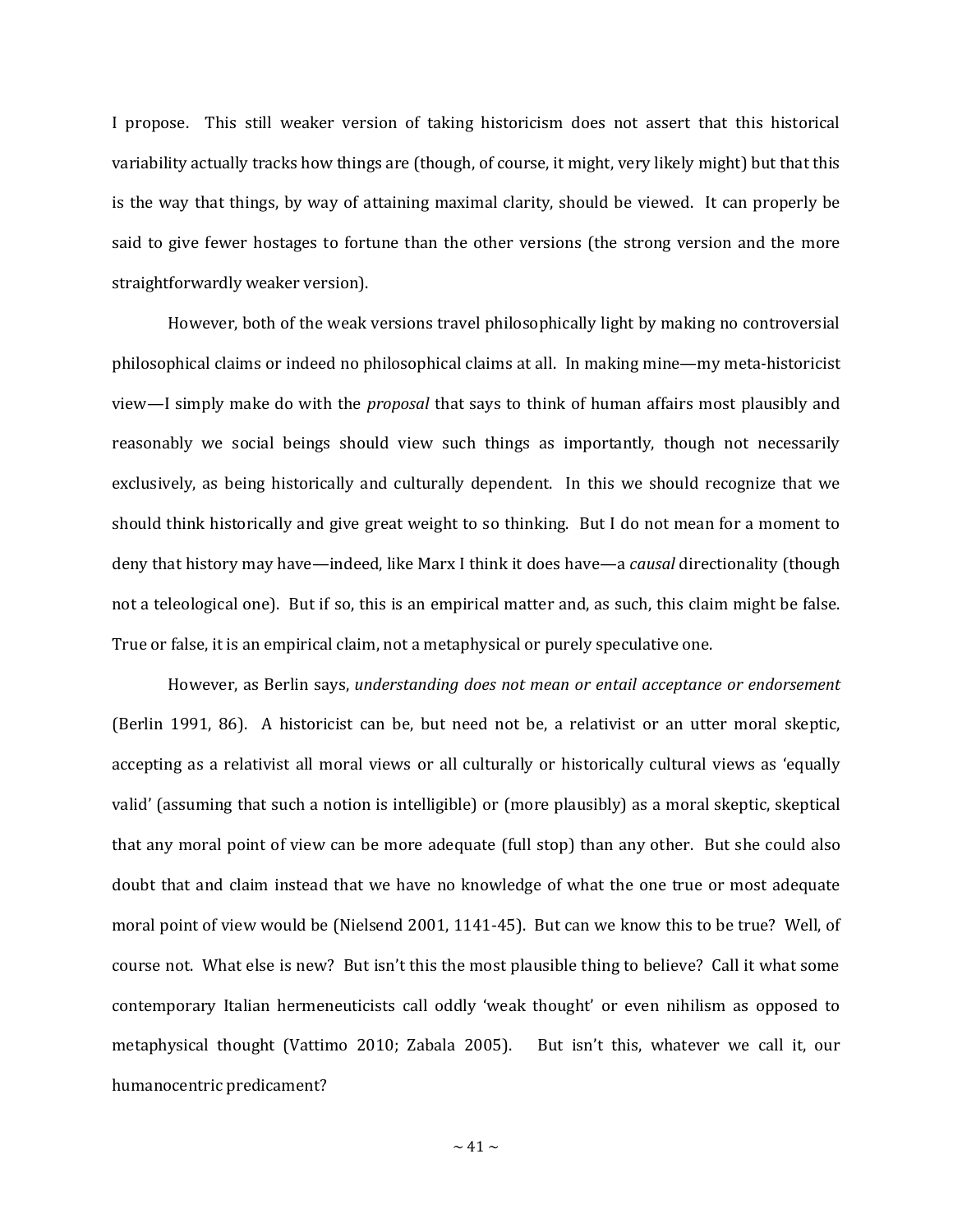All the minimalist historicism that I would defend and the kind of historicist that I am are people who claim that moralities are historical products differing over time and place. They do not go on to say that they are equally acceptable or 'equally valid'. (I put this in quotes for it is actually incoherent. A claim is either valid or not. Something cannot be more or less valid or equally or unequally valid.) We could very well be doubtful about characterizing *the* (or *a*) moral point of view as something that is 'required by reason' or by the considered judgments of *all* reflective and reasonable human beings. It could reasonably be doubted that is something that we in the geopolitical North have an overlapping consensus about or have much of a prospect of getting such a consensus about, to say nothing about getting a worldwide consensus above (Nielsen 2008a). In this way it is reasonable to be skeptical and historicist; to be, as Rorty puts it, against Absolutism (Rorty 2006, 126).

Whether that change comes to an *evolving* historical change or just to something new under the sun, a minimal historicist can leave open—indeed, *qua* minimal historicist should leave open. She will reject all forms of Absolutism, be a thoroughgoing fallibilist, contextualist, and perspectivist, rejecting the notion of *the* moral point of view, and rejecting relativism in the sense of the belief that (i) all values and norms are equally valid or sound, and (ii) that cultures are windowless monads or black boxes that are incomprehensible by someone from another culture except in brute terms—terms that would never yield even an approximate moral of political understanding, an overlapping consensus or reflective equilibrium. I am not claiming this is somehow conceptually or metaphysically (ontologically) necessitated, though I do think, as a matter of fact, there is no plausible alternative.

The weak views are either something that could be determined empirically *or* something that rests on a proposal about how to understand human affairs. In saying, as the strong view does, that our views of human affairs—e.g., of morals, politics, economics or religion—*must* be understood historically, we at least seem to land ourselves in a pragmatic contradiction. We make a

 $\sim$  42  $\sim$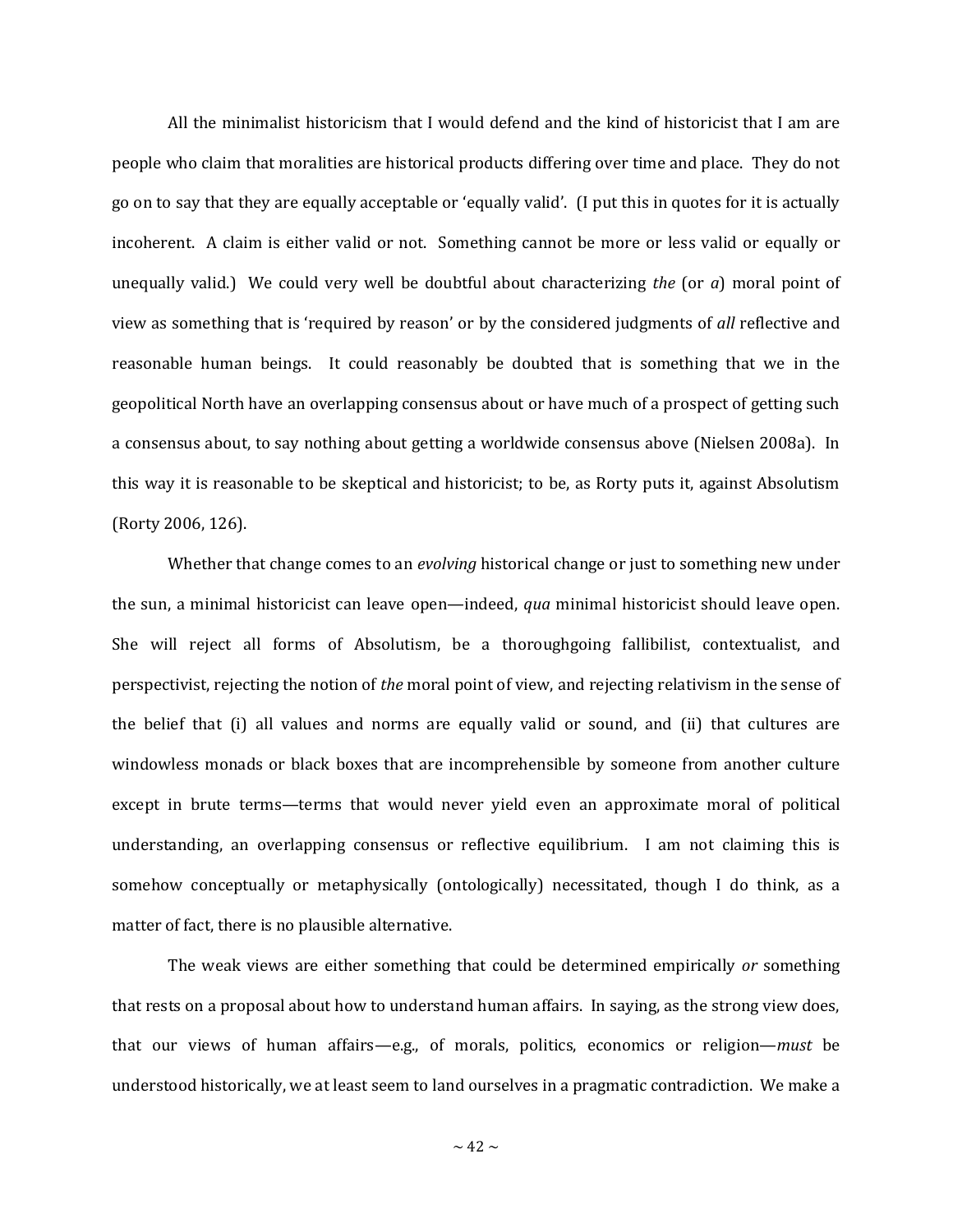substantive ahistorical claim in claiming that all substantive views concerning human affairs must be historical; we thus unsay what we are trying to say. We, that is, make an ahistorically significant substantive claim in trying to deny that there can be such claims. However, we should note that the straightforwardly weak claim, though a claim that is not as weak as my so-called meta-historicist claim, is itself clearly a view that successfully steers us away from the risk of being caught in a pragmatic or self-referential contradiction. It does not say that historicism must be true.

Similar things obtain for Rorty's articulation of a historicist claim. Rorty remarks, "If, like Hegel and Dewey, one takes a historicist, anti-Platonist view of moral progress, one will be dubious about the idea that moral progress can be more than the systemization of the widely-shared moral intuitions of a certain time and place" (Rorty 2006, 369). Substitute, as we readily can, 'is' for 'can be' and we get something that is more plainly amenable to empirical confirmation or infirmation. We can examine anthropologically or sociologically the actual moral and political views which have obtained historically and where we get ones where there has been and still is a considerable consensus—what Rawls calls an "overlapping consensus"—we will then see that they are moral or political views which are systemizations of what for a time and place have been widely shared beliefs embedded in practices. But when we compare them in their importantly substantive detail with other views we will see that in spite of frequent superficial similarities they will importantly differ. There are for a class, culture or several related cultures widely shared for a time moral intuitions (considered convictions or judgments) of that time and place, but when we spread our view wide, we will get substantively different views. There will be highly abstract minimally substantive moral views that are the same or similar across cultures but they, like the so-called natural moral law, will be very thin (Nielsen 1991, 41-84). We get, for example, the idea that some control of sexuality and some form of matrimony are pan-cultural and pan-historical. But that leaves us with the thin idea that in all cultures sexuality is regulated, but how it is regulated will often widely differ from one culture to another, often leading to considerable cross-cultural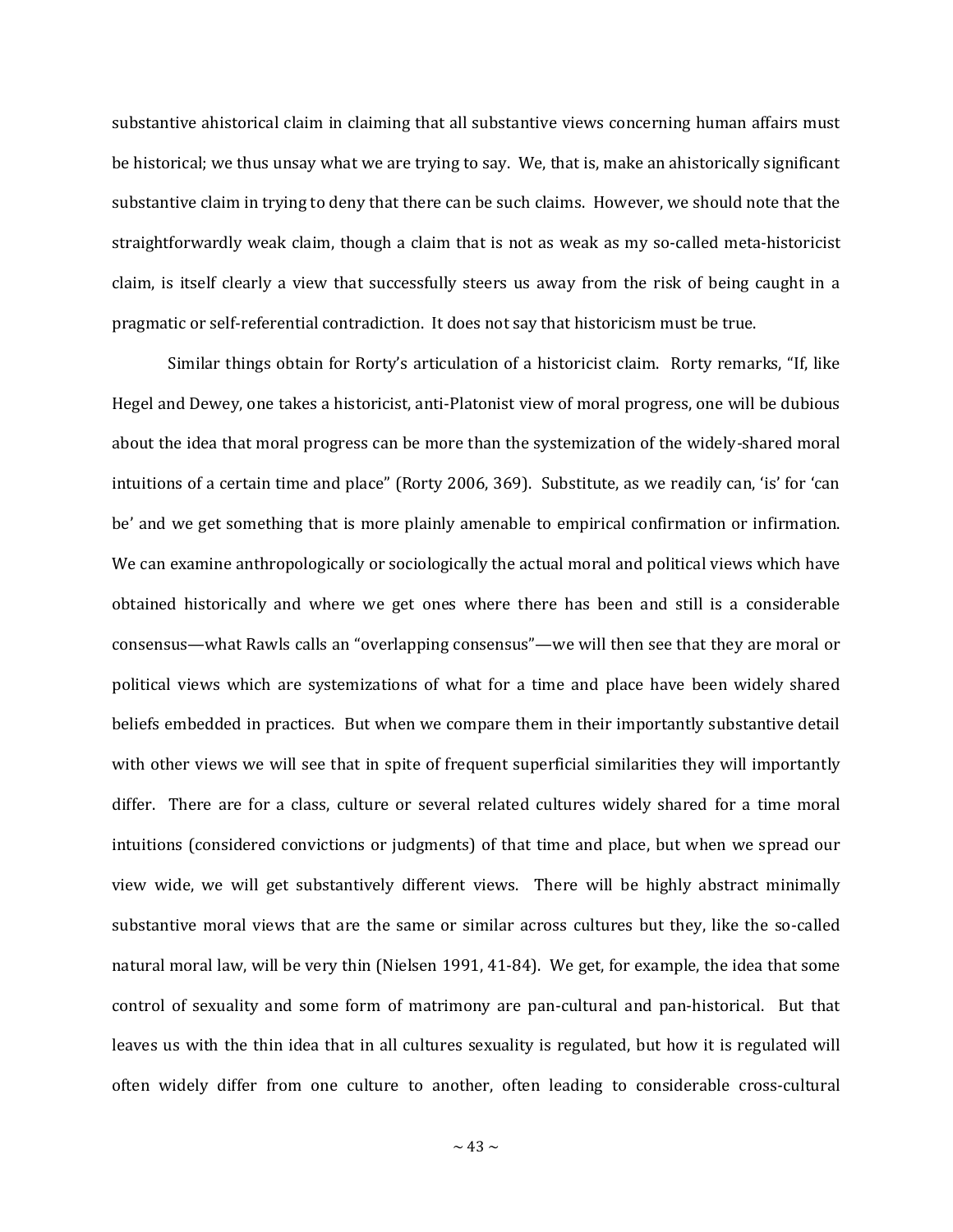misunderstandings. We, of course, *have many such cross cultural regularities but their cross cultural content (their common content) is very thin.* And there are across the board very great differences and often conflictual ones. To take three more examples, all societies have some form of religion or magic (sometimes they are mixed or blurred, perhaps inextricably) but often they are very different such that not infrequently adherents of one religious or magical belief system or set of practices hardly recognize some of the others as having such a belief system or set of practices. They hardly see the foreign religious belief system and practices as religious. They may think of them as mere superstitions. Believers in a religion that is a religion of salvation such as Judaism, Christianity or Islam will typically hardly recognize a religion of inner enlightenment such as the lesser vehicle Buddhism or Confucianism as a religion. And this can and often does obtain for the others as well. Buddhism will often be seen by Christians or Islamists not to be a religion but just as system of rather strange moral beliefs and practices. *Perhaps*, to use another rather different example, it is agreed everywhere and everywhen that unnecessary suffering is to be avoided. But what is to count as 'unnecessary suffering' or even sometimes is to count as 'suffering' will widely differ across cultures and times. *Perhaps*, again to switch the example, it in some general form is universally accepted by all cultures and at all times that lying is wrong. But, again, what counts as 'lying' will be widely contested as well as when exceptions to its wrongness are to be tolerated. This will obtain within cultures and between cultures and at different historical times. What is *universally agreed upon* in examples like these is thin soup whose value is exaggerated.

Where ethical and moral beliefs, codes, practices and political cultures have sufficient substance to be action-guiding, they substantially vary over historical time and cultural space. And we have no ahistorical skyhook that has gained cross-cultural and cross-historical consensus while still being sufficiently substantive so that we can without an arbitrary *persuasive* definition say that all rational and reasonable persons living at any time or place would agree on them. ('Rational' and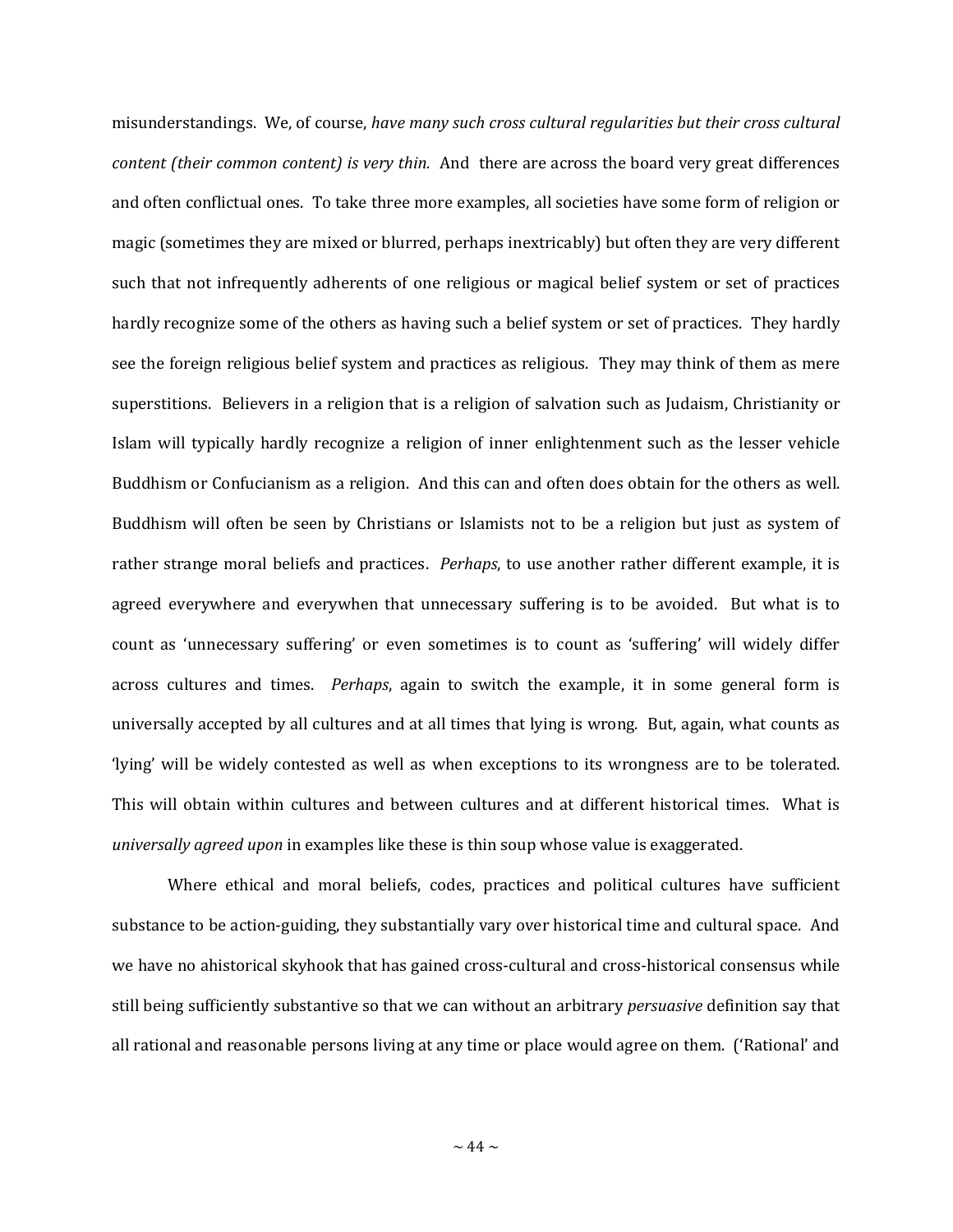'reasonable' and their different cognates at different times and places also get differently construed.)

However, such matters would attest only, if at all, to *a factual* historical and cultural relativism, not to an ethical or moral relativism and certainly not to the belief that all ethical and moral views are equally valid or equally sound. (Again, query the very intelligibility of such a notion.) In this way a historicist need not and perhaps (very perhaps) should not be a relativist. Perhaps she should be a moral skeptic, meaning that *she should reject the idea that we have a coherent idea of what the one true morality would be*. Indeed, *pace* Isaiah Berlin and John Gray, we do not even have a cogent idea that there is a diverse though limited number of *substantive objective values* that, while not infrequently conflicting and *perhaps* sometimes even being incommensurable, still are, as Berlin and Gray claim, somehow objective. They regard some of them, while being equally objective, as still being irreconcilable. These values supposedly equally constrain us and should do so. But there is no way of showing which one, if any, is top dog or even the more adequate or that they equally constrain us or that all of them constrain us. Rather, some constrain some and others constrain others. To think we can, they say, is a rationalist's dream and often a dangerous one. They regard these allegedly objective values as equally constraining but they say—they are irreconcilable but still objective and they are not all constraining to all. They all, so it is often said, should bind us (whoever we are) to the limits of a 'truly human' morality: a morality that is recognizably something that a genuinely human being as distinct from barbarian will have. It will thus yield a pluralism but somehow *not* a relativism or a moral skepticism (Berlin 1991, 70-90; Gray 1995, 96-130). But while there are paradigm cases about some who are barbarians, there is wide disagreement about who is a barbarian and who is not.

A historicist, as I construe her, though not as Vico or Herder do, cannot be a consistent historicist and accept the idea that there can be a coherent conception of *the one true morality or a universal morality* with a substantive normative punch, with what is distinctly 'a truly human'

 $\sim$  45  $\sim$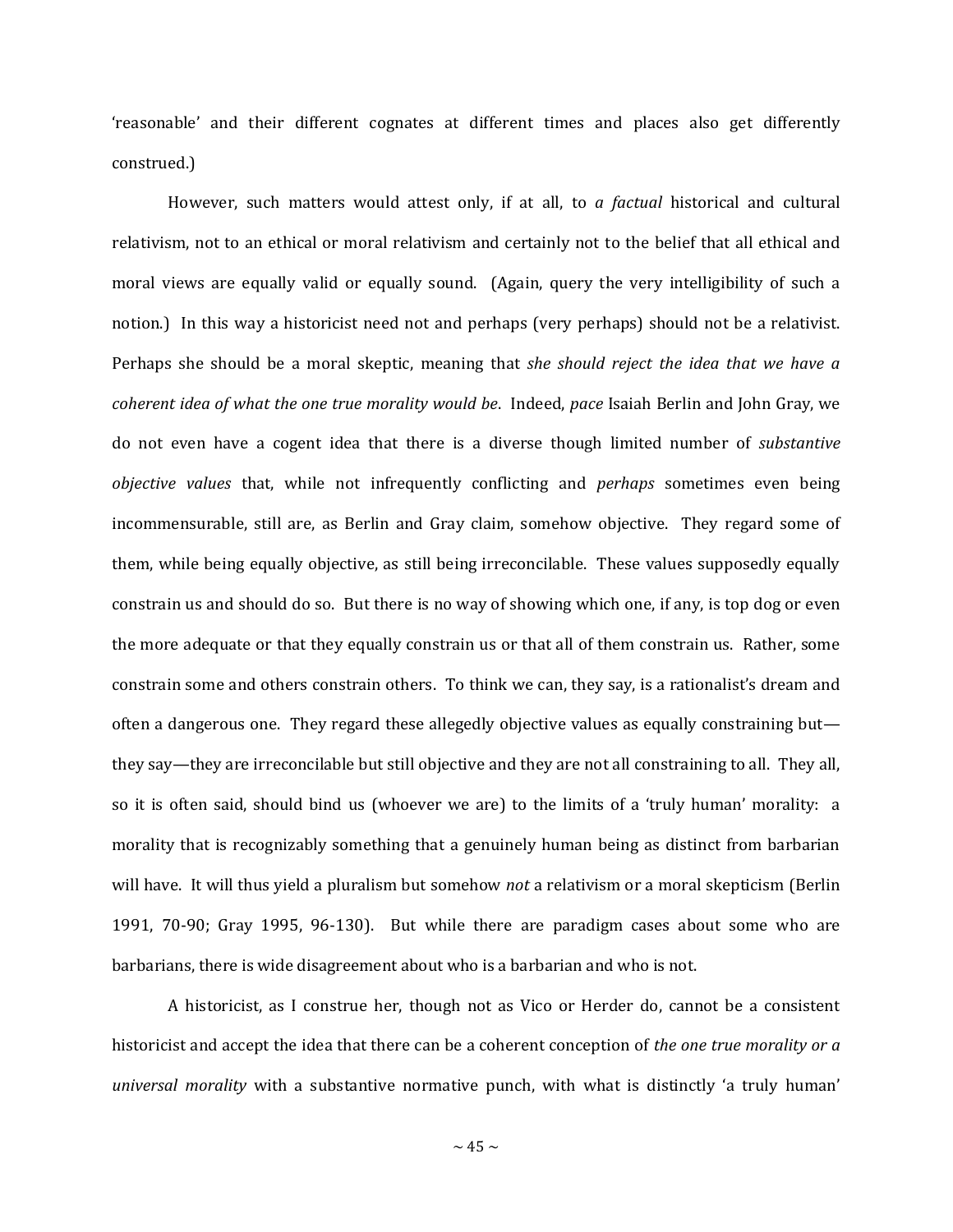morality. Still, like Berlin or Gray, a historicist, even a minimalist one, could be a pluralist accepting a range of diverse and sometimes conflicting moral beliefs which would together, though not in one way, constrain what would count as a moral point of view and what all would count, if anything, as 'truly human moralities' but none as *the one truly human morality.* Yet still, as Berlin and Gray think, we have an objective morality. But a historicist, as I have construed her, *need* not accept that last claim of Berlin's and Gray's. She could be skeptical, as Rorty is and as I am, that any such objectivity or Absolutism could be known to be true or known to be warrantedly assertable. A historicist could utilize what might be called a hermeneutical method to imaginatively and scrupulously 'get inside' an alien point of view in order to understand the purposes that such to them alien people have and in this way come to understand how these very different beings are recognizably human agents in the world with people having very different aims and conceptions of how life is to be lived. There are very different people that are not just seen as brutes by such hermeneuticists, behaving in causally predictable ways, but instead as persons acting in intelligible ways, ways which are recognizably human. But talk of '*truly* human' behavior or of behavior '*truly* worthy of a human being' would be dropped. Its attractive heuristics, but that is all. Where we need substance, we get heuristics; a cynic might not unreasonably say, hot air.

Still, if we succeed in so proceeding, will come to understand better (including more fairly) people and peoples, including the so-called brutes. And by understanding them we will recognize them as at least having, rudimentary as they may be, aims and a conception of how life is to be lived. Some may seem brutish to us moderns and indeed they may be brutish. (Remember Joseph Conrad's *Heart of Darkness.)* Even Malinowski, as we can see from his diaries, so reacted to some of those he studied so perceptively. But some among us may be brutish, too. It would not be too hard to name names. But our so concluding *may* signal a limited understanding on our part. But if we learn to look at things in a historicist way, we may at least come to understand that even very different others are not just brutes but human beings with purposes and life plans. Historicists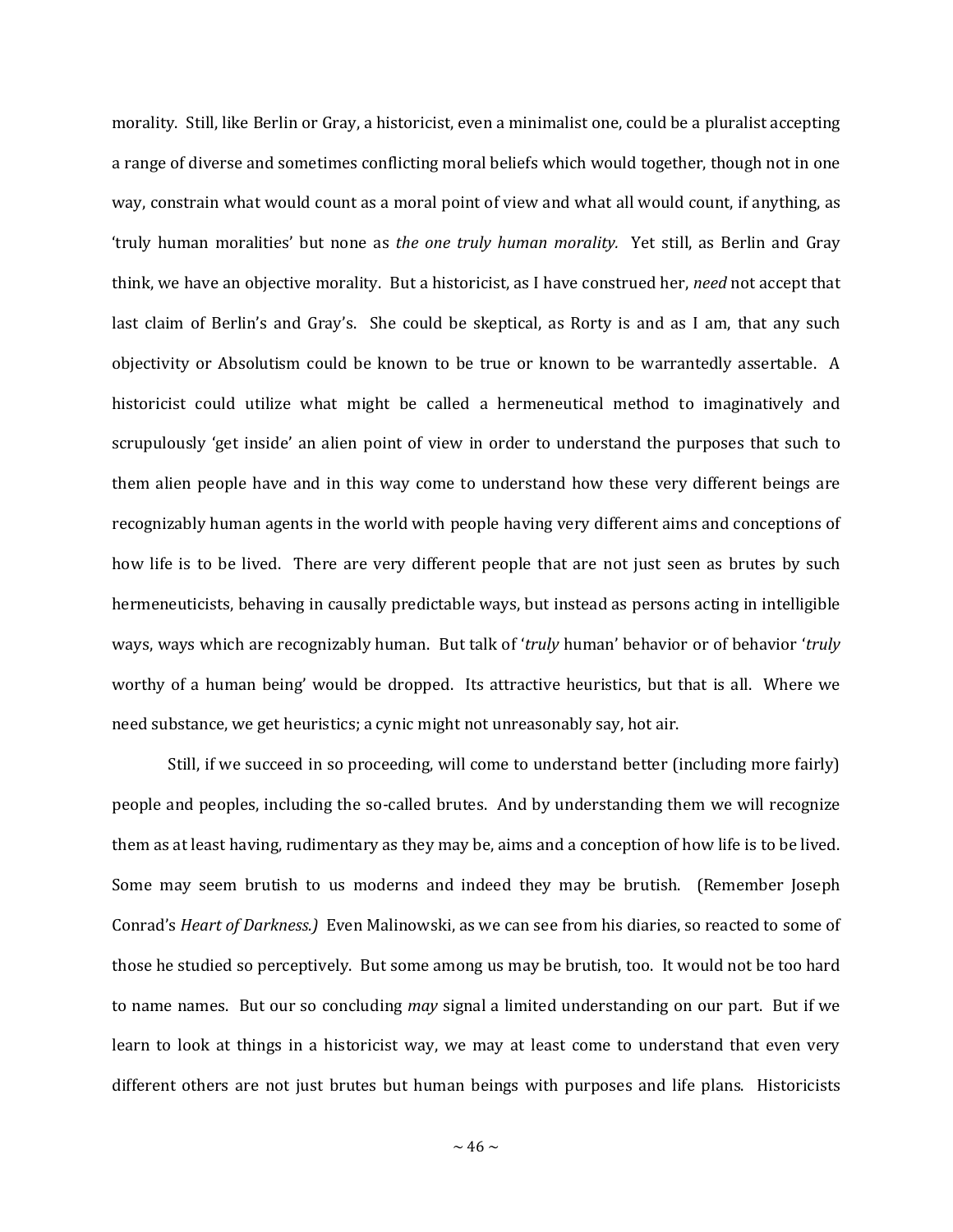teach us to think in that way and Vico and Herder have pioneered the way. We must be wary of concluding that 'these brutes' are beyond the pale and we must be wary of claiming that their conceptions of how to live are 'brutishly' rudimentary. But we should also be wary of being too wary, too. Not everything that goes on in any society at any given time and place is, morally speaking, tolerable. Think, to take a rather mild example, of arguments going on now in France and Québec about the wearing of the burka. Think, to take a more robust one, of the expelling of the Roma. And to take a more extreme one, think of the behavior of Gadaffi or of the sanctioning of torture by Bush. (I do not say they are equally horrific, but they both very much behave or have behaved in horrific ways.)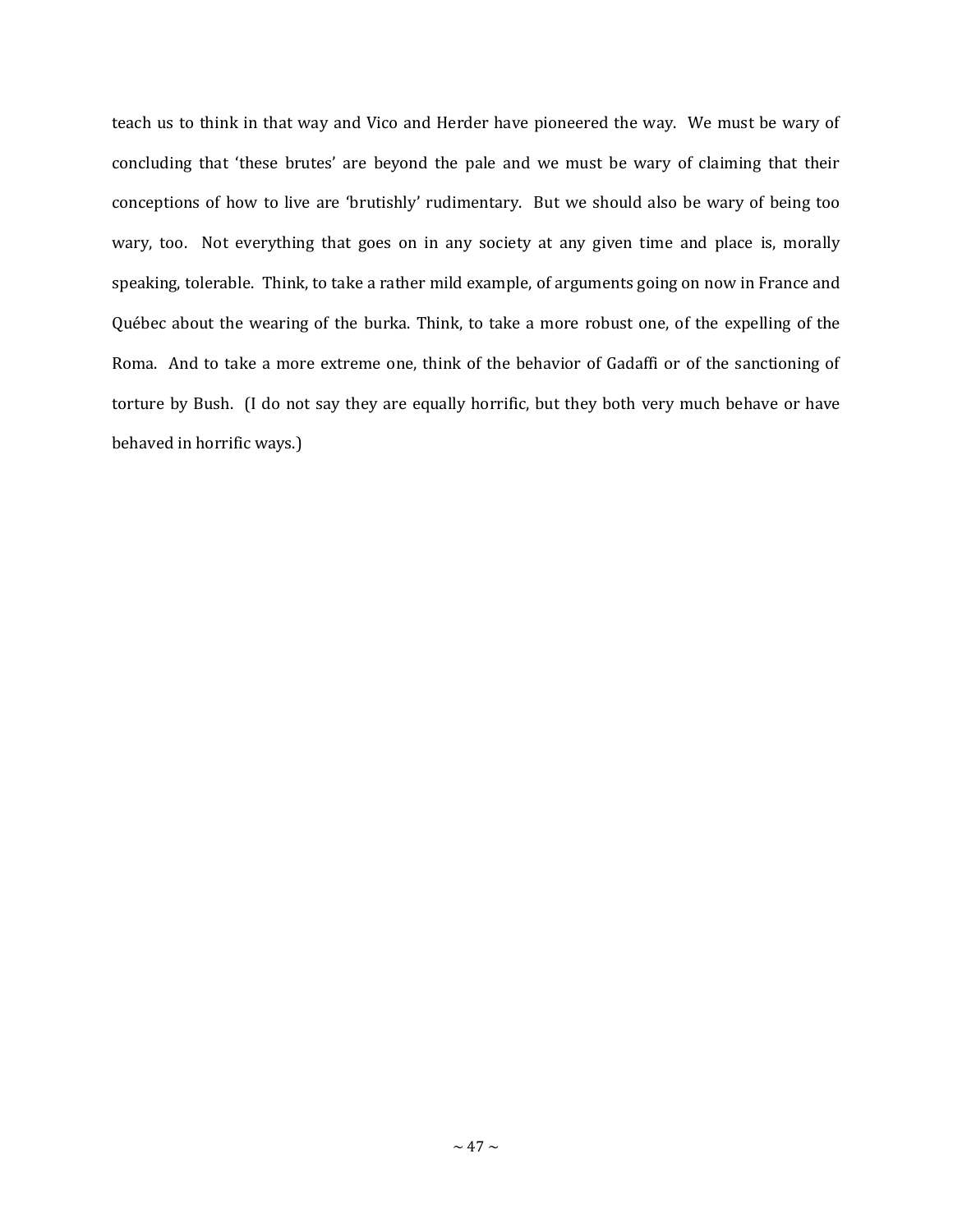## **Bibliography**

Berlin, Isaiah (1991): *The Crooked Timber of Humanity.* New York, NY: Alfred A. Knopf.

- Block, Ned (1998): "Holism: Mental and Semantic." In *Routledge Encyclopedia of Philosophy* (Vol. 4, 488-92). London, UK: Routledge.
- Carnap, Rudolf (1949): "Truth and Confirmation." In H. Feigl & W. Sellars (Eds.), *Readings in Philosophical Analysis* (119-27). New York: NY: Appleton-Century Crofts.
- Collingwood, R. G. (1946): *The Idea of History.* Oxford, UK: Oxford University Press.
- Croce, Benedetto (1921): *History: Its Theory and Practice.* New York, NY:
- Elster, Jon (1985): *Making Sense of Marx.* Cambridge, UK: Cambridge University Press.
- Gray, John (1991): *Enlightenment's Wake.* London, UK: Routledge.
- Kumar, Chandra (2008): "A Pragmatist Spin on Analytical Marxism and Methodological Individualism." *Philosophical Papers* 2, 185-211.
- Levine, Andrew (2003): *A Future for Marxism? Althusser, the Analytic Turn and the Revival of Socialist Theory.* London, UK: Pluto Press.
- Levine, A., Sober, E., Wright, E. O. (1992): *Reconstructing Marxism.* London, UK: Verso.
- Nielsen, Kai (1982): "Critical Theory, Social Science, and Values." *Liberal and Fine Arts Review* 2(2), 55-69.
- \_\_\_\_\_\_\_ (1989): *Marxism and the Moral Point of View.* Boulder, CO: Westview Press.
- \_\_\_\_\_\_\_ (1990): "Critical Theory as Distinct from Scientific Theory: Its Distinctive Features and Import." *Arab Philosophical Journal* 1(1-2), 1-21.
- \_\_\_\_\_\_\_ (1991a): "The Very Idea of Critical Theory." *Ratio*
- \_\_\_\_\_\_\_ (1991b): "Does a Marxian Critical theory of Society Need a Moral Theory?" *Radical Philosophy* 59, 21-26.
- \_\_\_\_\_\_\_ (1993): "On the Status of Critical Theory." *Interchange* 23(3), 265-84.
- \_\_\_\_\_\_\_ (1993a): "Critical Theory as Distinct from Scientific Theory: Its Distinctive Features and Import." *Diálogos* 61, 108-24.
- \_\_\_\_\_\_\_ (1993b): "The Confirmation of Critical Theory: The Role of Reflectiveness." *Human Studies* 16, 381-97.
- \_\_\_\_\_\_\_ (1993c): "Analytical Marxism: A Form of Critical Theory." *Erkenntnis* 38, 1-21.